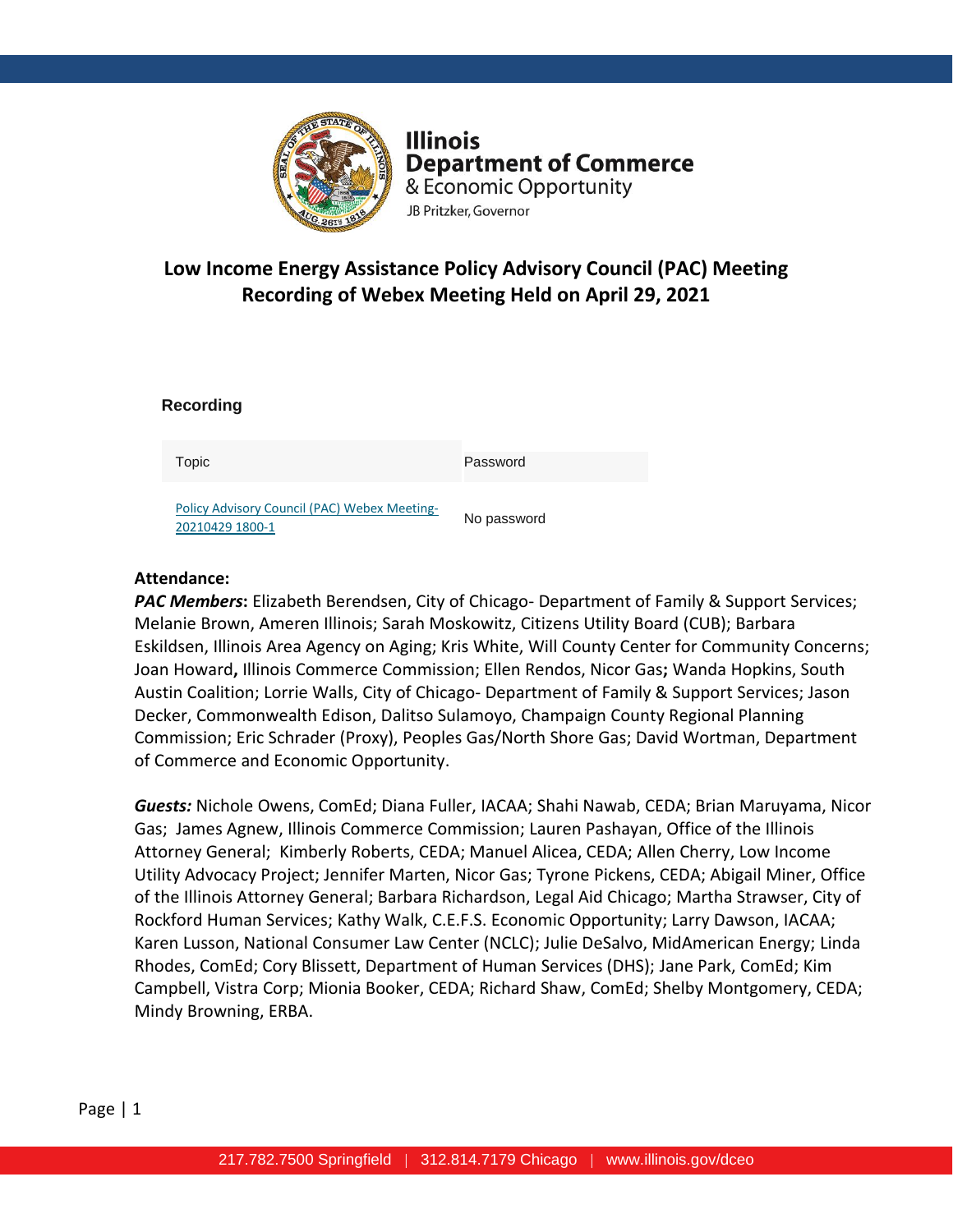*DCEO Staff:* Addrena King, Ben Moore, Marie Mueller, Cassandra Vaughn, , Wayne Hartel, Deirdre Coughlin, Leslie Ann Lesko, Mick Prince, Maria Gallardo, Janet Hawes-Davis, Brigitte Hunter.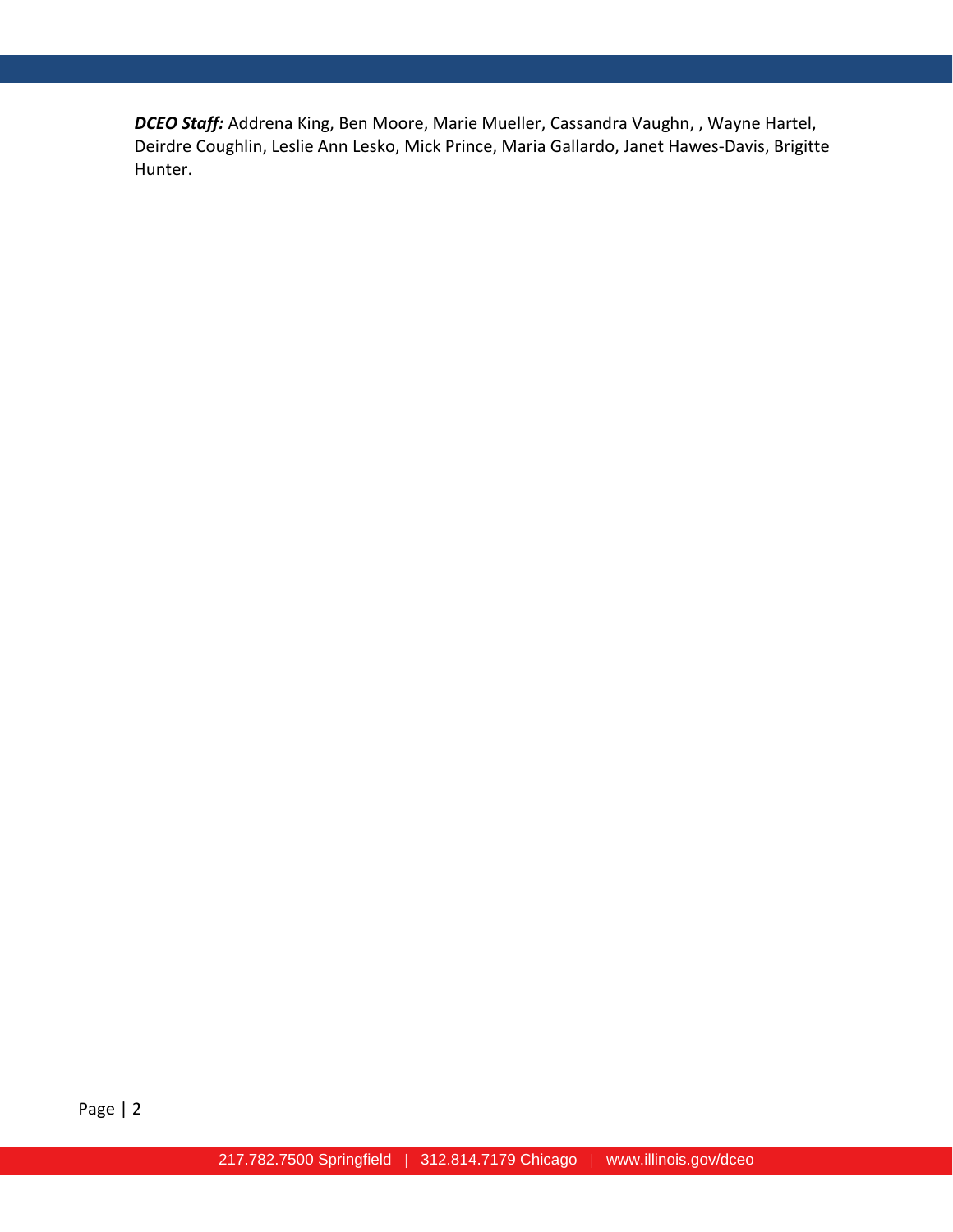# **Policy Advisory Council (PAC) Webex Meeting Transcript**

# **April 29, 2021**

#### WEBVTT

1

david wortman 00:00:07.264 --> 00:00:08.974

So, bear with you.

2

david wortman 00:00:13.534 --> 00:00:26.014

Uh, I would ask, um, anyone who's not a voting member of the pack please type your name in. I mean, voting members can as well, but if you're a non.

3

Barbara Eskildsen 00:00:26.014 --> 00:00:27.724

Voting member type here.

4

david wortman 00:00:28.594 --> 00:00:30.994

Name in the chat and.

5

david wortman 00:00:31.179 --> 00:00:36.244

For the others, uh, we'll call the meeting to order as Maria just said this meeting.

6

Barbara Eskildsen 00:00:36.244 --> 00:00:36.454

Is.

7

david wortman 00:00:36.454 --> 00:00:40.984

Reported we'd asked that folks go.

8

Barbara Eskildsen 00:00:40.984 --> 00:00:41.164

On.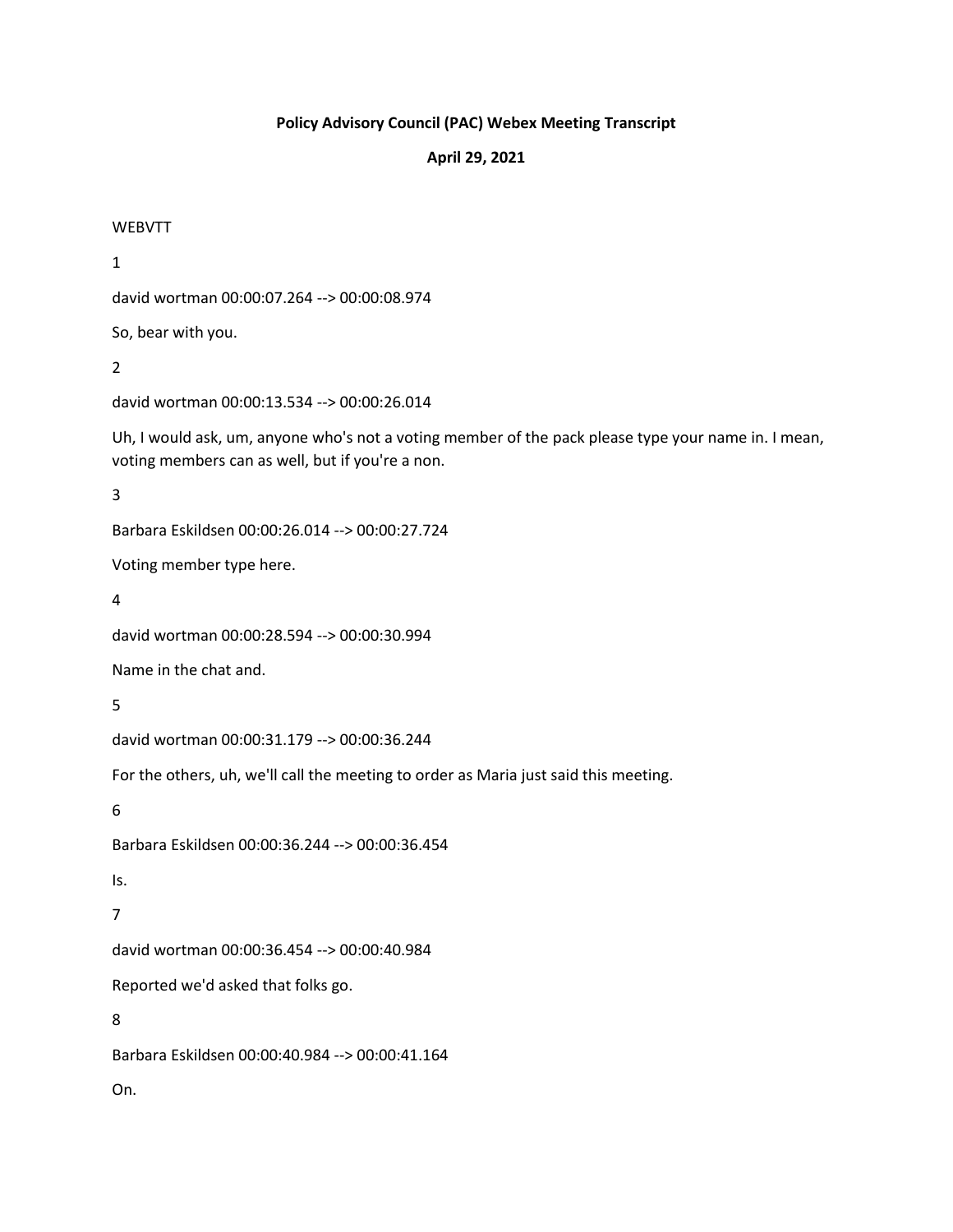#### david wortman 00:00:41.164 --> 00:00:48.454

Mute, I am hearing some feedback here, so I'm, I'm going to actually mute some people uh.

10

david wortman 00:00:50.374 --> 00:00:58.744

Okay, so I, I think that we've got everyone on mute if we want to talk later, we, you can come off mute, but we'll leave you on mute for now.

11

david wortman 00:01:01.474 --> 00:01:03.304

So, with that, um.

12

david wortman 00:01:05.704 --> 00:01:12.124

I will turn it over to Maria to do the formal roll call of the pack members.

13

Maria Gallardo 00:01:12.964 --> 00:01:25.024

Thank you David. Good afternoon. Everyone I will meet the pack members. So please let us know if your crescent Dave barren from people's gas. No, sure. Guess.

14

Eric Schrader 00:01:26.164 --> 00:01:27.124

Uh, Eric.

15

Maria Gallardo 00:01:28.294 --> 00:01:36.904

Okay, thank you. Eric Elizabeth from the city of Chicago Department of family and support services.

16

Beth Berendsen - DFSS 00:01:37.594 --> 00:01:38.374

Good afternoon.

17

Maria Gallardo 00:01:38.374 --> 00:01:42.604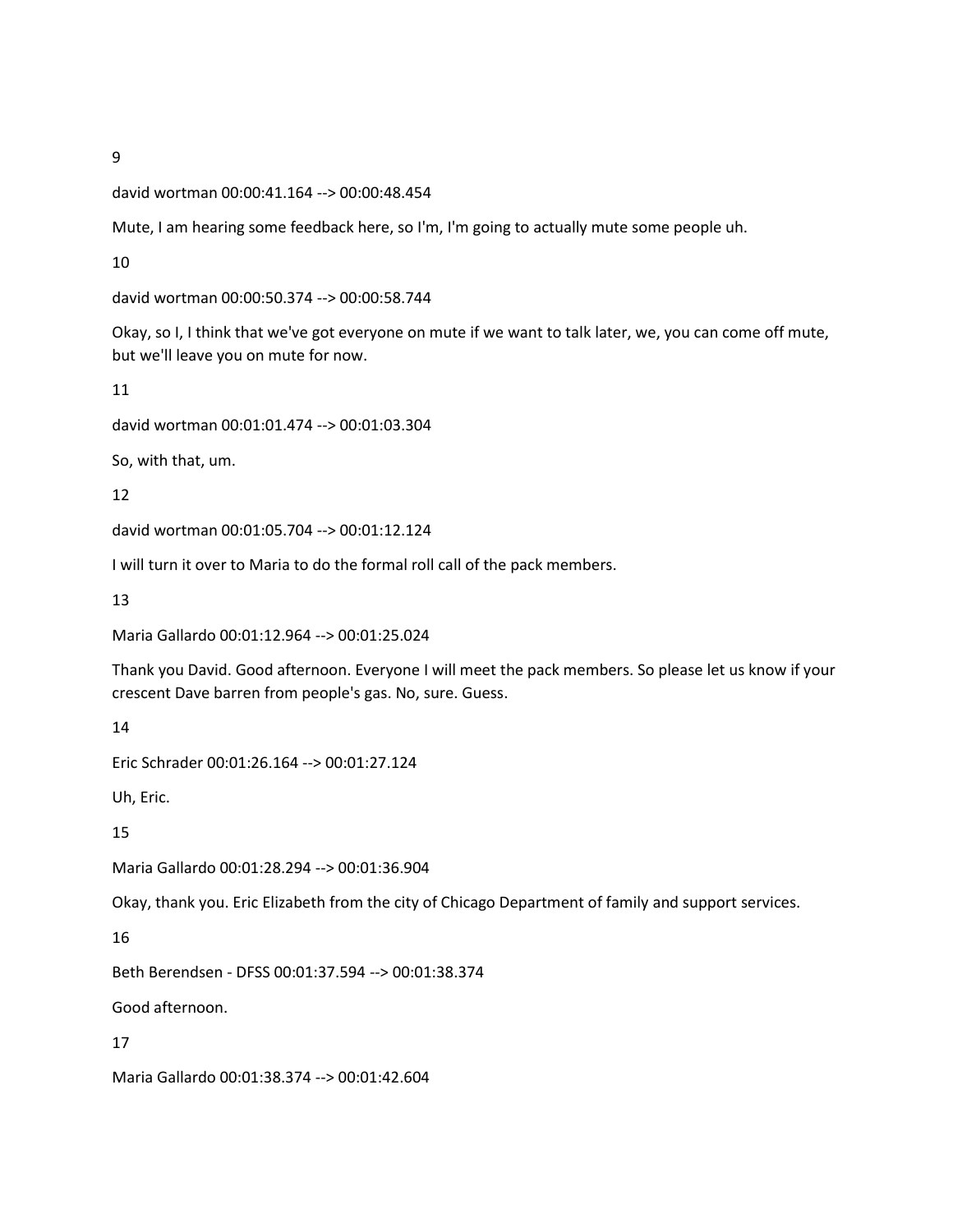Here okay, thank you. Jason Becker from Commonwealth. 18 Jason Decker 00:01:42.634 --> 00:01:43.354 Edison. 19 Maria Gallardo 00:01:44.464 --> 00:01:45.094 Impressive. 20 Maria Gallardo 00:01:45.699 --> 00:01:48.514 Thank you Melanie brown Ameren, Illinois. 21 Maria Gallardo 00:01:52.745 --> 00:01:56.345 Or do we have Kimberly bond? We saw her proxy. 22 Maria Gallardo 00:01:58.660 --> 00:02:02.705 Sarah, and most from city, since utility board. 23 Maria Gallardo 00:02:05.404 --> 00:02:10.744 Barbara kilson from Illinois area agency on aging. 24 Barbara Eskildsen 00:02:11.644 --> 00:02:12.484 I'm present. 25 Maria Gallardo 00:02:13.114 --> 00:02:17.614 All right, thank you. Run the Hopkins from South. 26 Maria Gallardo 00:02:21.364 --> 00:02:24.514 Uh, John, Howard commerce.

27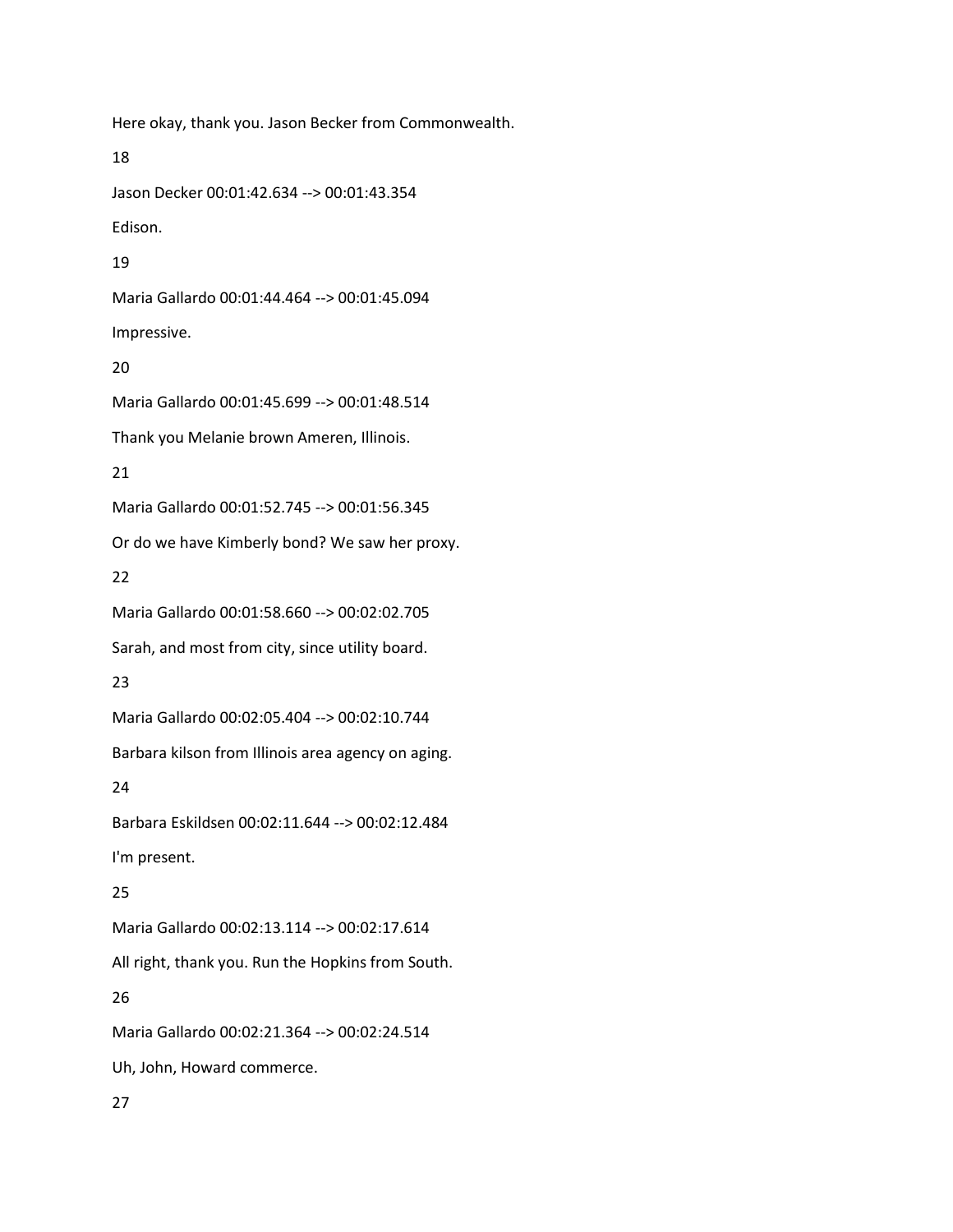Joan Howard 00:02:25.354 --> 00:02:25.954 Yes, I'm here. 28 Maria Gallardo 00:02:25.954 --> 00:02:32.164 Maria all right. Thank you. Joan. Rob car, Illinois retail merchants association. 29 Maria Gallardo 00:02:34.685 --> 00:02:40.145 Jared fully seek to city of Chicago city. Mayor's office. 30 Maria Gallardo 00:02:42.964 --> 00:02:45.844 Hey, uh, Ellen those from night or guests. 31 ellen rendos 00:02:46.654 --> 00:02:47.554 Yes, I'm on. 32 Maria Gallardo 00:02:48.034 --> 00:02:53.044 All right, thank you. Ryan. Robert, sent from looters, Robinson and Colson. 33 Maria Gallardo 00:02:55.504 --> 00:02:59.434 Uh, the late, so the ammonia from champagne County, regional planning. 34 Dalitso Sulamoyo 00:02:59.434 --> 00:03:00.184 Commission. 35 Maria Gallardo 00:03:00.544 --> 00:03:06.424 Present all right. Thank you, Terry from the Department of human services. 36 Maria Gallardo 00:03:10.054 --> 00:03:16.684 Or, do we have a Kathy piano or inquiry license as the proxy?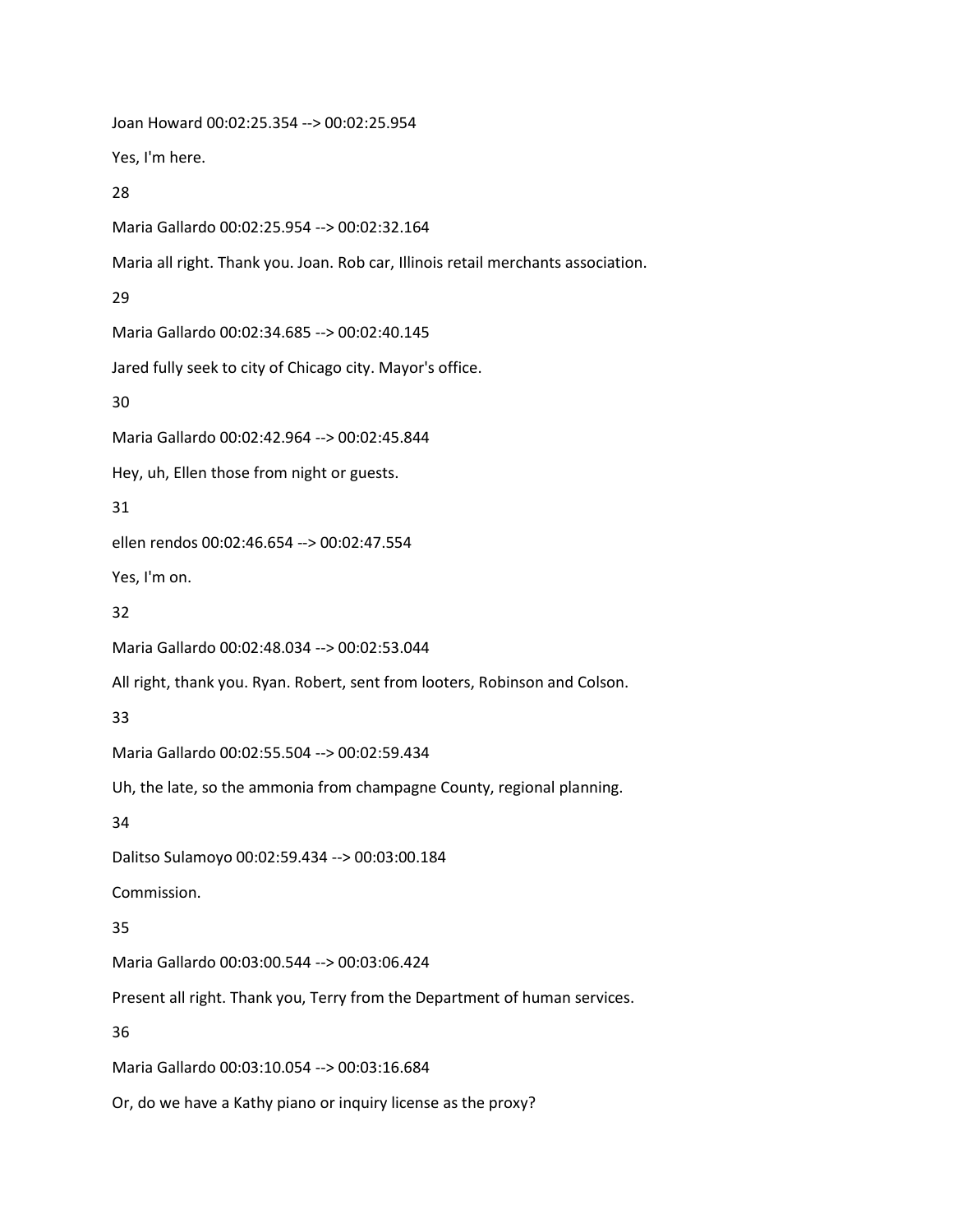38

39

40

41

42

43

44

45

Maria Gallardo 00:03:19.325 --> 00:03:24.305 Hey, Laurie was from the city of Chicago, the Department of family and. Lorrie 00:03:24.305 --> 00:03:26.075 Services present. Maria Gallardo 00:03:27.095 --> 00:03:32.645 Angular Greece white from will county center for community concerns. kris white 00:03:33.365 --> 00:03:33.815 Present. Maria Gallardo 00:03:34.295 --> 00:03:39.095 All right things Stacy Wilson, Illinois, municipal the agency. Maria Gallardo 00:03:42.095 --> 00:03:47.735 Uh, Kevin, right the St, me representing independent energy providers. Maria Gallardo 00:03:50.074 --> 00:03:55.444 And last, but not least David, the, from the Department of commerce, and they couldn't make opportunity. david wortman 00:03:56.404 --> 00:03:56.764 Here. Maria Gallardo 00:03:57.484 --> 00:04:02.404 Right we missed any back member that had not identified themselves yet.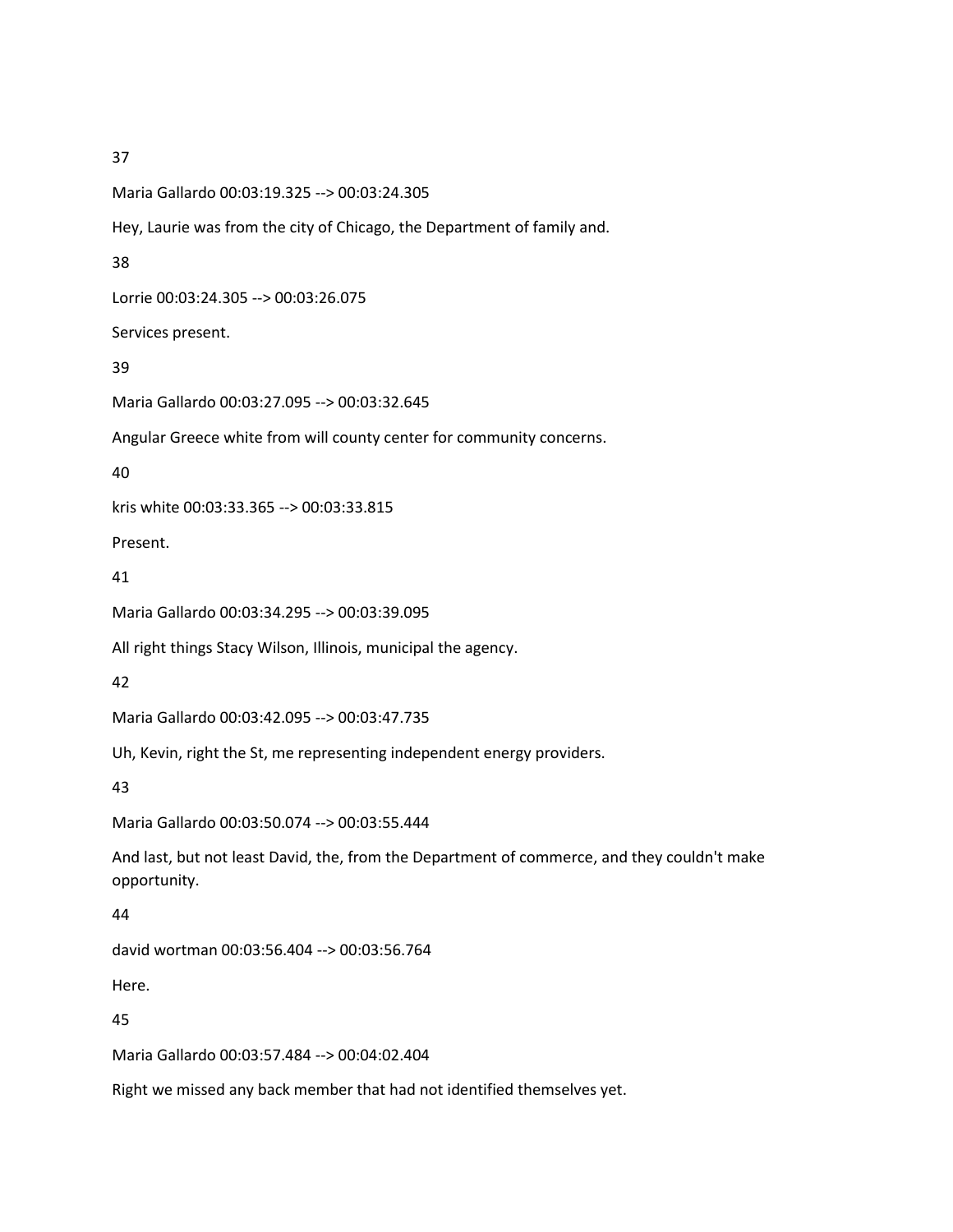Maria Gallardo 00:04:06.634 --> 00:04:09.454

Okay, I'll turn it over to you.

47

david wortman 00:04:10.474 --> 00:04:24.814

Okay, thank you, Maria. I'm still trying to figure out my screen. You may notice that I'm, I'm back in the office, so things were set up a little differently now. Okay. Here we go. All right, so.

48

david wortman 00:04:24.819 --> 00:04:44.944

So, we have the roll call done, so we'll move to the approval of the pack minutes. So we've been working on how to do this on this 1 what we've done. You'll see that. There is a synopsis of what the staff.

49

david wortman 00:04:45.065 --> 00:05:05.129

Said in front of the transcript then so it's kind of a there was a, on the last call. Someone mentioned that the transcripts weren't always clear. So we do have for what the presented. We have something closer to minutes and then the transcripts beyond that for the April 15.

50

david wortman 00:05:05.164 --> 00:05:25.294

Meeting I'm not for sure that we have that. I think it may just be the transcript, but moving forward. That's kind of how we're going to do it. You'll have a synopsis of the comments, and then the transcripts, if there's any other comments from her questions that we cover. So that being said, I would ask for a.

51

david wortman 00:05:25.595 --> 00:05:38.091

Motion in a 2nd, to approve the pack minutes or 20, January 28th, 21 and April 1521 meetings you might hear a motion.

52

kris white 00:05:40.235 --> 00:05:40.505

1st.

53

ellen rendos 00:05:40.505 --> 00:05:40.805

46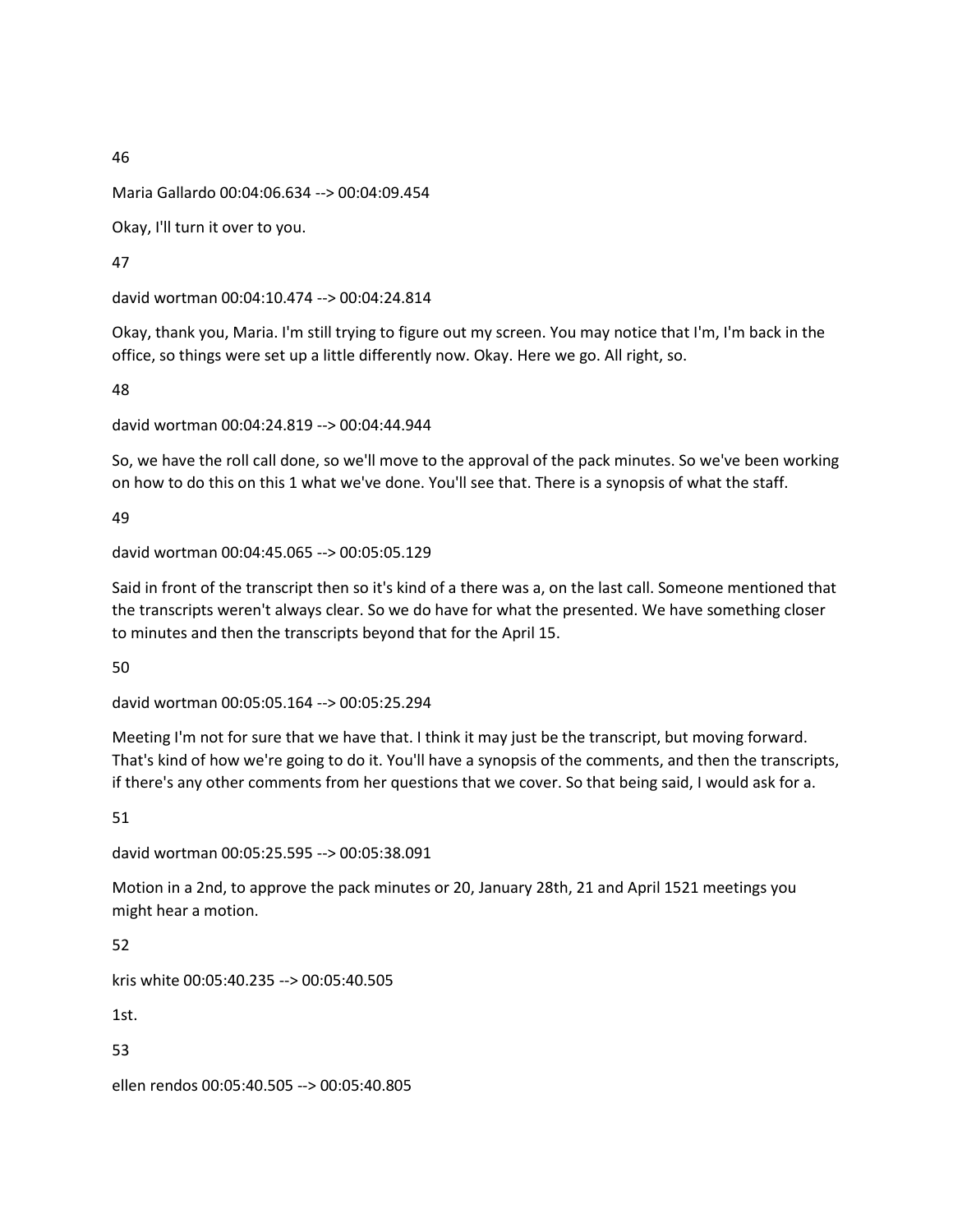White.

54

david wortman 00:05:41.855 --> 00:05:44.495 Chris White moved and I heard someone else who else jumped. 55 ellen rendos 00:05:44.495 --> 00:05:45.395 And. 56 ellen rendos 00:05:45.484 --> 00:05:48.454 Ellen 2nd.

57

david wortman 00:05:48.454 --> 00:05:59.974

All right, so Chris and Ellen 2nd name so I would ask for all those in favor to come off and make a bunch in by saying yeah.

58

kris white 00:06:04.804 --> 00:06:05.404

Yes.

59

Joan Howard 00:06:06.904 --> 00:06:07.294

Yeah.

60

david wortman 00:06:09.244 --> 00:06:12.634

All right and are there any nays.

61

david wortman 00:06:15.365 --> 00:06:28.895

Hearing no nays, we will accept the meeting minutes or the 2 previous pack meetings and move on into the discussion items. I think, on the agenda that we sent out.

62

david wortman 00:06:32.434 --> 00:06:42.904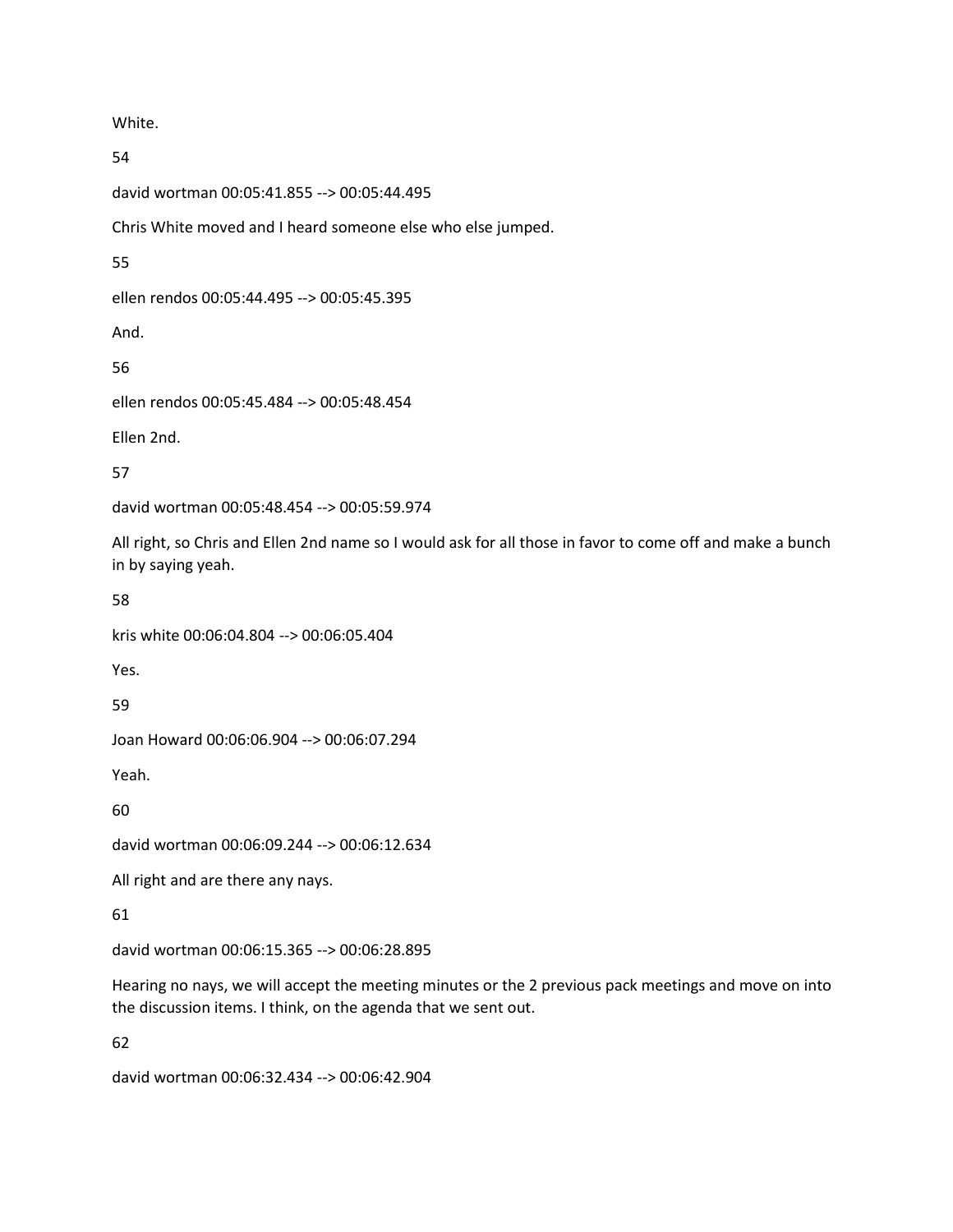Earlier we may have missed the fiscal, but we do have fiscal up 1st so I would ask Ben to come off mute and give the update on the fiscal.

63

david wortman 00:06:52.474 --> 00:06:56.134

Then, if you're talking, I just took you off now.

64

Ben Moore 00:06:56.674 --> 00:07:06.574

Oh, sorry I am meeting myself. Yeah, thanks. Is there a case? You could share the fiscal summary that we distributed.

65

Ben Moore 00:07:08.825 --> 00:07:10.895

Well, you look for that, I can go ahead and start.

66

david wortman 00:07:13.384 --> 00:07:16.054

Maria, can you tell me when was that?

67

Maria Gallardo 00:07:19.504 --> 00:07:23.794

They say on Tuesday, but I have it here. If you want me, I can.

68

david wortman 00:07:24.484 --> 00:07:24.814

Share.

69

Maria Gallardo 00:07:24.814 --> 00:07:25.624

Yeah.

70

david wortman 00:07:25.624 --> 00:07:26.104

Going to.

71

Maria Gallardo 00:07:26.104 --> 00:07:29.164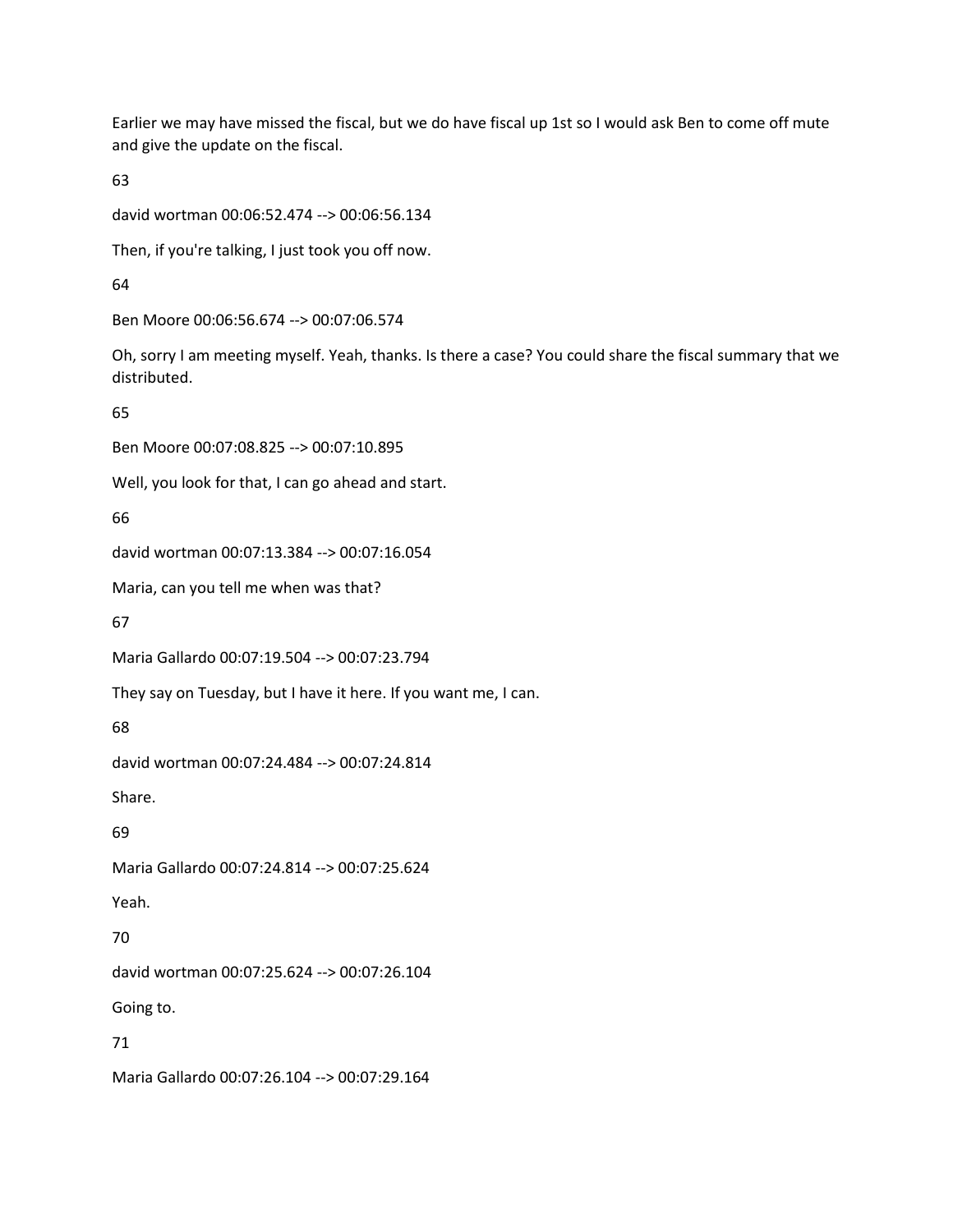Do that? Okay perfect. Okay. Let me share.

72

Maria Gallardo 00:07:32.074 --> 00:07:32.464

Okay.

73

Maria Gallardo 00:07:36.965 --> 00:07:39.185

And let me know, can you guys see it.

74

david wortman 00:07:39.875 --> 00:07:40.055

You know.

75

Maria Gallardo 00:07:40.685 --> 00:07:41.615

Okay, perfect.

76

Ben Moore 00:07:42.215 --> 00:07:56.110

Yeah, if you can go to the 2nd page Maria, where the fiscal is, thank you. Great. Okay, so, for the authorization program, so far this year grants out to the agencies we've got about 37.6000.

77

Ben Moore 00:07:57.154 --> 00:08:16.279

So far, they've expended 13.8 so we've got about 2003.8 or so left this program here. The program does end at the end of June. We well, the program, this program year ends at the end of June, but the.

78

Ben Moore 00:08:17.045 --> 00:08:36.275

And the state grants, the top 2 brands listed there do run through the end of September. So there are additional 3 months for the grantees to extend those funds. The deal. We grant the grant that grant itself ends at the end of June, but we did find out from the Department of energy that our grant.

79

Ben Moore 00:08:36.874 --> 00:08:56.614

The grant from dealie to the state of Illinois will extend 1 more year. So we do have the capacity to carry over any unspent funds from that grant, which we won't be doing. And we are in the process of submitting our, our grant application to, for the next program year.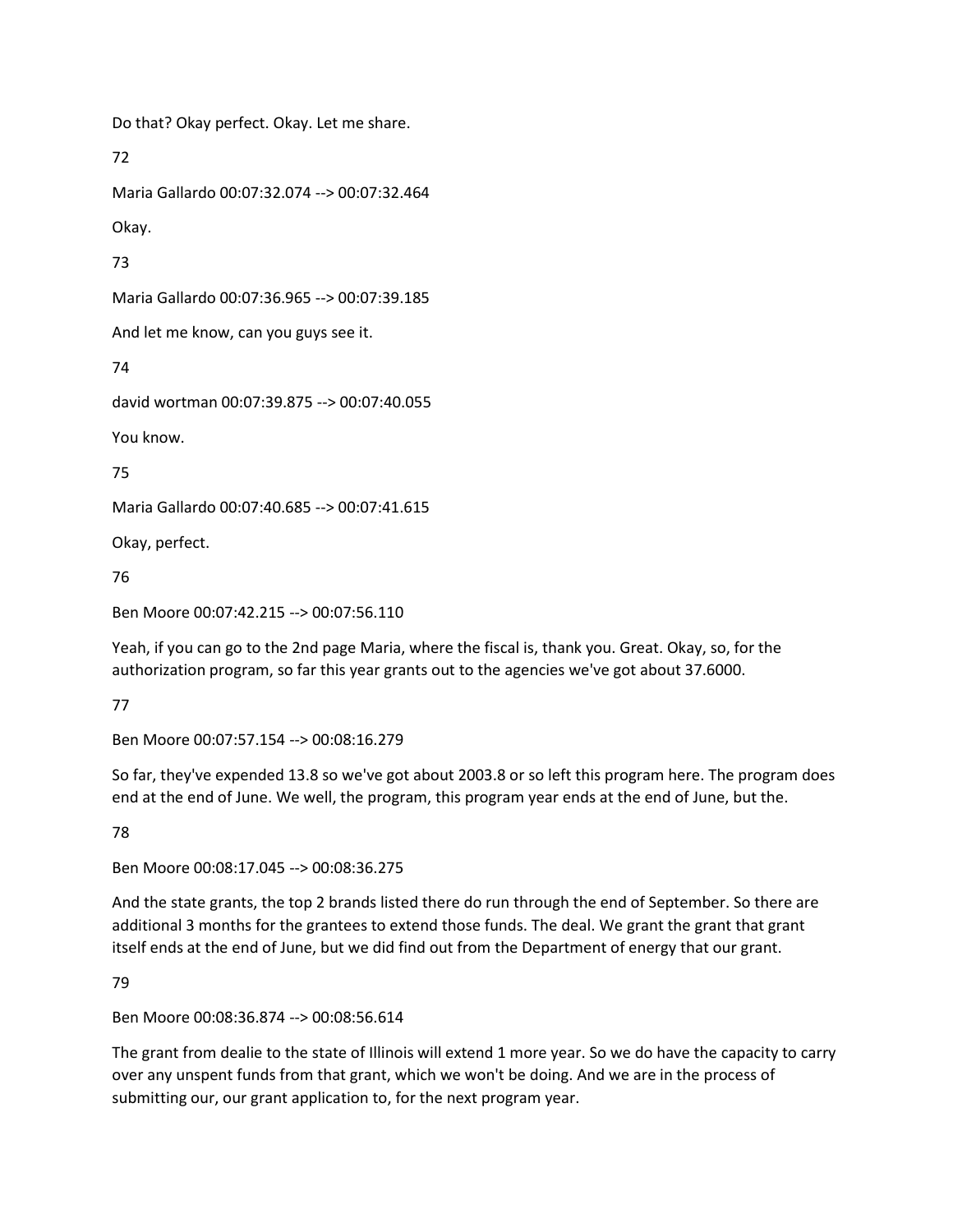#### Ben Moore 00:08:57.245 --> 00:09:16.145

So, we're hoping to get that approved in a timely manner to allow us to get our our grants issued as far as, like, do you want to scroll down a little bit Maria? Please? Oh, we've issued actually the bottom half of that top sheet. Sorry.

81

Ben Moore 00:09:16.984 --> 00:09:36.934

The lie heap, the cheat up the bottom half of that. 1st, she has the information that's just the state fund. If it could go up a little bit. There you go right there. That's great. So, the for the grants we have about, including.

82

Ben Moore 00:09:37.054 --> 00:09:56.614

The the 2 federal brands that are currently out there and the state funding along with the cares grant, we have about 232, almost 233Million out to the grantees. So far we've extended about 150Million. There's about 82Million still available.

83

Ben Moore 00:09:57.365 --> 00:10:17.237

To the grantees, as we've had discussions in the pack thinking before, and I think David's going to address more we are going to be doing the issuing, you'd app payments, which will utilize a good portion of that funding. We also have the remaining amount from our 21 award that typically.

84

Ben Moore 00:10:17.259 --> 00:10:37.294

We put out modifications in the summer to provide start up money for the next program year, but we will be issuing modifications as necessary very soon to accommodate the need for additional funds for grantees who are running low so that they can pay the payments.

85

Ben Moore 00:10:39.994 --> 00:10:47.164

So that's the, the funding summary. Are there any questions on that?

86

Ben Moore 00:10:51.755 --> 00:11:09.455

Well, the, the 2nd sheet branch you can go out is, is the breakout of, of where the state funds have, how they've been distributed the majority of it as usual is in the tip grant. I'm not going to go over each of the.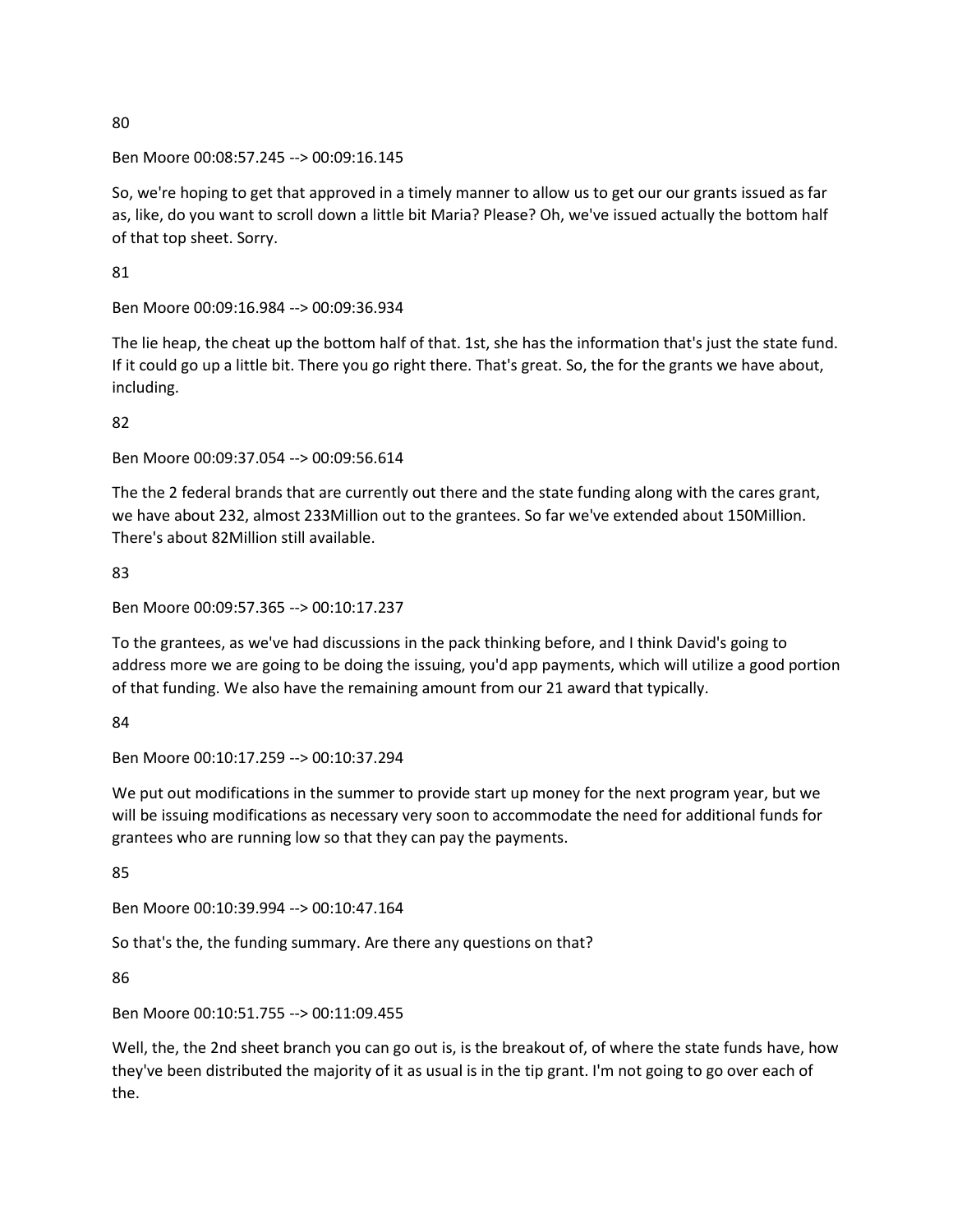Ben Moore 00:11:09.459 --> 00:11:29.614

Utilities, but that does demonstrate how that's been distributed. There is, as you can see under a 1Million dollars that's spent in the regular life heat program. And I think, as we explained before, due to the nature of the federal funding, we utilize that. 1st, to ensure that we, any unspent funds don't have to.

88

Ben Moore 00:11:29.619 --> 00:11:34.564

Returned so that's why there's so little expenditure in the state grant.

89

Ben Moore 00:11:37.804 --> 00:11:39.994

Are there any questions on that?

90

Ben Moore 00:11:46.535 --> 00:11:55.595

Okay, David, well, you know, if there are more questions as the reports go on, you know, feel free to ask but I think that's all I have for now.

91

karenlusson 00:11:59.344 --> 00:12:08.014

Hi, this is Karen lesson. May I ask our Pip? Enrollments still being accepted anywhere in the state Thank you.

92

Maria Gallardo 00:12:12.125 --> 00:12:30.167

This is Maria, and not at this time, the open enrollment for Pete and March 31st and then we allowed the agencies until April 21st to finalize those applications in the system.

93

Maria Gallardo 00:12:30.484 --> 00:12:36.964

So, at this time, all happening, kids are being offered them traditional.

94

karenlusson 00:12:44.224 --> 00:12:45.094

I can't eat it.

95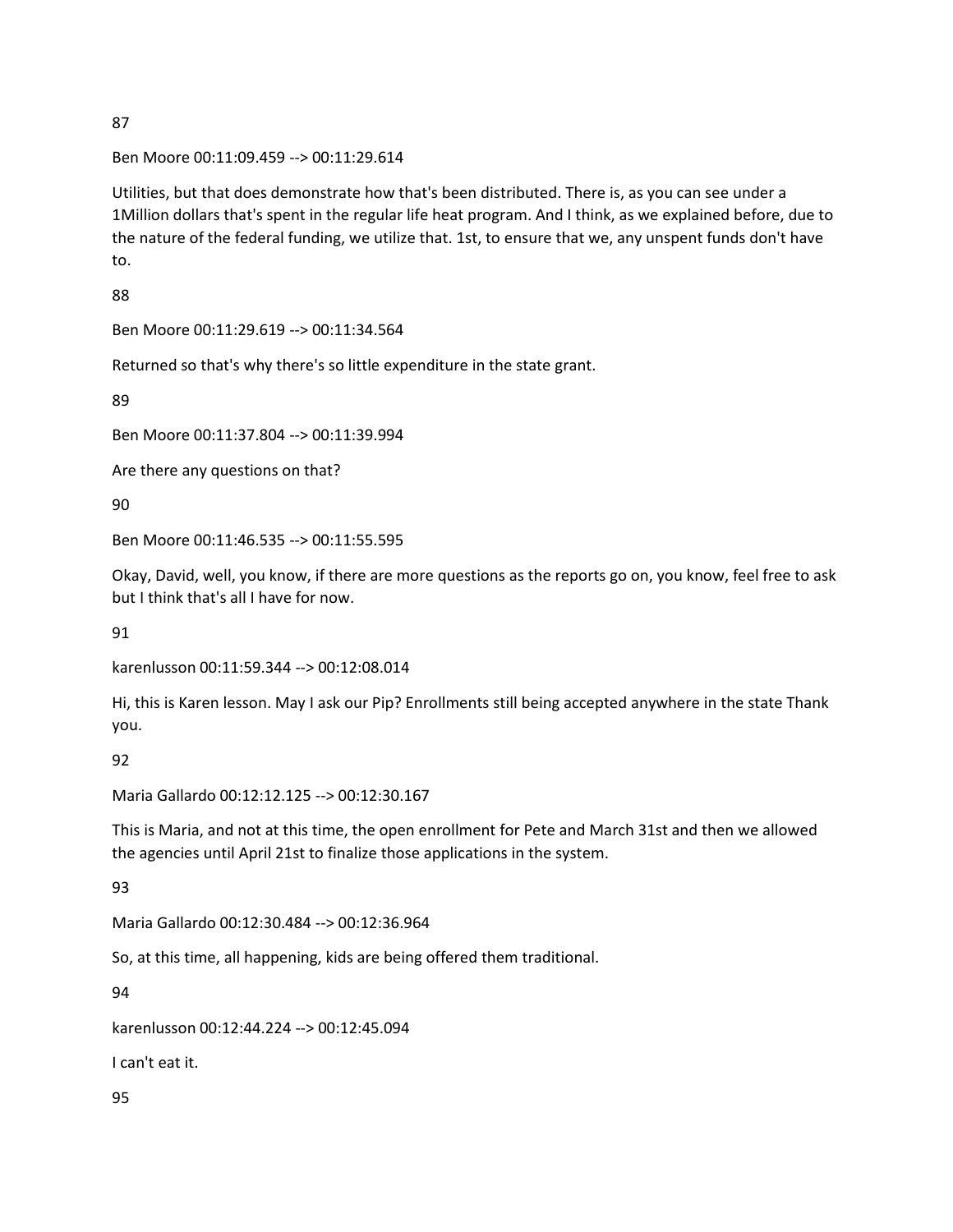david wortman 00:12:46.174 --> 00:12:55.264

Yep, thank you Karen. Are there any other questions before we move on to the next item on the agenda?

96

david wortman 00:12:55.324 --> 00:13:00.724

Not, uh, I'll ask Mick to come on.

97

Mick Prince 00:13:02.074 --> 00:13:02.554

Can you hear me.

98

david wortman 00:13:02.554 --> 00:13:07.594

David, yeah, next going to talk about the state.

99

karenlusson 00:13:07.594 --> 00:13:08.074

And.

100

Mick Prince 00:13:09.904 --> 00:13:14.824

Yeah, I'm going to start here with just some production numbers.

101

Mick Prince 00:13:15.814 --> 00:13:35.590

Right now, um, or as of Tuesday, I think we're at 1940 completed units. This program here, um, our projections was around 2700. um, we, we hope to have a good 4.

102

Mick Prince 00:13:35.644 --> 00:13:40.264

Quarter, and at least be able to hit that approximate and goal. It's still down.

103

karenlusson 00:13:40.264 --> 00:13:40.684

From.

104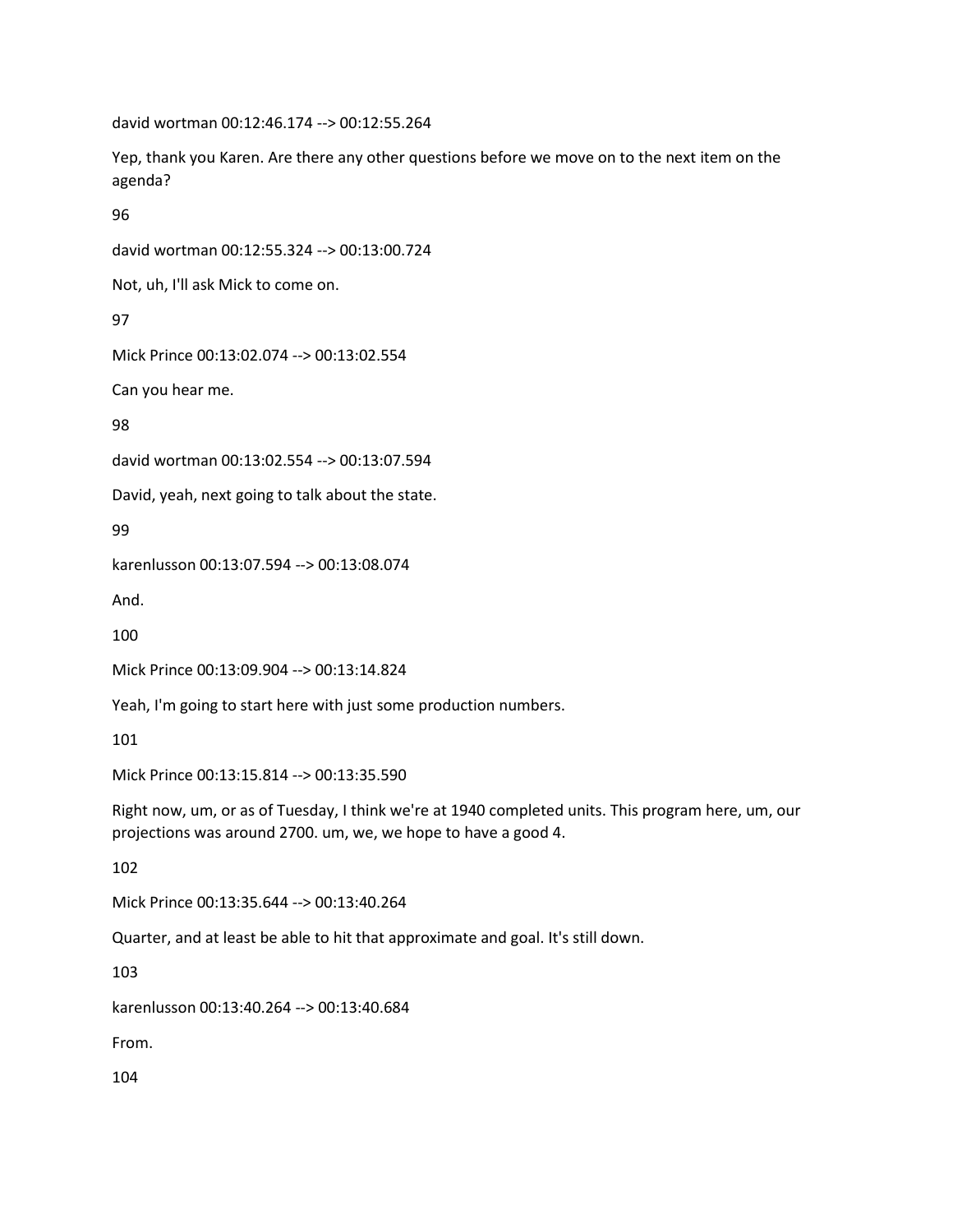Mick Prince 00:13:41.194 --> 00:13:55.774

From where we would like to be, you know, we continue to struggle from from coven. We've got supply chain issues obviously household health.

105

Mick Prince 00:13:55.779 --> 00:14:00.874

Goals are an issue we've had staff impacted by coded.

106

Mick Prince 00:14:01.899 --> 00:14:22.054

We had multi family buildings that were in process that, that the management wouldn't allow us to do any in unit work. So that definitely slowed up our multi family efforts. We are now back into doing in unit work at Cedar in multifamily.

107

Mick Prince 00:14:22.114 --> 00:14:42.094

That's good but anyway, it's been a real struggle for the network. We've got we've got some agencies that are trying to rebuild right now, and we're doing everything we can to, to help those folks out. So, anyway, we hope to have a lot better.

108

Mick Prince 00:14:42.845 --> 00:15:02.357

Program you're in 2022, especially as more folks get vaccinated and hopefully the supply chain issues don't impact us as much next year either. So just some updates we had no comments.

109

Mick Prince 00:15:02.405 --> 00:15:22.535

Uh, from the public hearing for the estate plan, Joan, Joan Howard did send a few things that we need to clean up in the plan. There was a couple of disjointed sentences and I think an email address from 1 of the.

110

Mick Prince 00:15:22.540 --> 00:15:42.035

Numbers needed some attention and just some little things. So thank you Joan for taking a really hard. Look at the plan. Right now. Our agencies are all working on procurement we're working with and.

111

Mick Prince 00:15:43.324 --> 00:16:02.854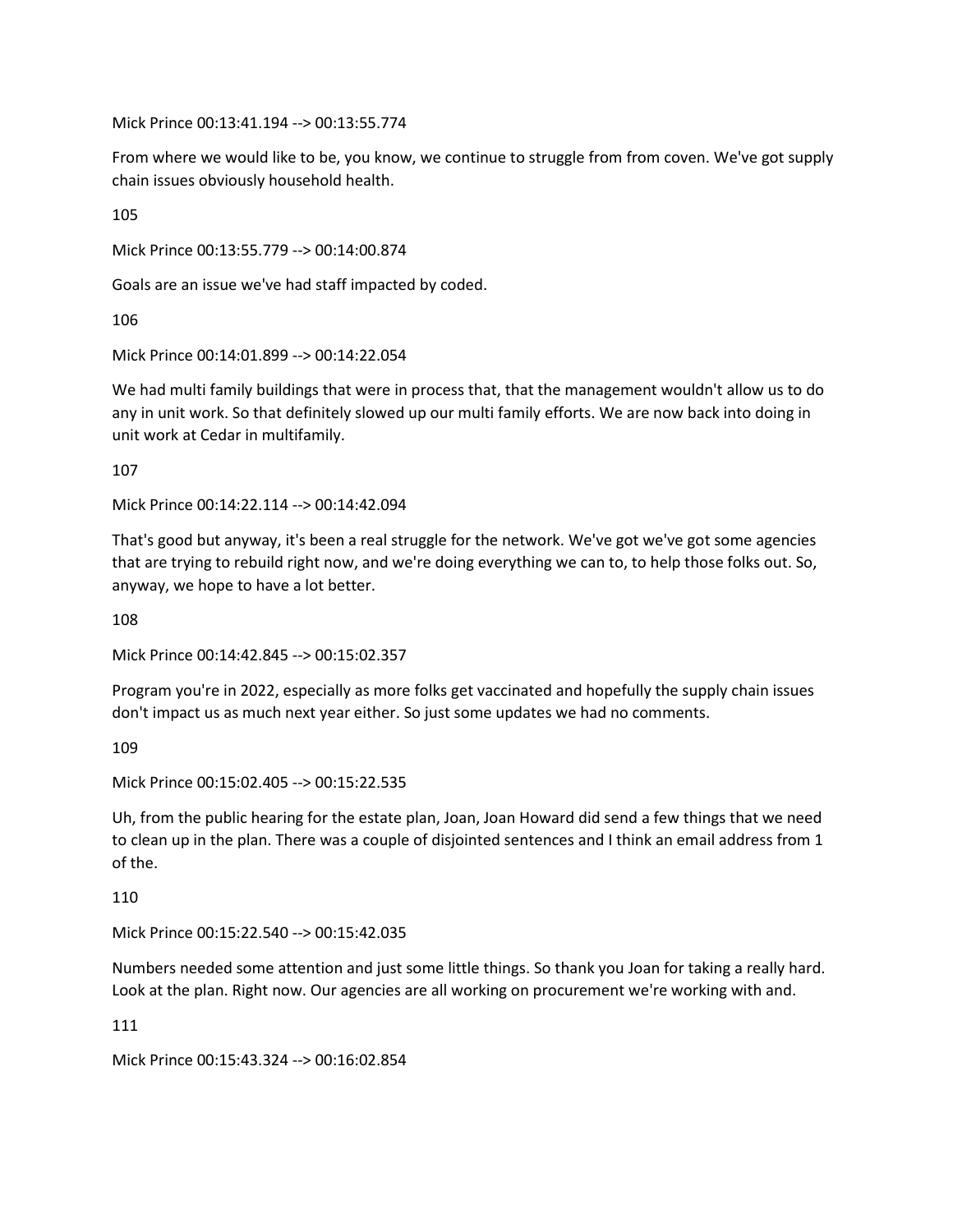And there's, there's 3 pilots going right now for regional procurement. So we're really excited about that. Um, the procurement process is really difficult and it's a lot of work. And so, um, we're hoping that agencies working together with an a regional approach with.

112

Mick Prince 00:16:02.860 --> 00:16:20.705

Will make it a little easier on all of the agencies and hopefully we'll have a larger pool of contractors to do the work. And, you know, if we've got stimulus, hopefully we get enough contractors that can satisfy additional funding. That may come.

113

Mick Prince 00:16:23.225 --> 00:16:24.665

What else.

114

Mick Prince 00:16:27.514 --> 00:16:47.134

Oh, we're working on finalizing procurement for the weather works rebuild David. I don't, I don't know all the details about that, but we've got a state master contract. We're utilizing with a, with a firm to hopefully rebuild.

115

Mick Prince 00:16:47.164 --> 00:17:07.053

Weather works, and I think the timeline for the rebuild the build itself is about 2 years. And so we're really excited about that. I think when we have more details, maybe we'll, we'll go into more detail in the in the pack meeting about about that. But, like I said.

116

Mick Prince 00:17:08.134 --> 00:17:10.474

Moving moving on procurement right now.

117

david wortman 00:17:11.793 --> 00:17:12.063

Right.

118

Mick Prince 00:17:12.844 --> 00:17:27.364

Um, anyway, we're just gonna continue with production. This is historically our best quarter of the year with respect to production. So the agencies are out hitting it hard trying to get as many houses and multi family buildings done in.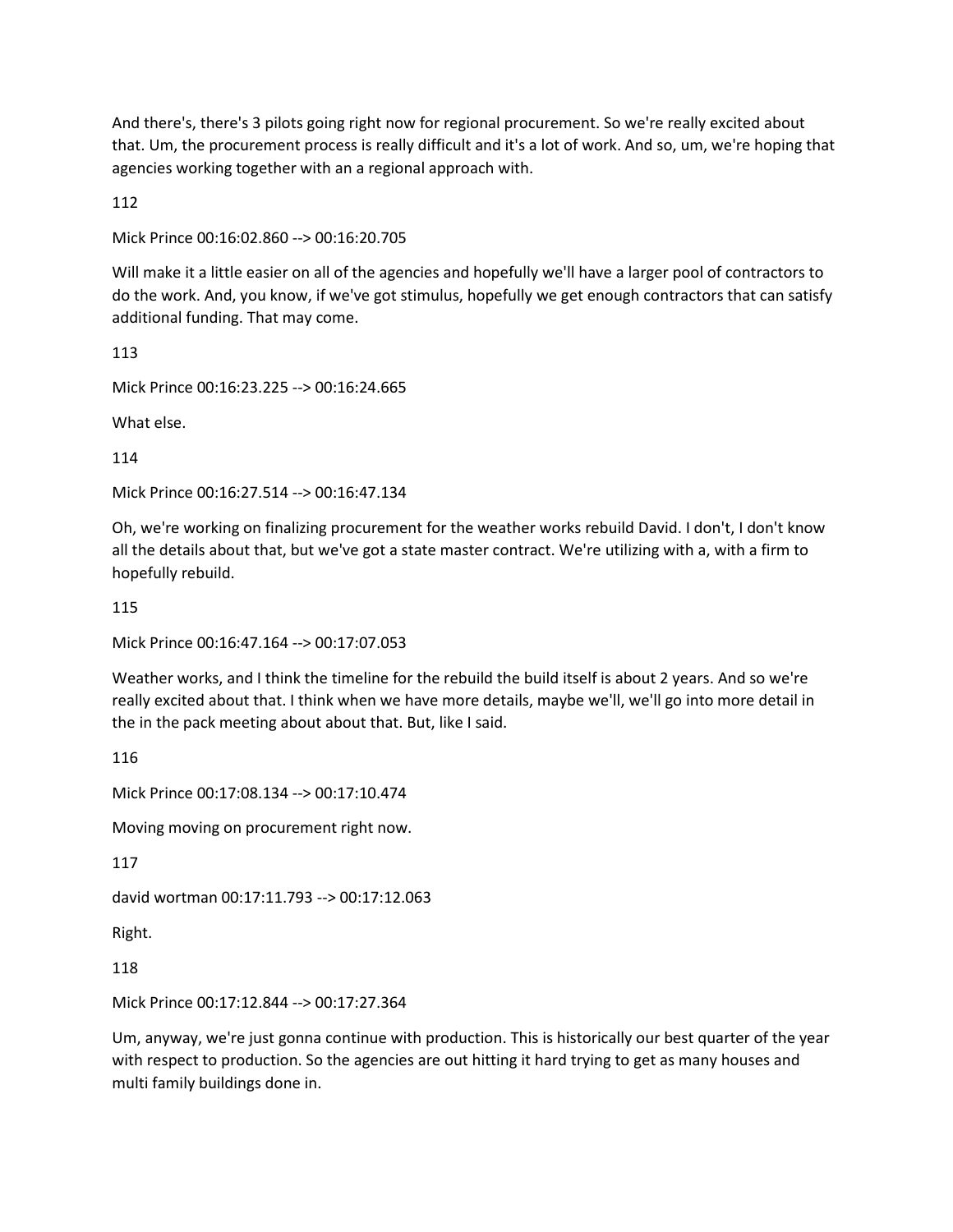Mick Prince 00:17:27.459 --> 00:17:33.484

4th quarter, so that's that's all I have. If there's any questions.

120

david wortman 00:17:35.284 --> 00:17:36.874

Very good, thank you. Mick.

121

Mick Prince 00:17:36.874 --> 00:17:37.324

Question.

122

david wortman 00:17:44.675 --> 00:17:57.695

Okay, if there are no questions, we will move on to the next item, which is the lie heap. Are we going to do program status? 1st with Leslie? And I think.

123

Maria Gallardo 00:18:01.655 --> 00:18:03.305

His name is that that is correct.

124

Leslie Ann Lesko 00:18:04.835 --> 00:18:12.815

I excuse me. Hello. Good afternoon. Everyone Thank you for being here today.

125

Leslie Ann Lesko 00:18:12.819 --> 00:18:30.458

Started my program status report, I will tell you that a total of 130.3Million is being spent on behalf of 300,008 households that are receiving at least 1 benefit.

126

Leslie Ann Lesko 00:18:32.644 --> 00:18:52.772

See, the breakdown by L. A. in the status program status report that was provided an email and in terms of application entry count, a total of 289,287 applications have been taken between starting.

127

Leslie Ann Lesko 00:18:52.779 --> 00:19:12.849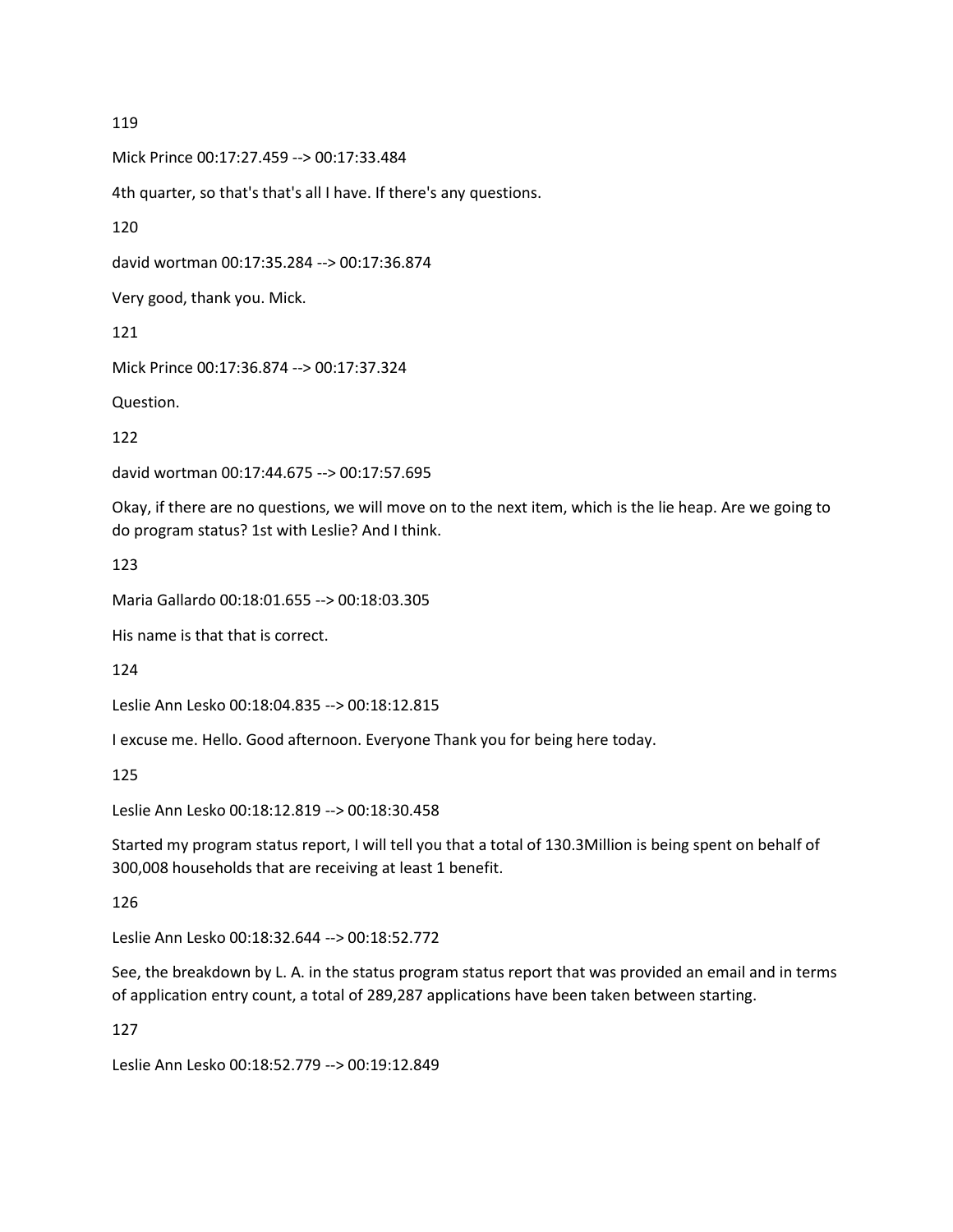By 27th, 2020, through April, 26, couple days ago, the application end date has been changed to May 31st 2021. instead of June thirtieth this way. Stakeholders will.

128

Leslie Ann Lesko 00:19:12.964 --> 00:19:32.759

I'll be able to concentrate on ending out program, year, 21 closing application processing on, or before June, 18th, and then administering the supplemental benefits for primary and secondary vendors in the month of July.

129

Leslie Ann Lesko 00:19:34.835 --> 00:19:53.255

Our main focus now is converting applications into applications with benefits and contacting returned customers as previous lead discussed. We're trying to be as flexible as possible with customer documentation. For example.

130

Leslie Ann Lesko 00:19:53.315 --> 00:20:13.295

Not requiring proof of social security number. If the customer is on a past approved application in our database. We have also been allowing annual essay income documentation instead of having them re, submit something.

131

Leslie Ann Lesko 00:20:13.804 --> 00:20:33.574

That they've already, it hasn't changed their benefits normally don't change much. Or at all. We also are allowing the to to use presumptive eligibility, which is to look forward to a household income situation. Instead of that.

132

Leslie Ann Lesko 00:20:33.604 --> 00:20:53.674

Day backwards when an applicant has lost income entirely, or dressed, or been drastically reduced with no potential or new income or in income force in the foreseeable 30 days application signature requirements have also.

133

Leslie Ann Lesko 00:20:53.855 --> 00:21:12.635

Further relaxed, the E signature and, or universal signature page are still part of the application process, but missing signatures should not prevent an applicant from receiving a benefit. As long as all other supporting information or affidavits are provided.

134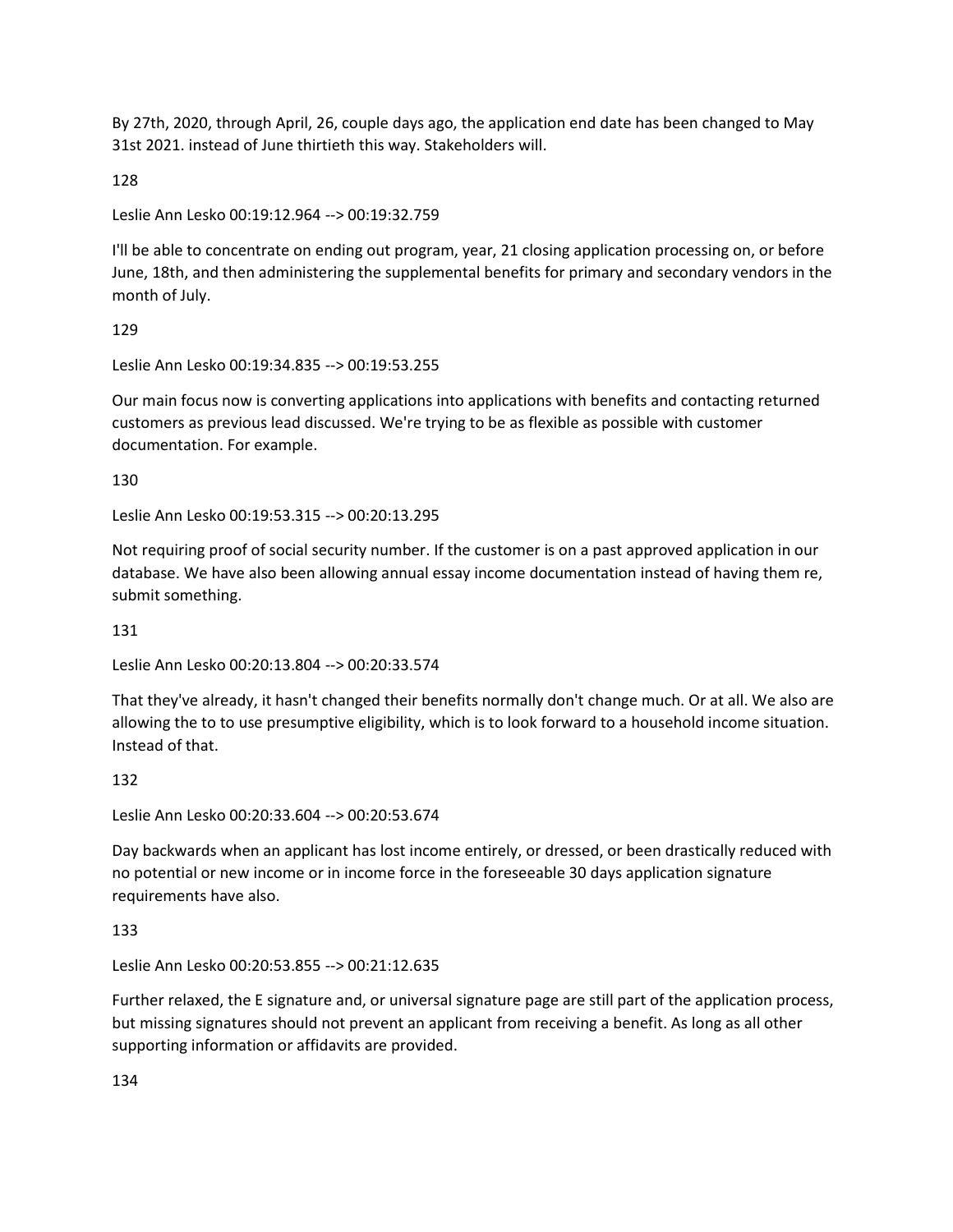Leslie Ann Lesko 00:21:14.494 --> 00:21:33.916

The application processing timeframe is currently 45 days from data app to approval or denial and then starting May 2nd, new applications must be approved or denied within 30 days of application date. This is.

135

Leslie Ann Lesko 00:21:34.059 --> 00:21:54.034

Get things done at the end of the program here. Let's see reconnection assistance changes. We've had some which are basically supporting the utility disconnection avoidance program or you'd app which David we'll talk more about later, but.

136

Leslie Ann Lesko 00:21:54.220 --> 00:22:14.105

An effort to be equitable with households that may not be eligible to receive you DAP benefits, but they still need reconnection assistance of community assistance has increased the reconnection of system assistance amount up to 5,000 dollars per household.

137

Leslie Ann Lesko 00:22:15.095 --> 00:22:34.535

To further assist these households instead of the 1000 dollar maximum that we've had the previous part of this program here and started on April 22nd can contact grant manager. If there is a customer who needs additional amount above.

138

Leslie Ann Lesko 00:22:34.540 --> 00:22:54.550

The 5,000 per household, and these customers will be evaluated on a case by case basis because the is available to customers per energy source. And right now, like, you've got the best, the best it can do is per household. So.

139

Leslie Ann Lesko 00:22:54.699 --> 00:23:14.823

We are working on a case by case basis to help any of those customers. If they're not on the LDAP list. The imminent disconnection definition was changed to 300 outstanding that of excuse me at 300 dollar.

140

Leslie Ann Lesko 00:23:14.859 --> 00:23:34.324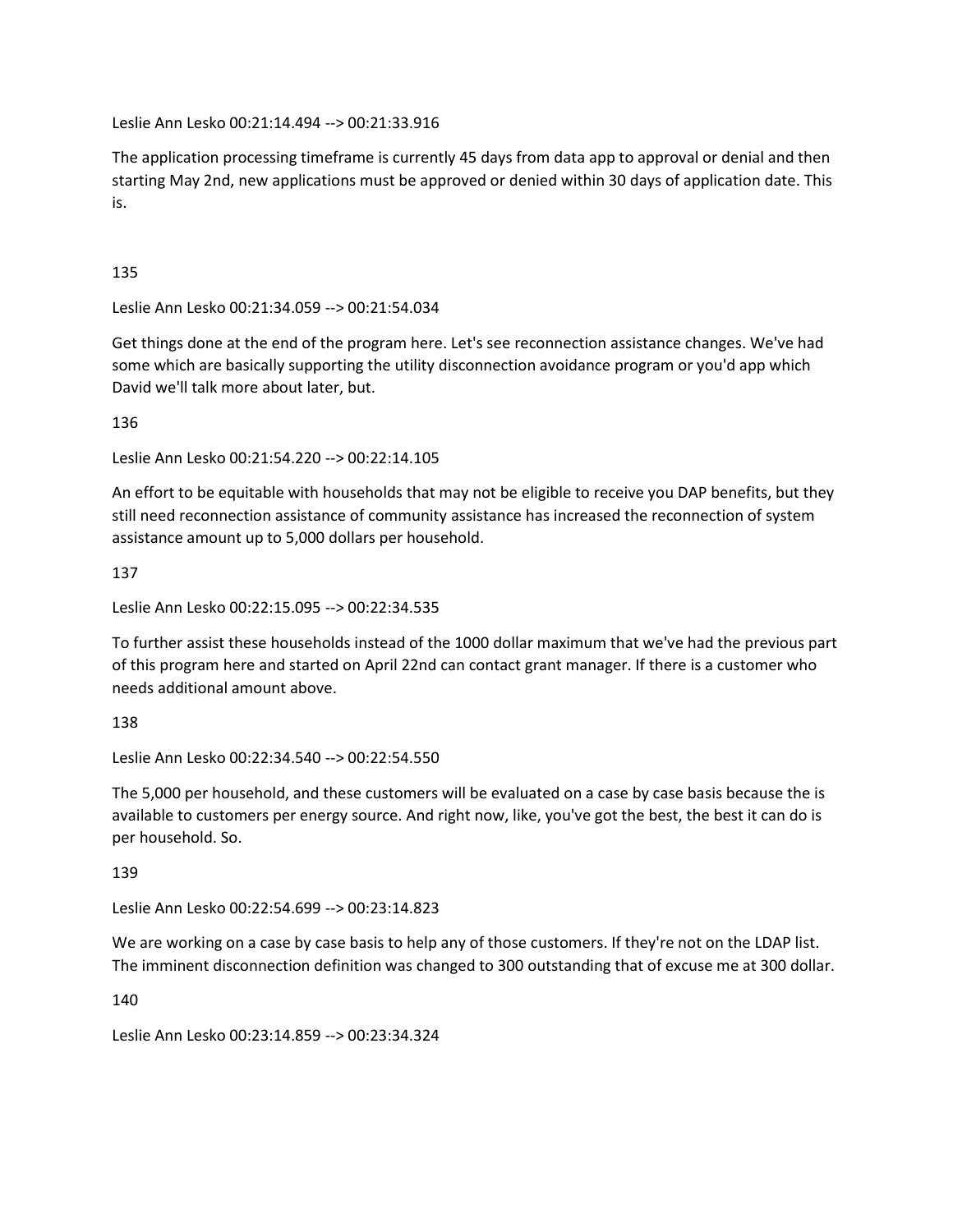Standing balance, instead of within 7 days prior to this connection and the R. a the reconnection assistance amount is now, based on maximum amount needed to reconnect. Instead of minimum. In other words, the reconnect amount equals.

141

Leslie Ann Lesko 00:23:37.924 --> 00:23:39.154

Outstanding balance.

142

Leslie Ann Lesko 00:23:42.124 --> 00:23:46.984

And I'll just take a pause if anybody has any questions of the things I've said so far.

143

Leslie Ann Lesko 00:23:49.059 --> 00:23:59.494

I think you can unmute yourself and I don't see anything in the chat. So okay see, here now, I lost my place.

144

Leslie Ann Lesko 00:24:02.464 --> 00:24:21.544

The, we have to update our 2021 life estate plan, we'll be amending it to reflect program changes such as and other changes will posted update estate plan on our website upon submission.

145

Leslie Ann Lesko 00:24:21.819 --> 00:24:41.950

Jeff, it's that time of year to renew our vendor agreements. Well, we've been doing it on a 3 year schedule and our current agreement expired, June 30th and legal have reviewed.

146

Leslie Ann Lesko 00:24:42.005 --> 00:25:02.075

Documents and there are no proposed changes. Maria Garda will be contacting utilities next week to initiate the process. And we will be also be sending the templates to the, for them to sign with the unregulated vendors and the.

147

Leslie Ann Lesko 00:25:02.139 --> 00:25:22.263

Next these new vendor agreements will go from July 21 2021 through June of 2024. there have been some questions about the start of the new program year. The heating assistance program is scheduled to start September. 1st.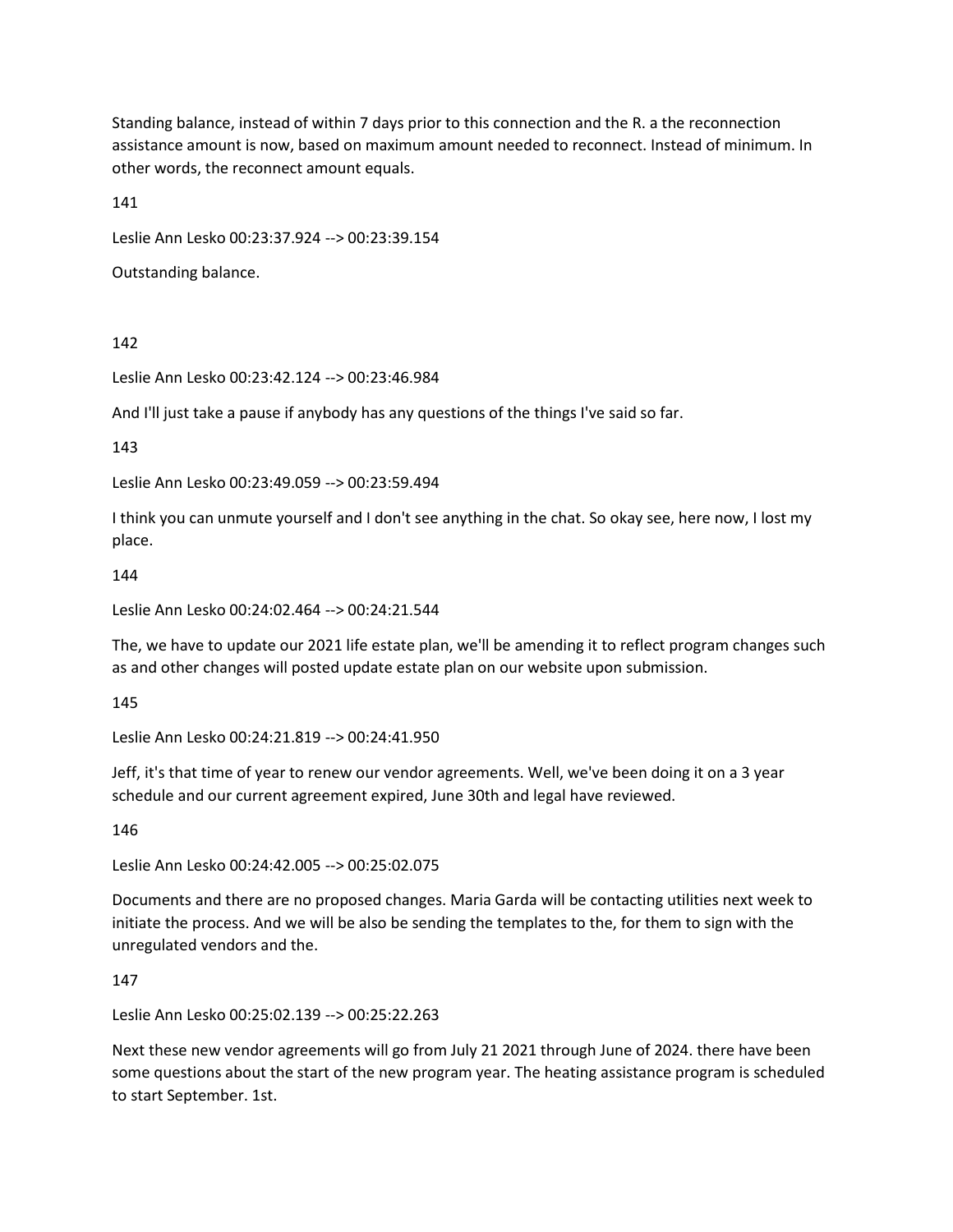Leslie Ann Lesko 00:25:22.324 --> 00:25:42.300

With priority group 1, which is the same as usual for households with seniors and, or a person with disability law will be able to start taking appointments, starting August 6th and help Illinois, family, Pre applications. We're also planning for.

149

Leslie Ann Lesko 00:25:42.459 --> 00:26:02.435

Those to start on August 16th priority priority, period to include families with children under the age of 6 and households that are disconnected or in imminent disconnect. And so that would be prior priority. Group. 1 is in September and priority.

150

Leslie Ann Lesko 00:26:02.734 --> 00:26:20.822

2 would be in October, we're also working on our draft of the 2008 2002. my each state plan that we would be presenting to the pack in the July pack meeting, which is scheduled for July 29.

151

Leslie Ann Lesko 00:26:27.334 --> 00:26:29.884

And I'm pausing in case there are any questions.

152

Leslie Ann Lesko 00:26:34.595 --> 00:26:52.025

Okay, the next day I wanted to just mention was we were talking about 2021, supplemental payments as we've discussed previously. We're, we're still considering those it would be during the.

153

Leslie Ann Lesko 00:26:52.354 --> 00:27:00.394

Of July, and the amount of a supplemental is still to be determined based on the.

154

Leslie Ann Lesko 00:27:03.874 --> 00:27:22.834

They would be through the we would still have a lot of the dot net database, normal processes with registers to make it as easy as possible on all the utilities and the, and we would be sending those electronically.

155

Leslie Ann Lesko 00:27:22.899 --> 00:27:42.909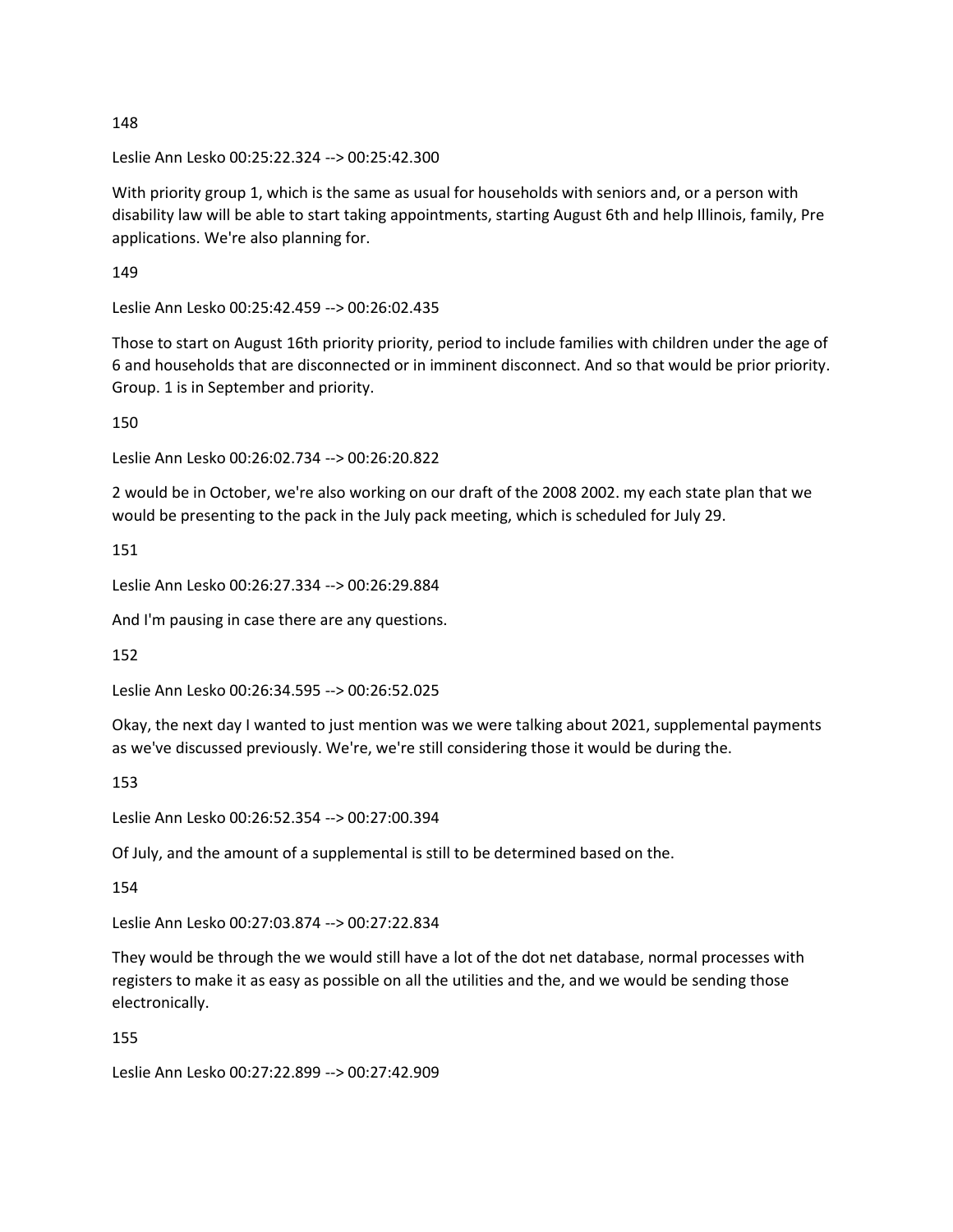Indicating utilities, probably the week of July, 12 to 16th, and to the alleyways, it would be a similar time frame. It will require a lot of coordination and we'll have guidance because we haven't done a supplement and I'm really long time.

156

Leslie Ann Lesko 00:27:44.404 --> 00:27:52.174

And we will keep you all informed about the, any supplemental as we go forward.

157

Leslie Ann Lesko 00:27:55.085 --> 00:28:06.395

Those were the items that I was going to speak about, you're of course. Welcome to ask questions at any time.

158

Leslie Ann Lesko 00:28:10.174 --> 00:28:18.184

Okay, if I don't hear any, I don't really see any. So, David, would you please want to move on to talking about the, you.

159

david wortman 00:28:19.294 --> 00:28:19.624

Here.

160

david wortman 00:28:24.394 --> 00:28:28.174

Thank you. So.

161

david wortman 00:28:31.595 --> 00:28:50.373

2 weeks ago, today, um, we had the emergency pack meeting to discuss the I think I completed that around 2 o'clock in the afternoon and about 330 in the afternoon. I got a call from my director.

162

david wortman 00:28:50.404 --> 00:29:10.226

Office and told that we oh, I put the wrong date here. I was going to update that. I used last time slides to make this 1. so that should say, 2009, because I changed the slide deck, but we found out about an hour and a half after that last emergency pack meeting.

163

david wortman 00:29:11.285 --> 00:29:30.605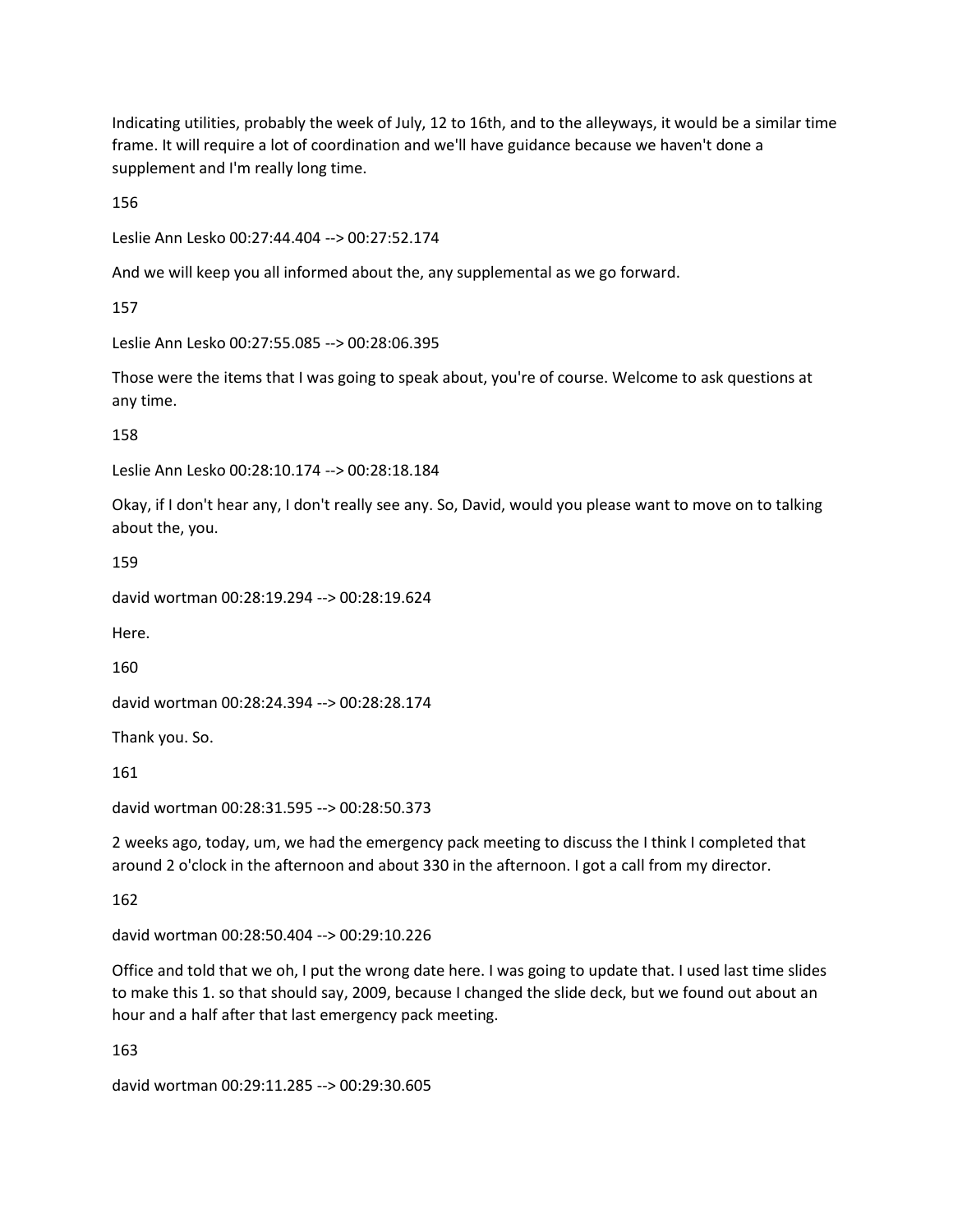We were going to be, or we were asked to revise the way that we implemented you. So, this was a slide from the last meeting that explained how we were going to accomplish the LDAP and we have done those things. The.

164

david wortman 00:29:33.154 --> 00:29:50.854

The executive order was released, I think the day of the, it might have been during the last pack meeting and the emergency J car rules are not for sure their exact status. They've been Pre or they've been filed and.

165

david wortman 00:29:50.885 --> 00:30:11.015

Sure, if there if the filing is final, but it will be anytime. Now, Jay cars looked at it and then the secretary of state has to do something. So, all of that's going on as we said. So, what were the changes? Or do I have that? Okay. So this is another slide that I showed you of what you'd app was going to look.

166

david wortman 00:30:11.044 --> 00:30:30.889

Like, it was restricted to the 6 largest utilities Tom at Ameren nicor peoples, North Shore and mid American. We were looking at approximately 100,000 accounts and 85Million dollars in payments with a 100Million. Max. So, as I said, an hour and a half later.

167

david wortman 00:30:31.179 --> 00:30:50.104

Call from my director's office and the governor's office had some changes that they wanted to make. So I'll show you the next day. We figured out how to work the, you'd app and satisfy some of the things that the governor's office wanted.

168

david wortman 00:30:51.664 --> 00:31:11.494

We presented, I'll go back to that previous 1. you'd app was going to be restricted to the 6 largest utilities and we were using all state funds using the state funds, enabled us to go back in time because the executive order enabled us to say.

169

david wortman 00:31:11.500 --> 00:31:31.639

That if you were approved for life and program your 19 and 20, you could still receive funding. We can't do that with the federal funds. So, restricting it to the 6 largest utilities meant that there was approximately 1210 to 12% of.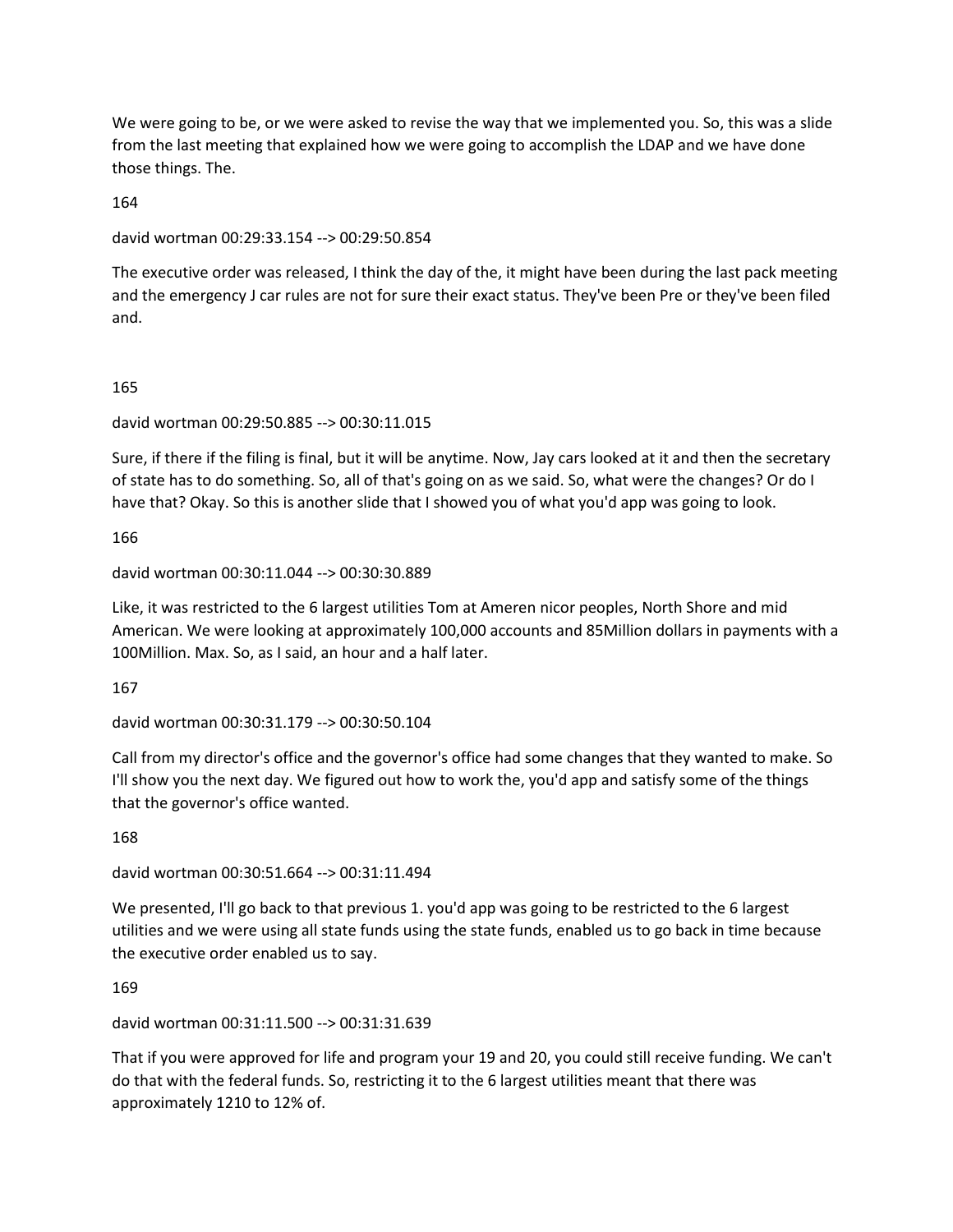david wortman 00:31:31.659 --> 00:31:50.944

Our likely recipients would not have been eligible for the program. The governor's office director's office asked that we tried to consider a way that we could include all citizens of the state. So we didn't have to make this caveat that you'd app was available to these people. So.

171

david wortman 00:31:51.965 --> 00:31:55.955

We can do that if we restrict the.

172

david wortman 00:31:57.220 --> 00:32:17.368

Ability to serve the entire state to program your 21, because we can't serve the entire state with state funding because there are clients that are on utilities or on pain or fuel oil that don't play into the state fund. So we can't help.

173

david wortman 00:32:17.404 --> 00:32:37.474

Them what the state fund, so if we restricted it to the state fund, we couldn't serve everyone, but if we use funding, we can serve people from this program year statewide. So, you'd app revised was the past years would be as we presented, where we would be restricted to the.

174

david wortman 00:32:37.595 --> 00:32:57.695

Utilities and you state funding, but for clients lighting clients that were serve this program year, we can serve the entire state using funding. So that is what we can moved on and implemented. And in the 2 weeks.

175

david wortman 00:32:57.699 --> 00:33:17.794

Since then we've worked with the large utilities, the big 6 to get their numbers and those numbers are now what I would consider final. So I'll go to the next slide and show what they are. So, for program year, 19 and 20.

176

david wortman 00:33:18.365 --> 00:33:38.015

We have 56,841 accounts, totaling, nearly 55Million dollars. So the state fund will be using 55Million dollars for program year 2001. we're looking at almost 57,000 customers clients.

177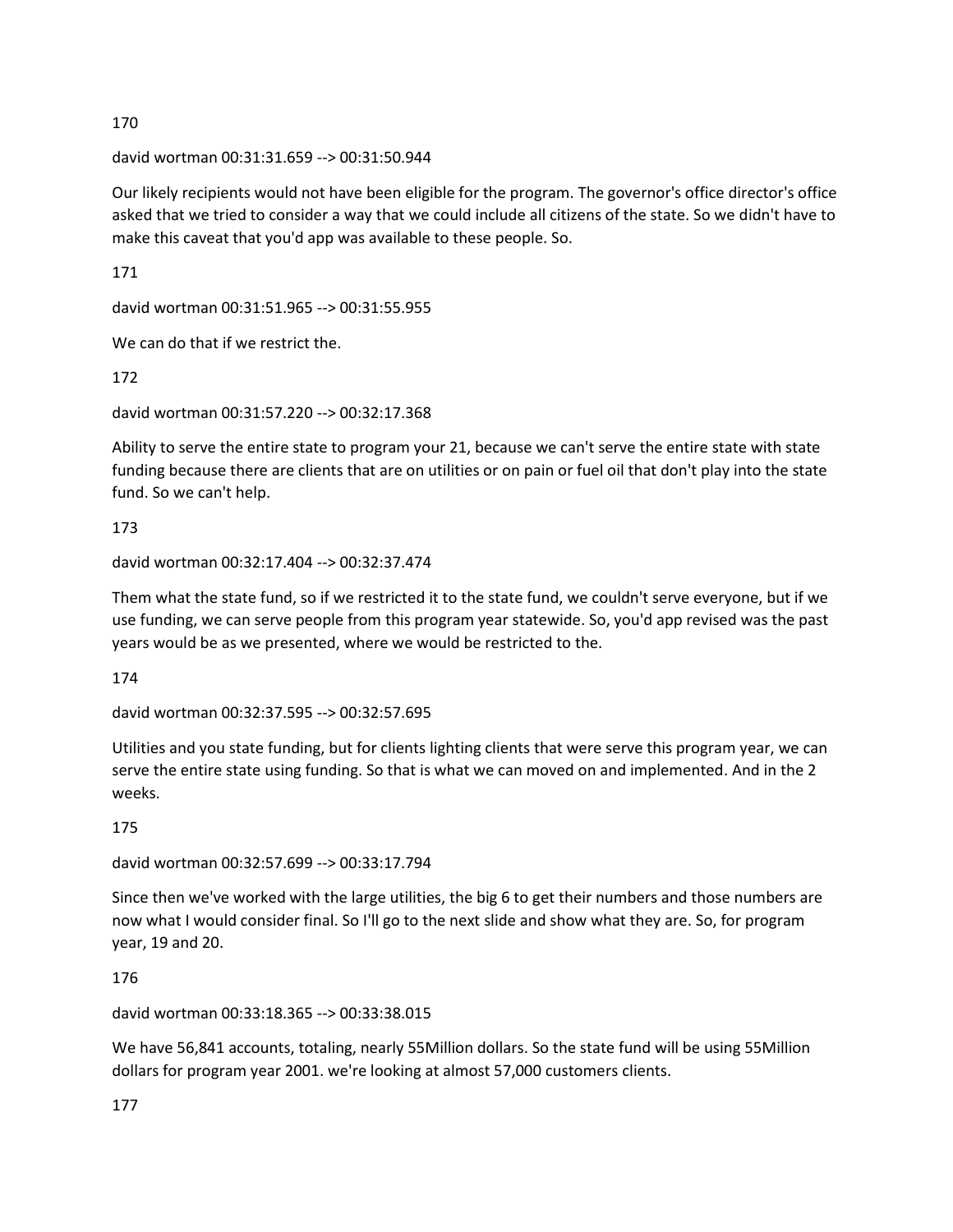david wortman 00:33:38.434 --> 00:33:58.171

Uh, and that's 50Million dollars. So overall with the big 6 utilities, we're looking at 113,598 accounts. Tolling almost 105Million dollars. Those are payments.

178

david wortman 00:33:58.234 --> 00:34:17.584

That will make directly to the big 6 utilities and those are in action right now. We have invoices, put together from the data that the big 6 have sent to us for small vendors is going to work with the local agencies.

179

david wortman 00:34:18.339 --> 00:34:38.220

To implement this, because there are, um, throughout the state, we have something like 390 vendors that have issued. We have issued payments to this year. So we are working with the local agencies to implement the program year, 21 payments. So.

180

david wortman 00:34:38.975 --> 00:34:58.626

Once again, I said doing it this way, allows us to serve all. I keep recipients from program year 21. the local agencies will be contacting the vendors, including this small propane vendors that serve far for your clients.

181

david wortman 00:34:59.344 --> 00:35:18.814

Uh, and the local agencies will be requesting disconnect list for clients that are on utilities. I'll talk about how we're handling propane and natural power and fuel oil in a 2nd here. So the process is going to be the local agency contact the vendor. The vendor sends them, they.

182

david wortman 00:35:18.820 --> 00:35:38.944

List the local agencies are going to review and verify and then do the payment to the vendors and then the local agencies are also going to be responsible for notifying the recipients of the program year. 21 recipients of the.

183

david wortman 00:35:39.245 --> 00:35:40.535

I heard that you that payments.

184

Ben Moore 00:35:42.579 --> 00:35:42.819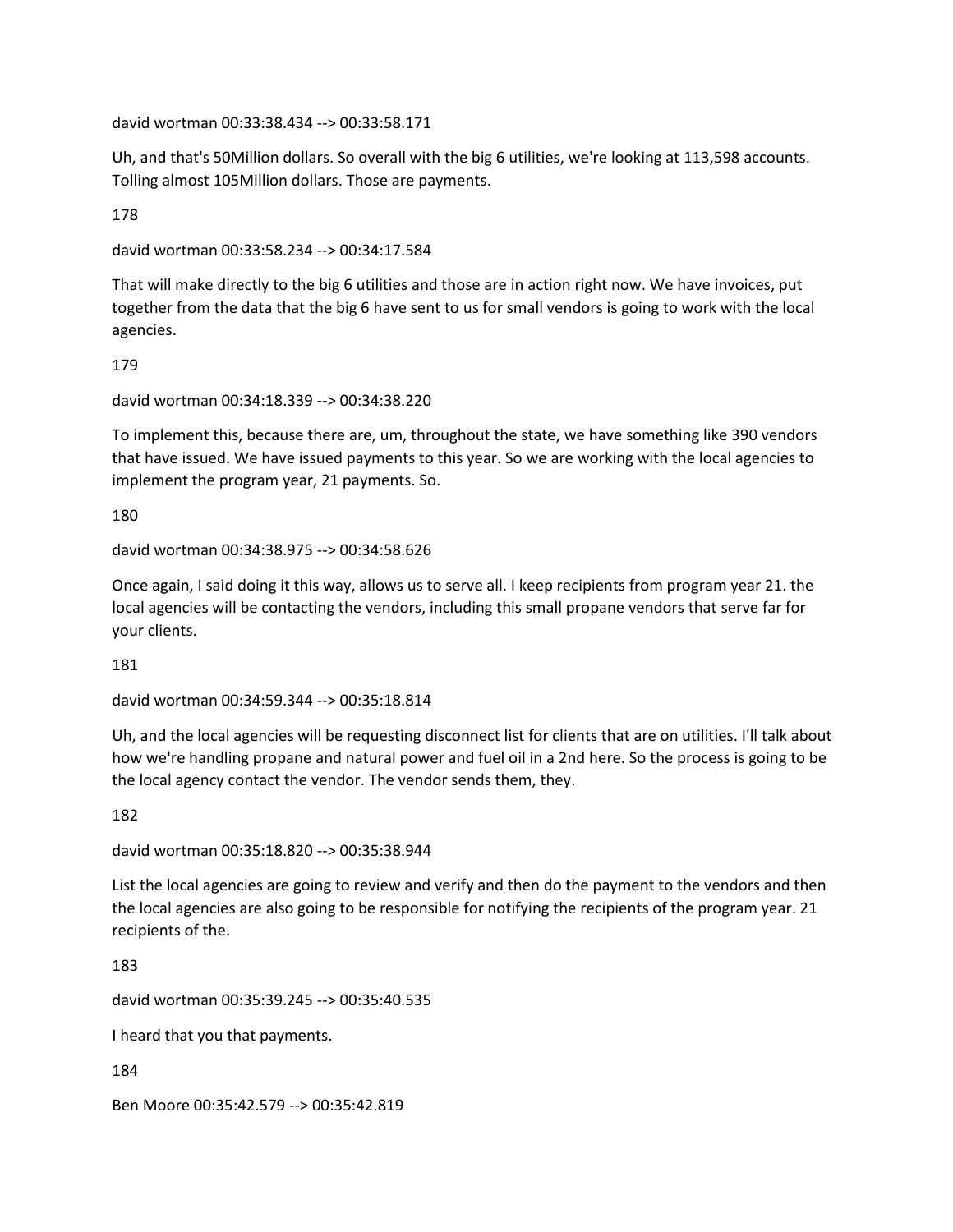So.

185 david wortman 00:35:42.814 --> 00:35:44.134 For delivered fuel.

186

Ben Moore 00:35:45.334 --> 00:35:58.534

Sorry, then, just on the couple of slides previous on the 21 payments I think you said that we'd be paying those directly to the utilities. I just wanted to.

187

david wortman 00:35:58.534 --> 00:35:59.044

Clarified.

188

Ben Moore 00:35:59.044 --> 00:36:02.333

That 21 is going to be going through the local agencies just.

189

david wortman 00:36:02.434 --> 00:36:02.734

So that.

190

Ben Moore 00:36:03.245 --> 00:36:03.755

Folks, no.

191

david wortman 00:36:04.565 --> 00:36:18.259

Yeah, thank you. Ben. Yeah, that's correct. All of the 21 payments will go through local agencies. The 19 and 20. that's paid with the state fund That'll be directly from to the utilities. Thank you.

192

Ben Moore 00:36:19.145 --> 00:36:19.385

Sure.

193

david wortman 00:36:20.405 --> 00:36:22.895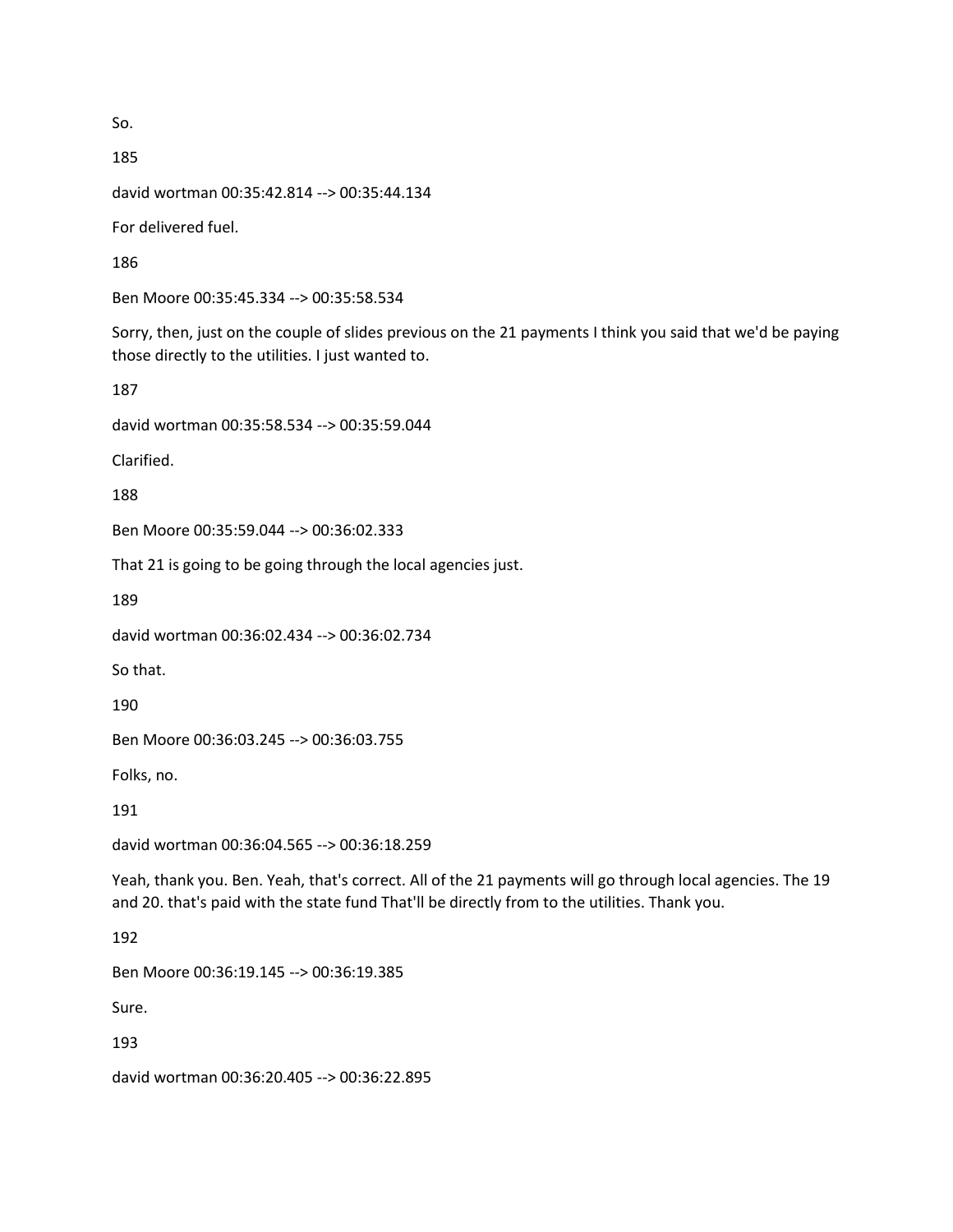So, uh, for the.

194

david wortman 00:36:22.899 --> 00:36:43.054

Fuel so propane fuel oil and those customers they weren't covered by the shut off moratorium. So disconnect and for that group looks different. And the way.

195

david wortman 00:36:43.084 --> 00:37:03.214

We had a fuel delivered fuel, sub committee, meeting a group that has been working on propane issues so more Downstate local agencies. So, staff met with some local agency folks that talk about this and the way that we're handling.

196

david wortman 00:37:03.244 --> 00:37:23.346

Is that any customer that received propane or a fuel oreal this year it's going to receive a new dab payment for customers that have larger tanks that I think the standard size I believe is 500 gallons. They will receive.

197

```
david wortman 00:37:23.404 --> 00:37:43.159
```
750 dollar payment and customers that receive that have a smaller tank. We'll receive the 250, and it will be handled once again between the local agency and the pain or fuel oil vendor and then the local agency will contact the customer.

198

david wortman 00:37:44.855 --> 00:37:48.365

So, uh, that's the status of the.

199

david wortman 00:37:51.514 --> 00:38:02.554

Why he or the app I think I saw if I can find my chat, I think I saw some comments. So, let me pull those up and see if I can read.

200

Maria Gallardo 00:38:02.554 --> 00:38:10.144

Those they are currently 3 questions, particularly on you that I don't know if you prefer.

201

Maria Gallardo 00:38:10.179 --> 00:38:11.944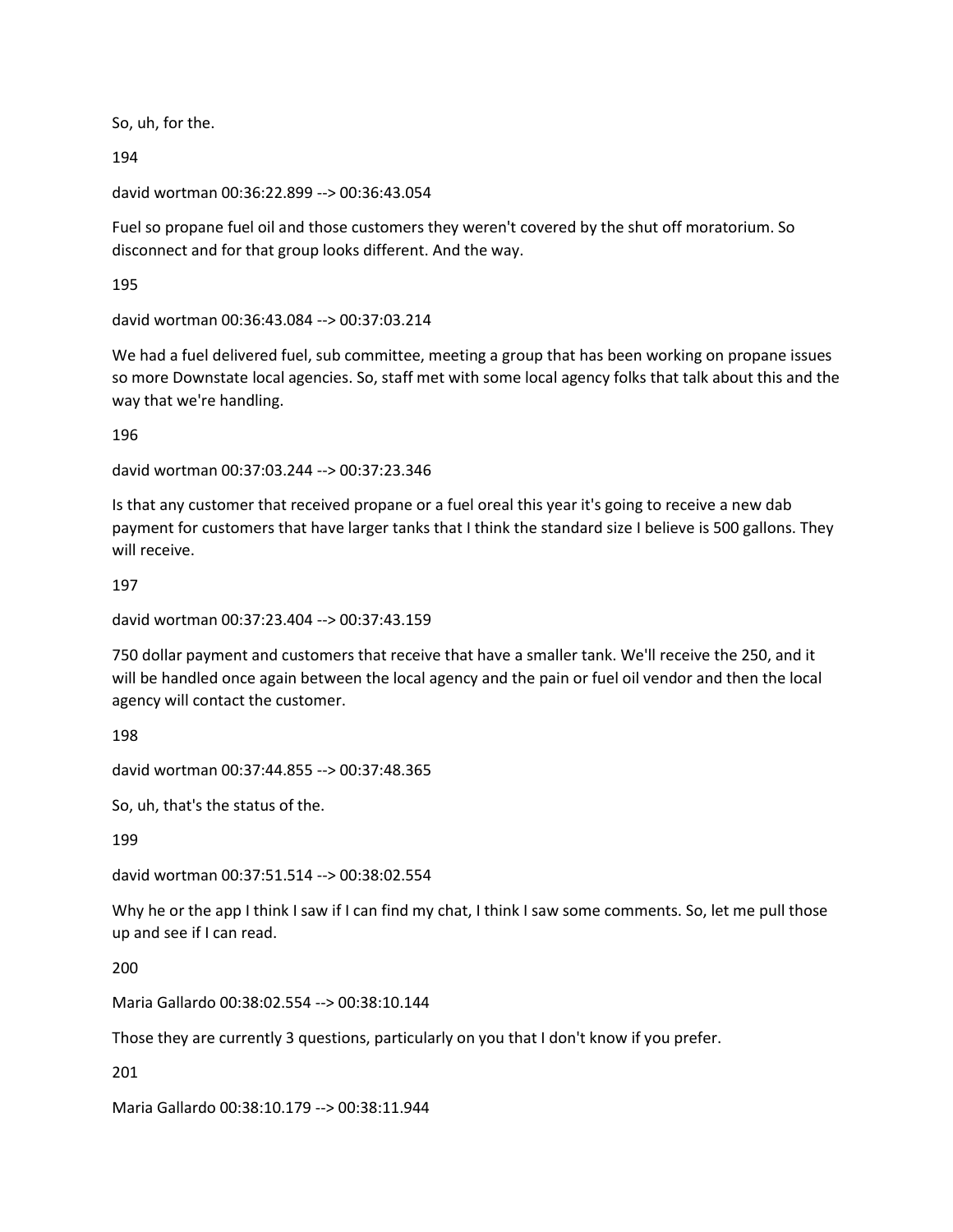For us to read it out.

202

david wortman 00:38:11.944 --> 00:38:13.774

Louder yeah, if you would.

203

Maria Gallardo 00:38:13.774 --> 00:38:26.911

Please okay, sure. The 1st question is, is these 113 paid unique accounts or could some customers have received benefiting both program years?

204

david wortman 00:38:27.634 --> 00:38:30.334

No, it would be unique accounts. Uh, the.

205

david wortman 00:38:30.664 --> 00:38:41.254

The way that we asked for the data is the, if a client has received, or if a customer utility has received.

206

david wortman 00:38:43.300 --> 00:39:02.550

Lie he in program years, 1920 or 21 put them on a list to us with the marriage for that client. So it's by account and the account would be listed once. So the 19 and 20 numbers are people who receive from those years, but not this year.

207

david wortman 00:39:03.484 --> 00:39:06.964

And so therefore they would only be on once those are unique accounts.

208

Maria Gallardo 00:39:08.584 --> 00:39:23.599

So, for Thank you, David, then the next question is caring, less needs, bring it the point that she thought that we were gonna go back as far as October 28 for enrollments.

209

Maria Gallardo 00:39:23.974 --> 00:39:27.664

Um, she thought that that was the updated timeline.

210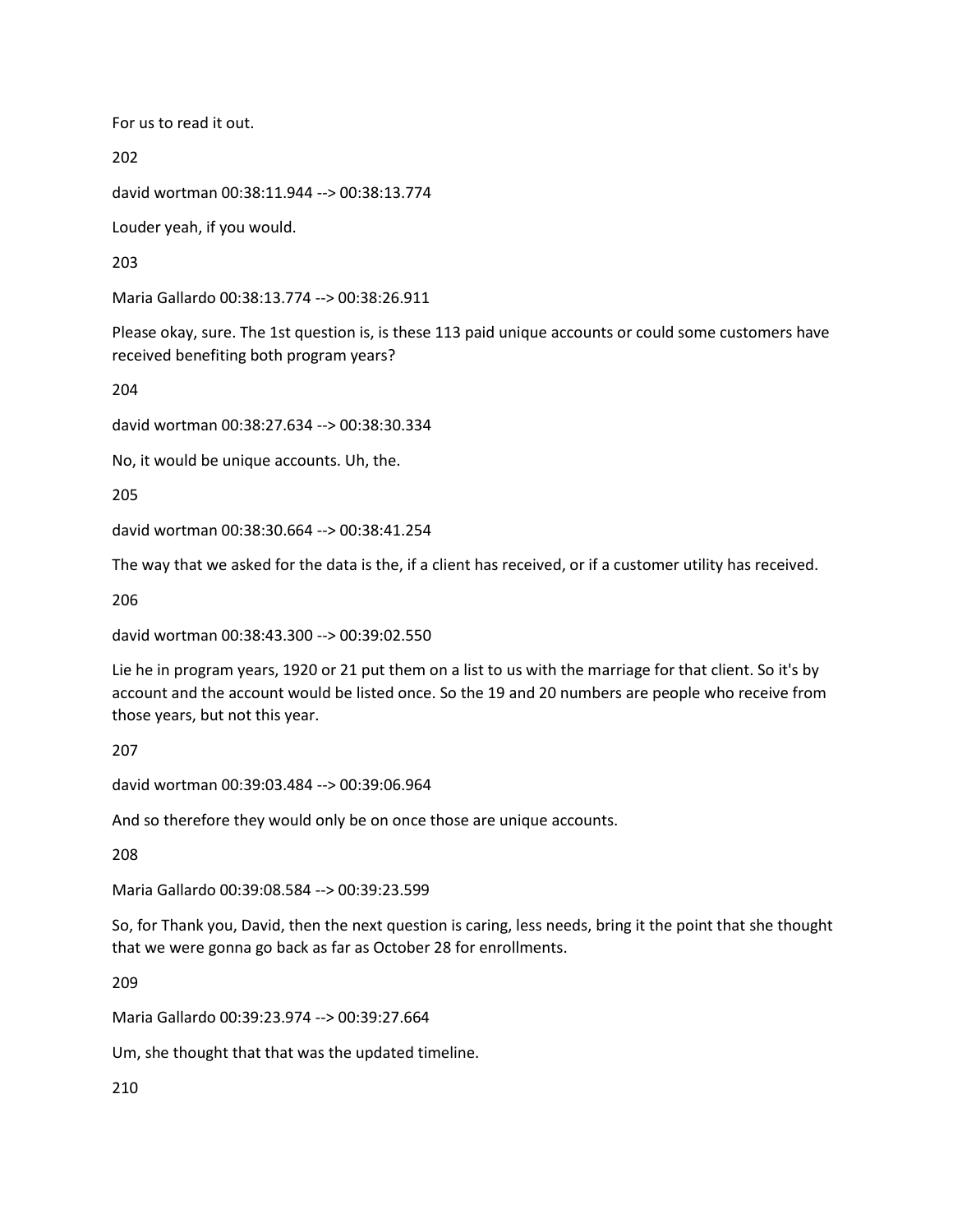david wortman 00:39:27.664 --> 00:39:28.474

So, I think.

211

Maria Gallardo 00:39:28.474 --> 00:39:29.944

Yeah, I mean.

212

david wortman 00:39:30.874 --> 00:39:50.224

The original, the original goal of the program, or I wouldn't say goal. The size of the program was somewhat dictated by our, our funding level and how much funding we had available to us and so.

213

david wortman 00:39:50.854 --> 00:40:10.770

4 weeks ago, or so, when this concept was 1st, thought of, we sent out to the utilities asking for estimates and didn't want to spend 50Million if we had 100Million available. So we asked for past years and we use their data as an estimate for what.

214

david wortman 00:40:10.779 --> 00:40:30.867

The final numbers would be, and so we thought that we may be able to go back to program your 18 but we knew that if the numbers came in too high, that we were going to be restricted to that around 100Million dollar number. So, like, the J. car rules that we wrote.

215

david wortman 00:40:31.504 --> 00:40:51.088

Um, gave us flexibility to serve program year, 18 if funding was available, but if not that we would start with program your 19 and the numbers came in. We actually, I had to make a call this weekend to be allowed to go up to the 105,000,000.

216

david wortman 00:40:51.214 --> 00:41:11.254

And so that's where we ended up, we ended up not being able to do the program you're 18, because of the funding right now. So, I've got the chat now, Maria, so I can read the next. 1 are the numbers on slide 5 all of the debt beneficiary number.

217

david wortman 00:41:11.735 --> 00:41:31.415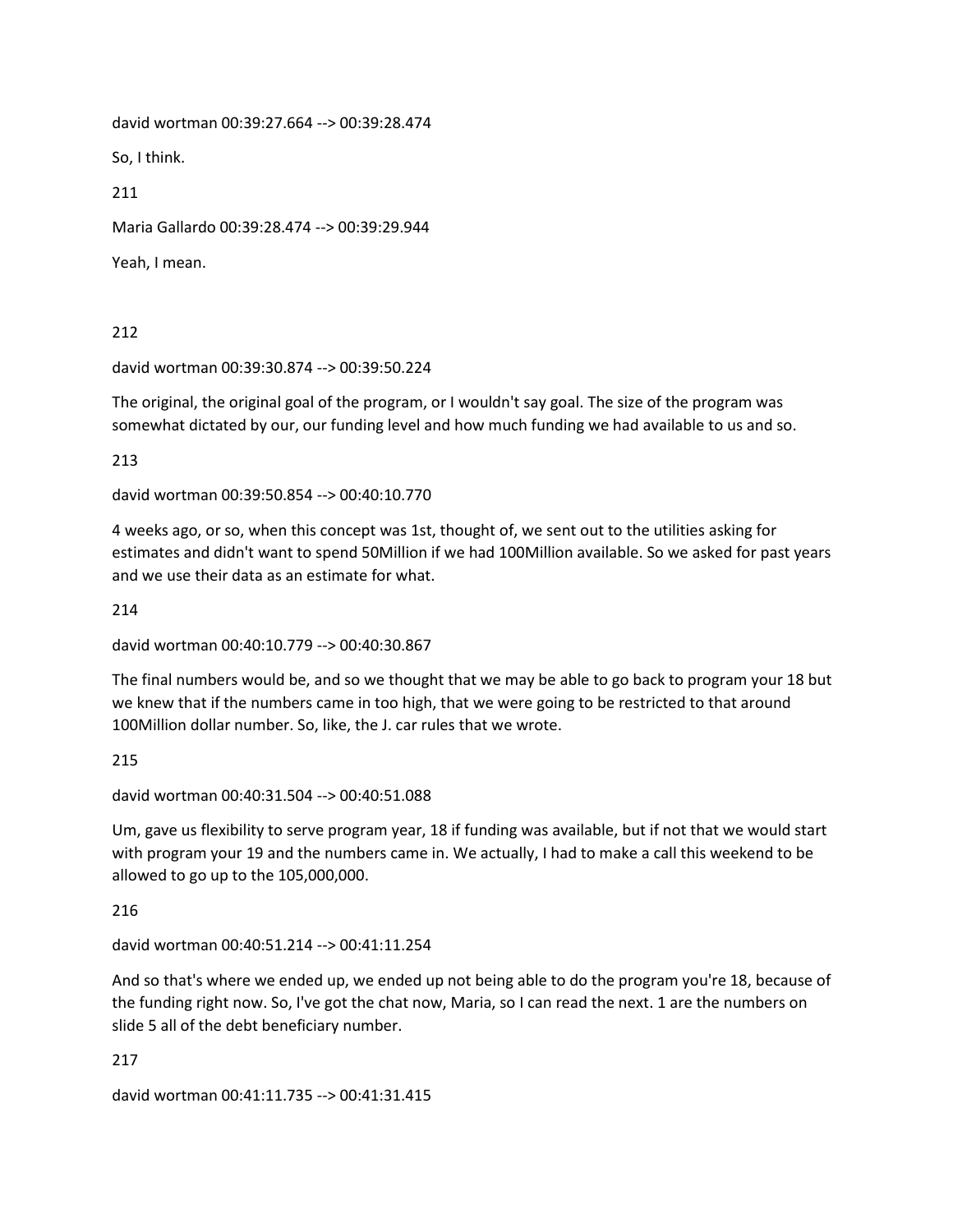Anticipated to benefit or is it just the so I would say for the big 6, those are the ones that will be served from the big 6 the numbers that aren't included on that slide. 5 are the ones from the smaller, smaller utilities and the, the.

218

```
david wortman 00:41:31.419 --> 00:41:42.964
```
Liberate fueled clients, so we won't have the final final number, I suppose probably up until June, but we.

219

david wortman 00:41:45.099 --> 00:42:05.104

What we have there will be the, and we did talk about having a different time frames for the, the big 6 utilities to send in more but, you know, they, they've sent us everything that is up to.

220

david wortman 00:42:05.315 --> 00:42:21.077

Uh, today, and we're up to that 105. so I think that the answer is, that's the amount for the big 6, but, uh, the final number will be higher because of the smaller utilities. Karen.

221

david wortman 00:42:21.304 --> 00:42:33.184

Pro pain vendor accepts the check. Will they agree not to disconnect the customer even if the benefit doesn't satisfy the entire marriage dierdra or Leslie and Maria just can 1 of you answer that 1.

222

Deirdre Coughlin 00:42:37.085 --> 00:42:55.565

Sure, this is dierdra for propane. A regular residential, 500 tank only holds 400 gallons. And a disconnection on a tank is having less than 20% fill and they never go over 80% because of the expansion of gas. So it's very.

223

Deirdre Coughlin 00:42:55.659 --> 00:43:15.454

Difficult and we explained to 1 of the slides that 1 propane customers were not subject to any moritorium to there. Really? No, because the propane company will simply just not deliver the fuel and they have no other option. So we had to treat pro paying customers differently. We had to treat them the same under those circumstances.

224

Deirdre Coughlin 00:43:15.844 --> 00:43:35.349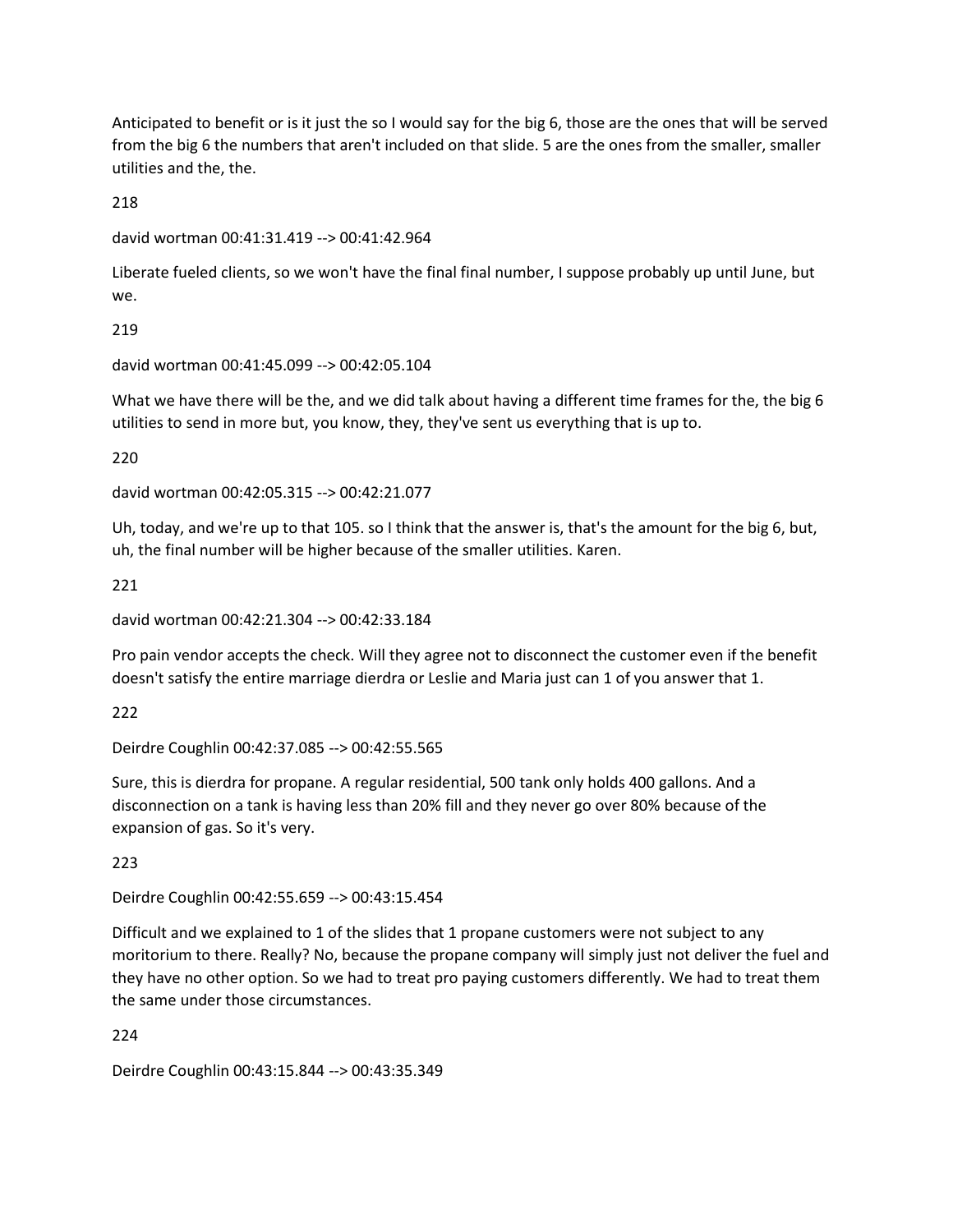So, they are getting enough to fill 1 tank so whether they have 20% or they're up to 65, they will get that credit to fill a tank. The next time they're ready for more propane delivery. So it's not technically and a.

225

david wortman 00:43:38.255 --> 00:43:46.325

Right. It could end up right that propane customers could end up with a credit on their account. Is that the right way to San Diego?

226

Deirdre Coughlin 00:43:48.934 --> 00:43:49.414

Yes.

227

david wortman 00:43:50.224 --> 00:44:08.724

Okay, um, so Ellen, I think is asking back the question about the number of benefits uh, I think, did they have both electric and gas? That is correct. So, uh, I'm careful to say that 113,000.

228

david wortman 00:44:08.740 --> 00:44:28.842

Because there could be, we have not cross checked to see whether this address received a, for both gas and electric. So it's possible. So the number would be less than that. 113,000 but we haven't done.

229

david wortman 00:44:28.899 --> 00:44:49.054

The cross checking would be rather difficult to do the way that this was handled. And this was the concept from the beginning. The 6 utilities have sent bulk Excel files with account numbers and address and when they were on, like, IEP and then.

230

david wortman 00:44:49.114 --> 00:45:09.134

Riches and so we just have an Excel file from comment with yeah. I don't know the number off top of my head, but 50,000 accounts. And so we haven't crossed checked comment with nicor to see if his address is on there but we are doing a.

231

david wortman 00:45:09.754 --> 00:45:28.994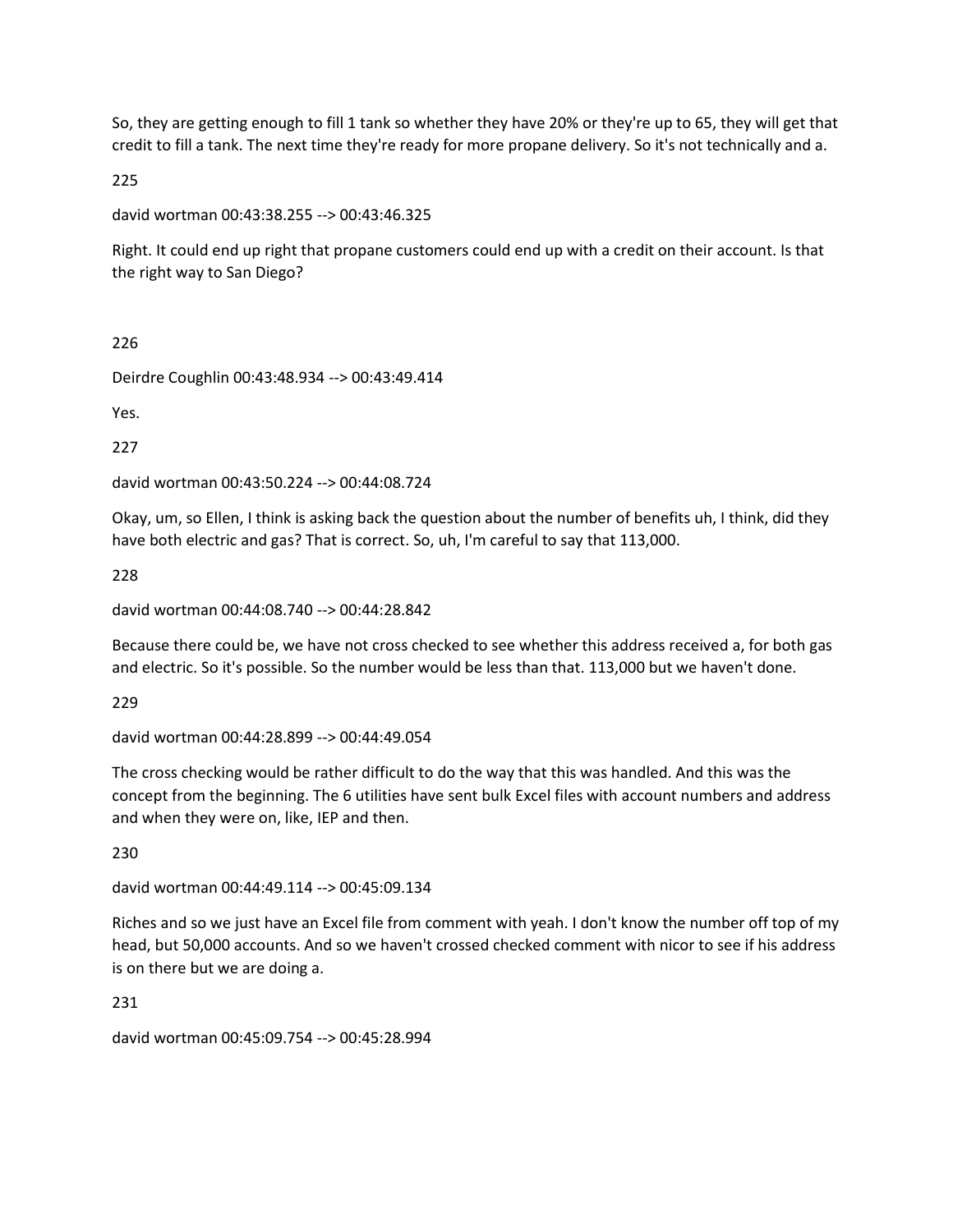Verification to just check to make certain that the accounts that are on the list that were being sent were light heap were previously served in income qualified. At some point. In the last 3 years we're doing a sampling of it. We're not checking 100% of them but.

232

david wortman 00:45:29.524 --> 00:45:38.074

We are doing that and we're about finished with that. We have, I think 5 of the 6 utilities, we have that sample done.

233

david wortman 00:45:42.754 --> 00:45:58.594

So let's see, Kathy walk our agencies are trying to take care of outstanding balances on footprint account for our funds and, like you've done that. So that when the customer gets their payment, they will have a credit for future delivery hopefully a summer bill. Okay good. That's good.

234

david wortman 00:46:00.339 --> 00:46:20.494

All right, um, that's a lot that we've gone through the, the gap I will say it's been from conception to getting to this point has been fast. It's been a lot of work. It's taken a lot of communication cooperation from the.

235

david wortman 00:46:20.500 --> 00:46:40.655

Buildings from the local agencies, I should say, just as an addendum to what I talked about 2 weeks ago today, when we were giving this, and then found out an hour later that we were going to try to serve the entire state. I reached out to the.

236

david wortman 00:46:41.944 --> 00:47:00.814

And the, the community action agency network, and talk to them and work that Friday and then over the weekend, talking to Larry and deletes. So, and we're able to make certain that the community action agencies were going to be agreeable.

237

david wortman 00:47:00.844 --> 00:47:20.948

And and ready to jump in and help with the program year, 21. so to pull this, the LDAP off, which I think is a great program. I mean, to keep this many people from being disconnected. There's still a lot that are on disconnection status. But we've helped a lot and without cooperation for.

238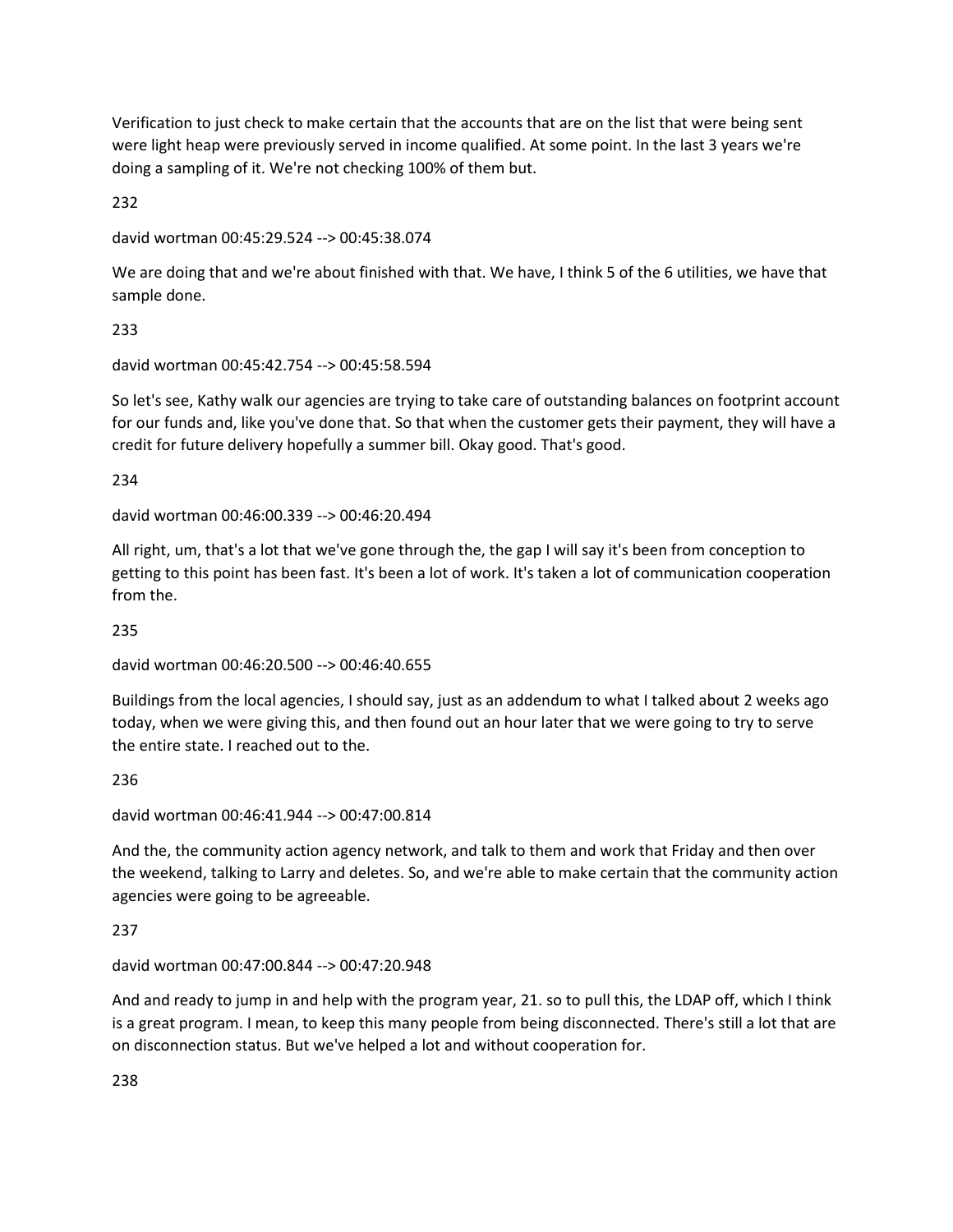david wortman 00:47:21.005 --> 00:47:36.215

The utilities and the network, it wouldn't have been possible. So I do want to acknowledge the cooperation that's taken place in the last month to get this. Put together has been there's been a lot of cooperation. So I see some of the.

239

karenlusson 00:47:36.275 --> 00:47:36.575

3rd.

240

david wortman 00:47:37.805 --> 00:47:41.135

Uh, our customer's eligible for assistance more than 1 energy.

241

david wortman 00:47:41.494 --> 00:48:01.264

Yes, and no, it does as I was saying, I, the numbers that I presented our accounts, so there could be addresses that have a gas and electric so it's not households. It is accounts that aren't showing our final invoice is scheduled to be presented to utilities tomorrow.

242

david wortman 00:48:01.565 --> 00:48:20.885

Uh, I think I think deirdra and I are going to try to get them out this afternoon. If they're not out this afternoon, it will be tomorrow. So what they're talking about that that's from a utility we have from the utilities received their data.

243

david wortman 00:48:21.459 --> 00:48:41.574

And then we created invoices for the past years, it's just the, the accounts from that utility and a, and we'll work directly with the utility but on the program, you're 21 that was divided up by local agency and utility.

244

david wortman 00:48:41.854 --> 00:49:01.762

So, I think there are 61 or 62 different combinations of, like, conmed and new page county or and well, county. So, deirdra is going to be working to send each local agency. The invoices for that agency.

245

david wortman 00:49:01.779 --> 00:49:21.934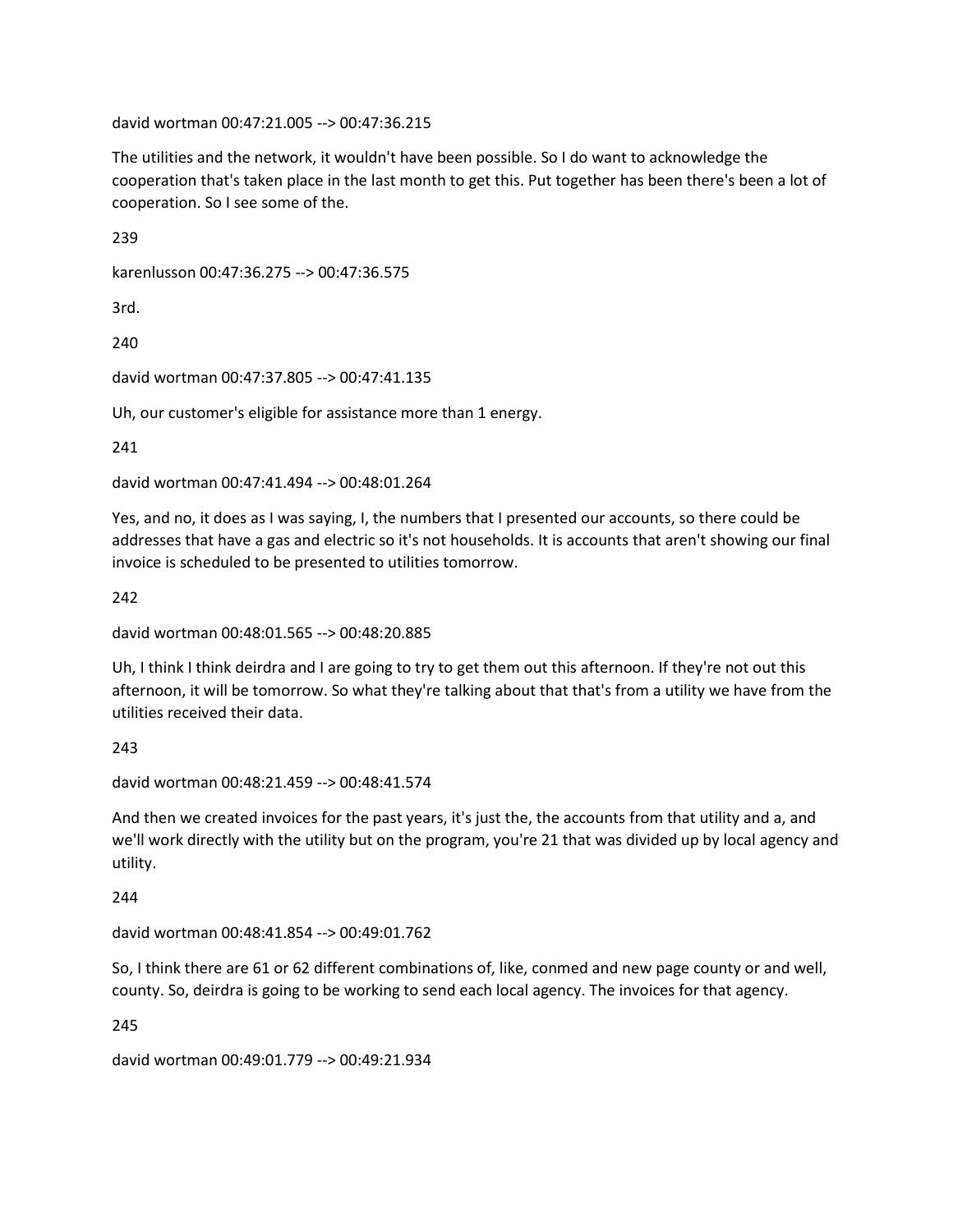Do page county may have 2 or 3 invoices because they have the maybe 1 or 2 electric providers and 1, natural gas. So we're going to send those out to the local agencies as soon as possible. Maybe this afternoon. And then I'll also be sending out to.

246

david wortman 00:49:21.939 --> 00:49:41.794

The utilities, the invoices that cover the state and the local agencies so those will be sent out soon. So I believe that's all of the questions that I see if there, I'll give it 1 last chance. If there's anything that someone wants to.

247

david wortman 00:49:42.099 --> 00:49:45.634

Type in the chat, or come off mute and ask.

248

david wortman 00:49:50.885 --> 00:50:08.015

Um, so Karen is asking how quickly we'll the funds be sent to the major utilities under you tap she's asking because consumer advocates are waiting to get commitments from the utilities to not disconnected. So, we've talked about that a lot. The utilities want to.

249

david wortman 00:50:08.019 --> 00:50:27.904

The payments are going to be they're pretty quick. I think we're lined up to send out. I mean, I hate to, but I think you're talking matter of a week or 2, the local agencies that is going to take more time.

250

david wortman 00:50:28.654 --> 00:50:47.854

There are some agencies that we have to do a modification to their budgets to their grant, to put more funding in that grant for them to be able to pay the, um, the utilities. We had a utility call yesterday utility call yesterday where we discussed this.

251

david wortman 00:50:48.604 --> 00:50:53.134

The utilities are asking, you know, like, when can we.

252

david wortman 00:50:54.724 --> 00:51:14.614

Read it the accounts, the thing that I would say is that, as we send these invoices out in my mind, that is a pledge from the state, the we have direct control over the local agency we fund them and the exact timing is up to that local agency, but I've told the local agencies this, I'll say it here today.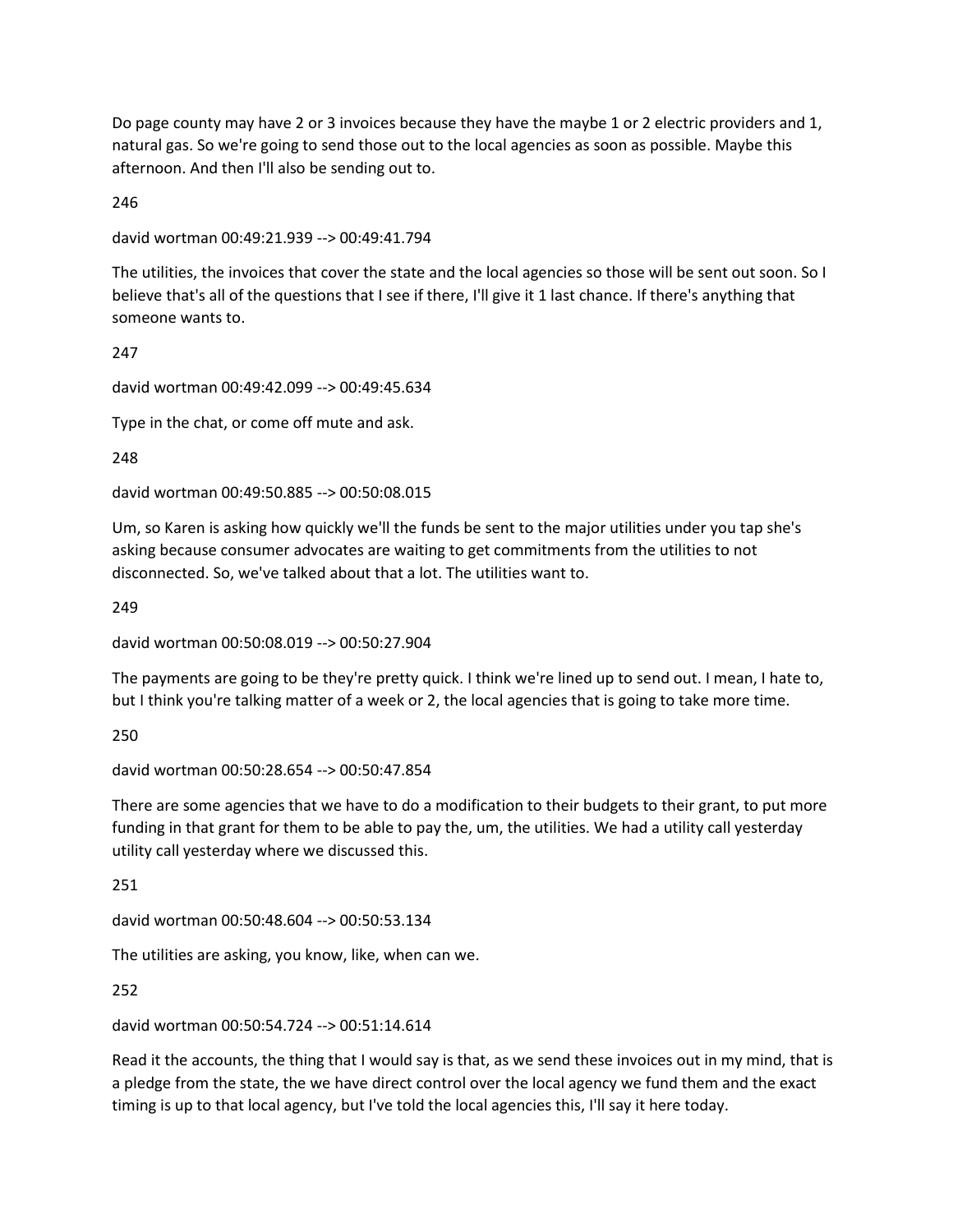david wortman 00:51:14.644 --> 00:51:34.774

As well, if the local agencies are taking too long, we do, I don't know the right where we retain the ability to as the, to pull the invoice back from the local agency and pay the utility directly. The local agencies wouldn't want that because they're getting.

254

david wortman 00:51:34.805 --> 00:51:54.935

Program support to do some of this, the communication and other stuff. So that's the hammer that we have to try to assure the utilities that the local agencies will do this as fast as they can. But so that's Karen. I hope that's sufficient. Answer that for DC.

255

david wortman 00:51:54.939 --> 00:52:15.094

It's going to be relatively week or 2 the local agencies are can be a little bit longer, but I hope the utilities all decide that that pledge is sufficient for them to consider the account. I don't know who gets credited, but at least take it off the disconnect.

256

david wortman 00:52:16.924 --> 00:52:23.824

I don't know any utility wants to come off and and speak to that. I'll give a moment.

257

david wortman 00:52:32.674 --> 00:52:35.824

Okay, hearing none um.

258

david wortman 00:52:38.584 --> 00:52:49.444

From see to ask about instructions on entering invoices that I don't know if we do, we have a time set up. I know that we're going to have we're sending out information and may need a.

259

Maria Gallardo 00:52:50.794 --> 00:52:58.264

Mario, David, this is Maria, so the instructions on how to enter the invoicing.

260

Maria Gallardo 00:52:58.925 --> 00:53:18.455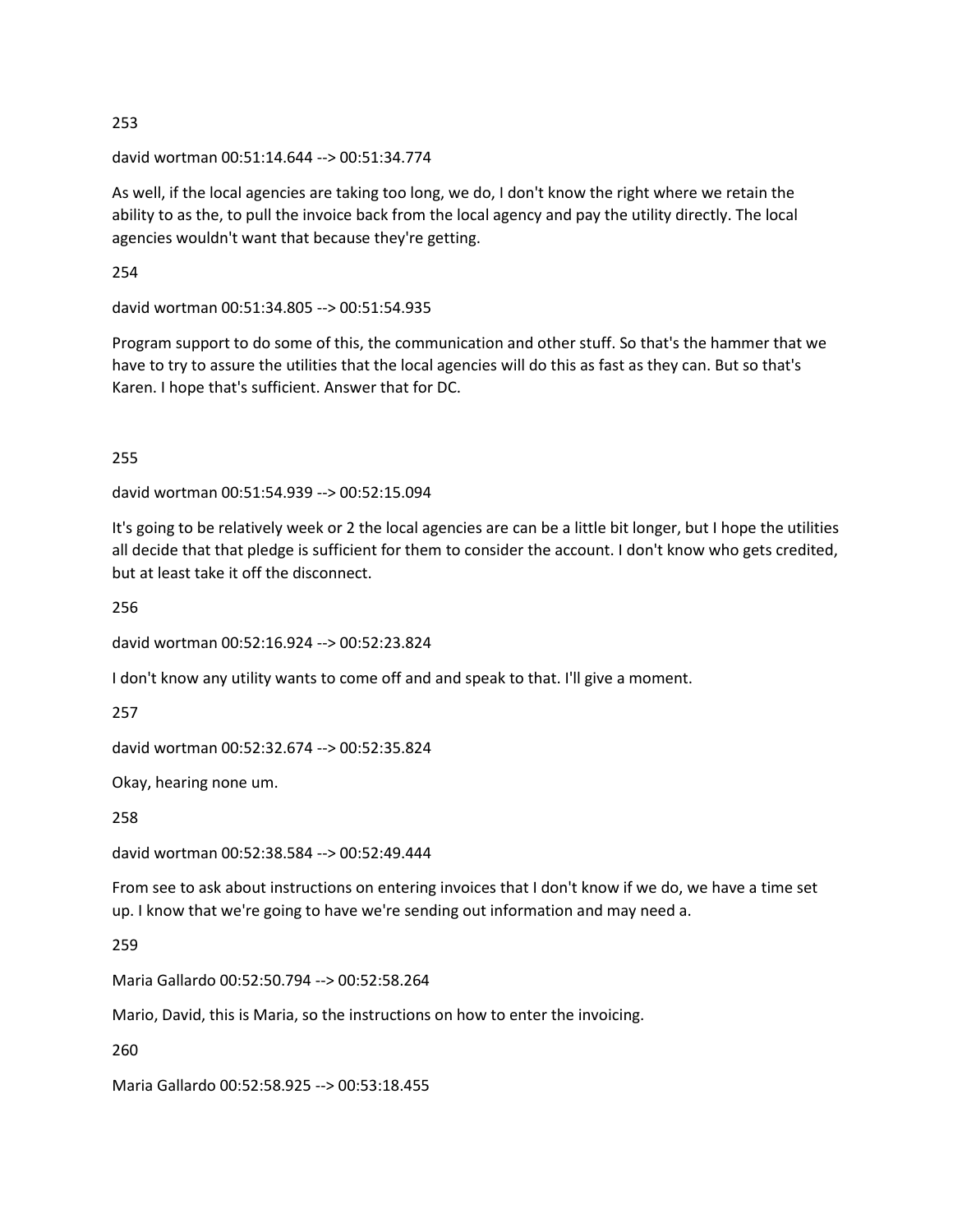That would be copying as soon as possible we were trying to work as quickly as possible. Whether addressing a question about the certificate that we all need to coordinate with the vendors that.

261

Maria Gallardo 00:53:18.459 --> 00:53:34.864

That particular certificate will be sent out to the agencies this afternoon. So please keep an eye on that. 1. and then shaggy will keep all the allegations inform about the instructions on how to enter the.

262

Leslie Ann Lesko 00:53:37.474 --> 00:53:57.094

Um, I will also say something about how to enter the invoices and provide that net. I'm the 1 working on those instructions. I have the instructions written. I need to coordinate some things with our office of information management, but also.

263

Leslie Ann Lesko 00:53:57.339 --> 00:54:17.494

Have Maria said the certificates going to be going out, it will be with a broadcast and part of that broadcast says that we're going to need to coordinate with. Oh, I am, because as, you know, he, you know, this there is a limit on the amount of money that you can put into this.

264

Leslie Ann Lesko 00:54:17.500 --> 00:54:37.625

Green that we'll be using, so we're going to have to get him to lift that amount and we have to figure out how to coordinate that. But the instructions are written and you should have the full instructions soon. And then we'll work to coordinate how that can be done. And I know you particularly have some.

265

Leslie Ann Lesko 00:54:37.714 --> 00:54:56.644

Payments from some denied apps that were overturned and I think that you should be able to put those in now because those are coded 19 reason and not the app reason. So I gave Marie some instructions about that and you can call me later if you want.

266

david wortman 00:55:03.995 --> 00:55:18.899

Uh, are you to have payment's still up at 5,000? Yes yes. Then the Max is 5,000. um, I always think about numbers and how this, so.

267

david wortman 00:55:21.274 --> 00:55:41.371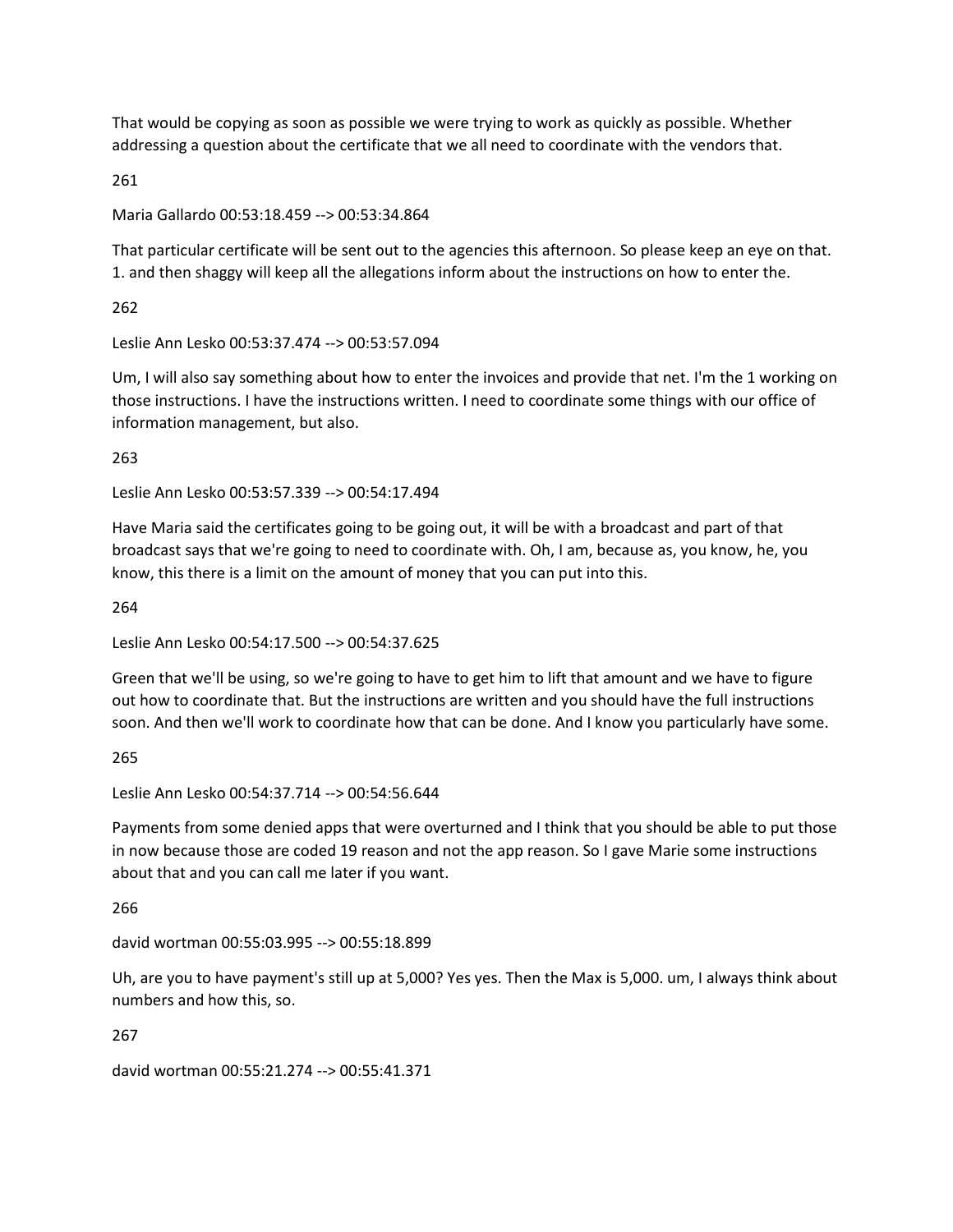In our normal year, so back in 19, we served 250,000 households so that's households. That's not that's not benefits. This program is going to end up serving.

268

```
david wortman 00:55:41.404 --> 00:56:01.424
```
Thing like 125,000 accounts and so we don't know exactly how many households that's going to be because the household could have 2 accounts, but, you know, it's going to be up 80 to 100,000. let's say so, this is a.

269

david wortman 00:56:01.774 --> 00:56:21.667

It's a big chunk, it's a lot of funding going out at once and it's a, it's a lot of households and, as I said earlier and 2 weeks ago in the meeting, that Attorney General Raoul said that there were 800,000 accounts in danger of being shut off at the end of March, so.

270

david wortman 00:56:21.699 --> 00:56:41.749

This is helping, you know, I don't know, 1 out of 8 so there's still need out there and we recognize that. And, as we said earlier, I think Leslie had mentioned that we've raised the limit to 5,000. so that someone that.

271

david wortman 00:56:42.155 --> 00:57:02.015

In why he already, but on a disconnect list, we, we will be able to help them up to the same level that we did. You'd have. So it's been, you know, it's a good program and it is doing a lot of good. So, is there.

272

david wortman 00:57:02.019 --> 00:57:04.534

Anything else on that before we move on.

273

Jason Decker 00:57:08.044 --> 00:57:26.854

Hey, David, it's Casey. Becker with comment. Hey, I did want to address Karen. I, I've seen your question here. I wanted to make sure that comment responded to it regarding the shut off list. We had proactively earlier removed all potential. You gap recipients from.

274

Jason Decker 00:57:27.065 --> 00:57:39.545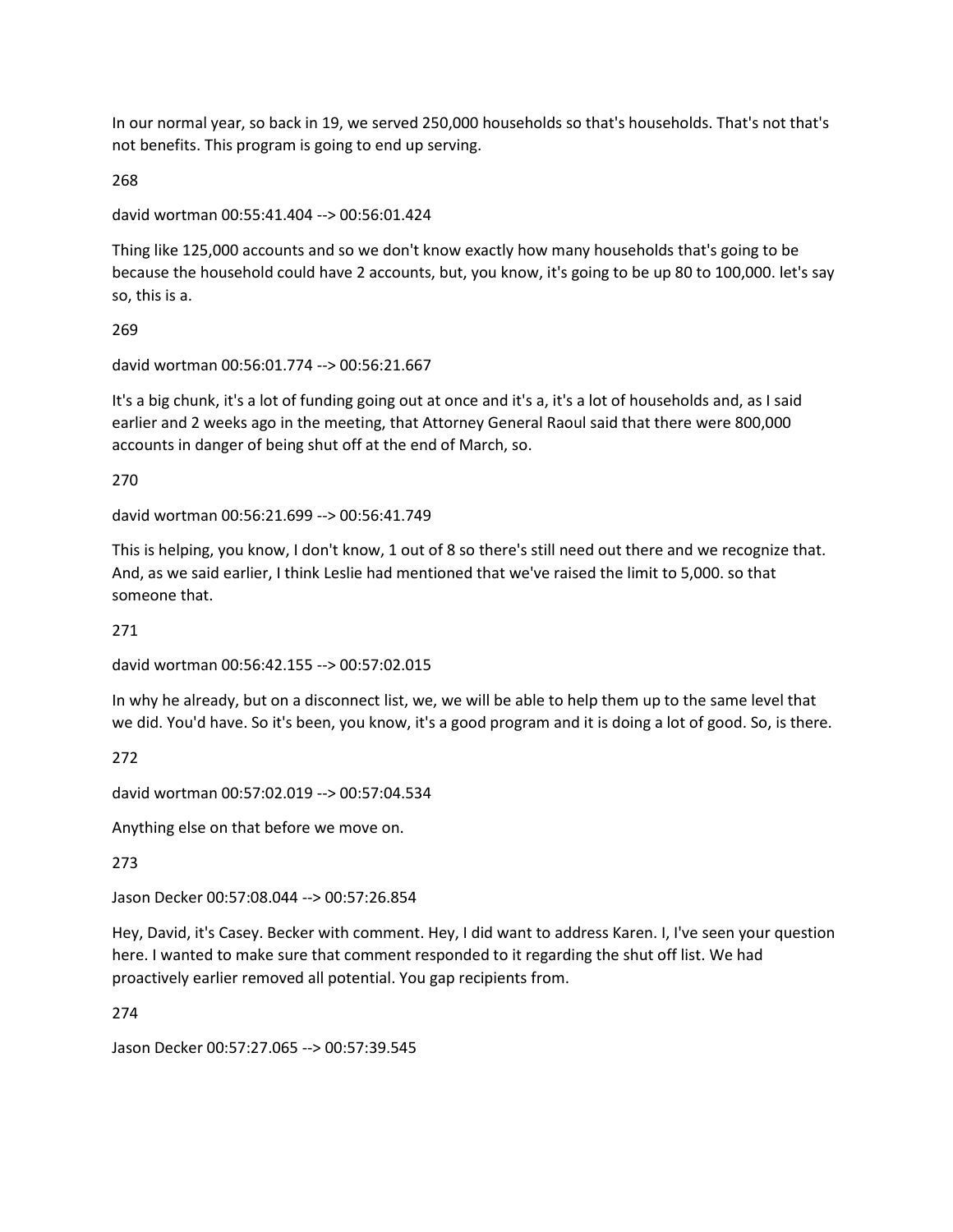Eligibility for they're going to remain there until we get the payments. So we know who the customers are. We've communicated this to. I don't think it makes any sense to disconnect these customers while they're waiting for.

275

david wortman 00:57:42.574 --> 00:57:43.204

Thank you Jason.

276

karenlusson 00:57:46.504 --> 00:57:59.314

Think thanks, Jason. How about appreciate that comment? People's gas Ameren? Can can you weigh in on that question if, if you have a response to that at this point.

277

Melanie Brown 00:58:09.214 --> 00:58:26.609

Karen, this is Melanie with Aaron. We did proactively grab the 2021 set earlier in advance, because we knew this was coming, but with the, I don't know.

278

Melanie Brown 00:58:26.619 --> 00:58:44.134

Certainty of how far back we are going to be able to go we didn't act on the other sets but now that we know that we can act appropriately and as Jason said, it doesn't make sense to disconnect someone when we know this is a reality. So, no worries there.

279

david wortman 00:58:46.535 --> 00:58:47.285

Good, thank you.

280

karenlusson 00:58:48.245 --> 00:58:49.775

Good to hear thanks, Melanie.

281

Eric Schrader 00:58:52.114 --> 00:59:10.564

We'll be moving to protect all these people from disconnection. What, you know, personally we'll do is get get the roleplay to grants quickly. We're not necessarily going to wait on checks and then That'll take them out of out of danger.

282

karenlusson 00:59:14.854 --> 00:59:26.224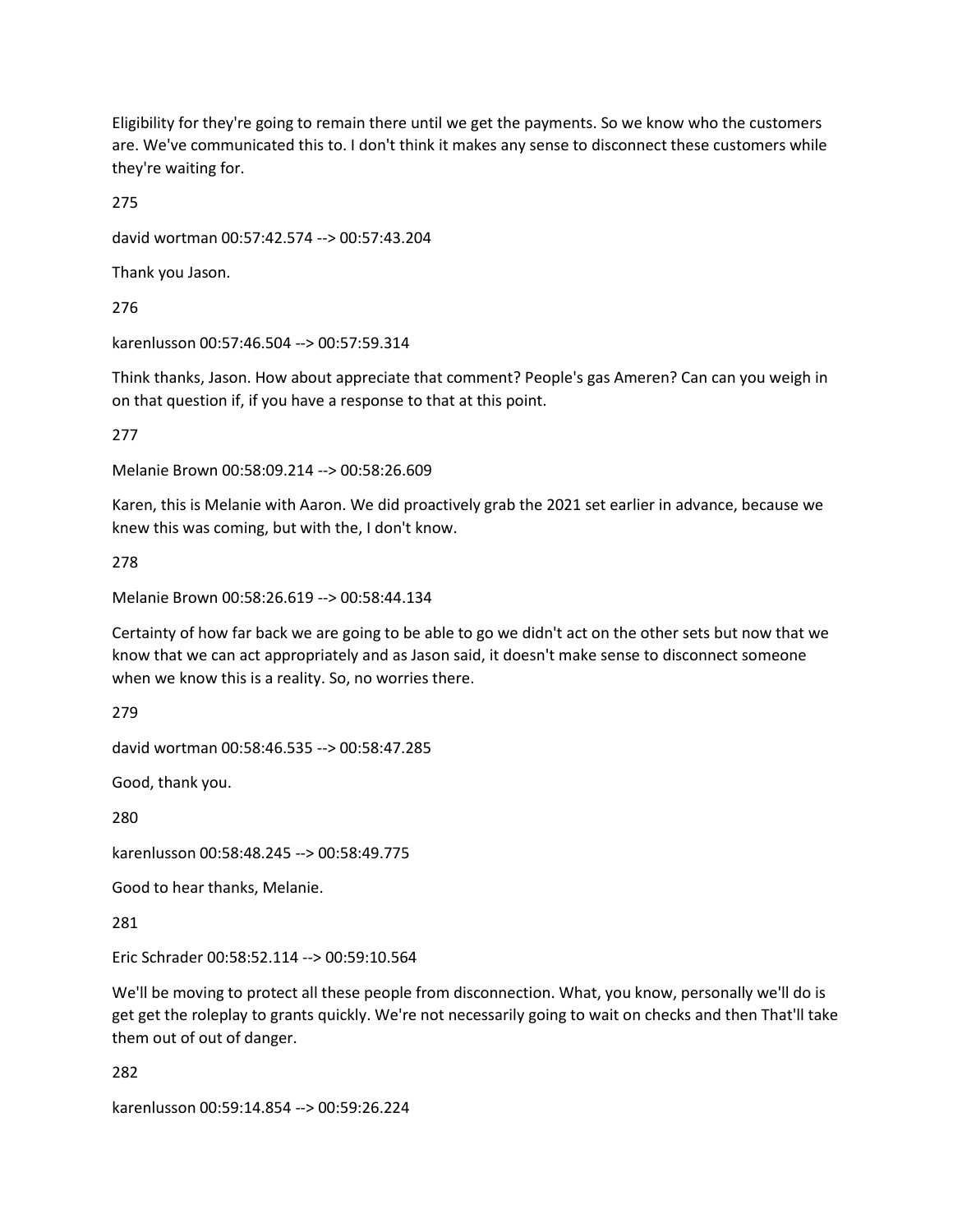Great Thank you. Yeah, it Needless to say, I think time is over the essence, because many of these people may be on the disconnect list. So.

283

david wortman 00:59:27.904 --> 00:59:31.234

Yeah, Karen, and just like time this has been.

284

david wortman 00:59:32.314 --> 00:59:47.974

I know while the utility started sending last Thursday, their lists, and I worked on them Friday and over the weekend and we've had a couple back and forth with a couple of.

285

Wanda 00:59:47.974 --> 00:59:48.844

Utilities.

286

david wortman 00:59:49.114 --> 00:59:52.084

Do you have the final list now that has been sent out?

287

david wortman 00:59:52.805 --> 00:59:53.885

You know that so.

288

Wanda 00:59:54.185 --> 00:59:54.605

Um.

289

david wortman 00:59:55.235 --> 01:00:12.215

What I sent today is, like, we now have the final final list for the big 6. so I'm, I'm happy to hear that Ameren com and peoples are are doing that that I think that, that we're at that point.

290

david wortman 01:00:12.484 --> 01:00:13.354

Green at this point.

291

david wortman 01:00:21.335 --> 01:00:21.725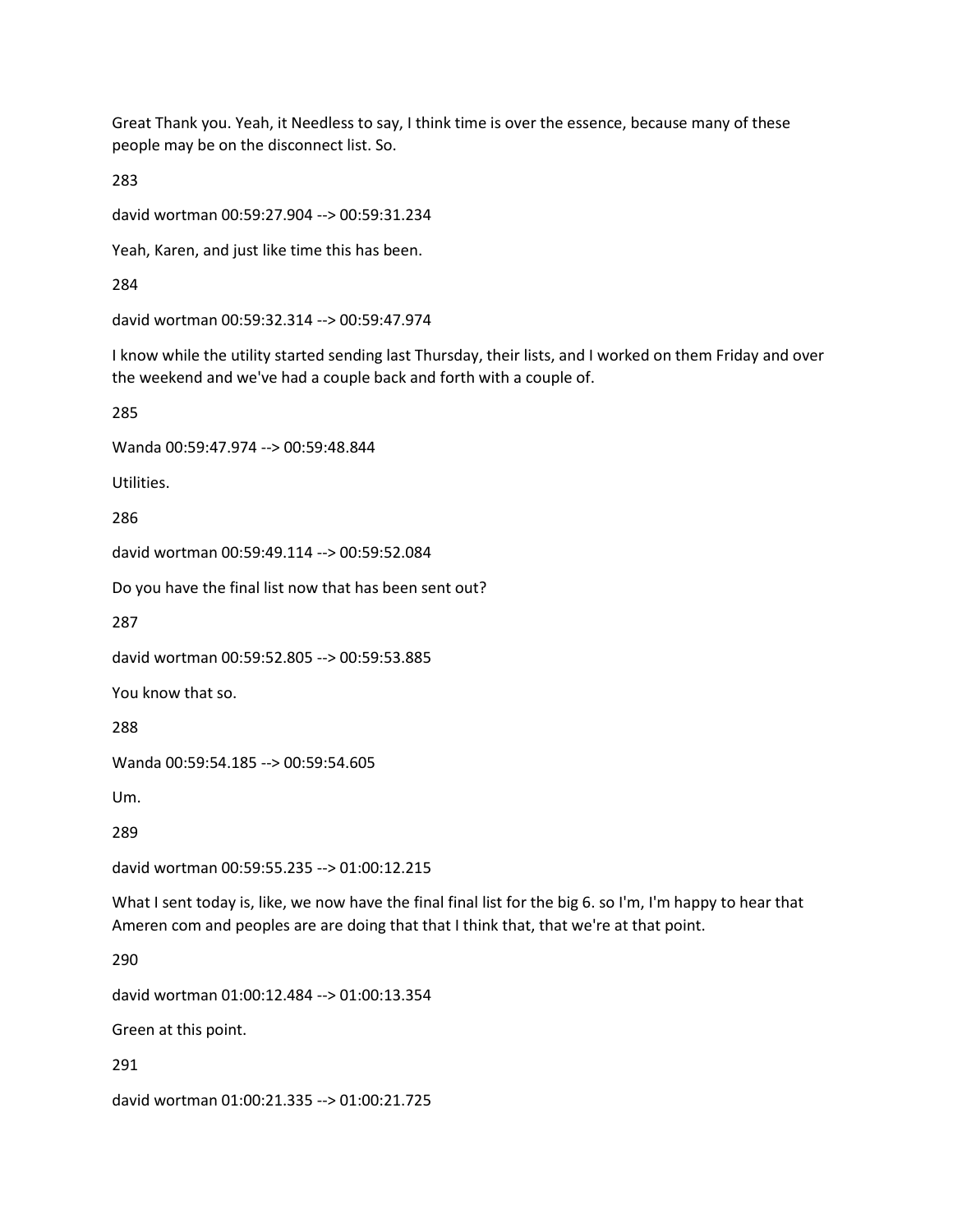Yes.

292

Wanda 01:00:22.235 --> 01:00:29.495

Hello, this is Wanda. What happens if the customer is already off? I have 2 customers already off.

293

david wortman 01:00:32.194 --> 01:00:33.844

Well.

294

Wanda 01:00:33.874 --> 01:00:36.874

Recipients yes, I did the application.

295

david wortman 01:00:39.124 --> 01:00:48.454

So, um, I don't know, utilities, if someone was already off, or were they submitted on the list that we received?

296

Wanda 01:00:49.504 --> 01:00:56.104

Company was disconnecting so what did you find from the last? And I'm talking for lie then guess.

297

david wortman 01:00:57.065 --> 01:00:58.955

Yeah, yeah, I don't. Okay.

298

Wanda 01:00:59.825 --> 01:01:01.445

Last week they were.

299

david wortman 01:01:02.165 --> 01:01:16.895

Um, once again, uh, the, the utilities would have to speak to whether or not someone who was already disconnected was on the list that was sent. So, if I, I'm not.

300

david wortman 01:01:16.954 --> 01:01:20.464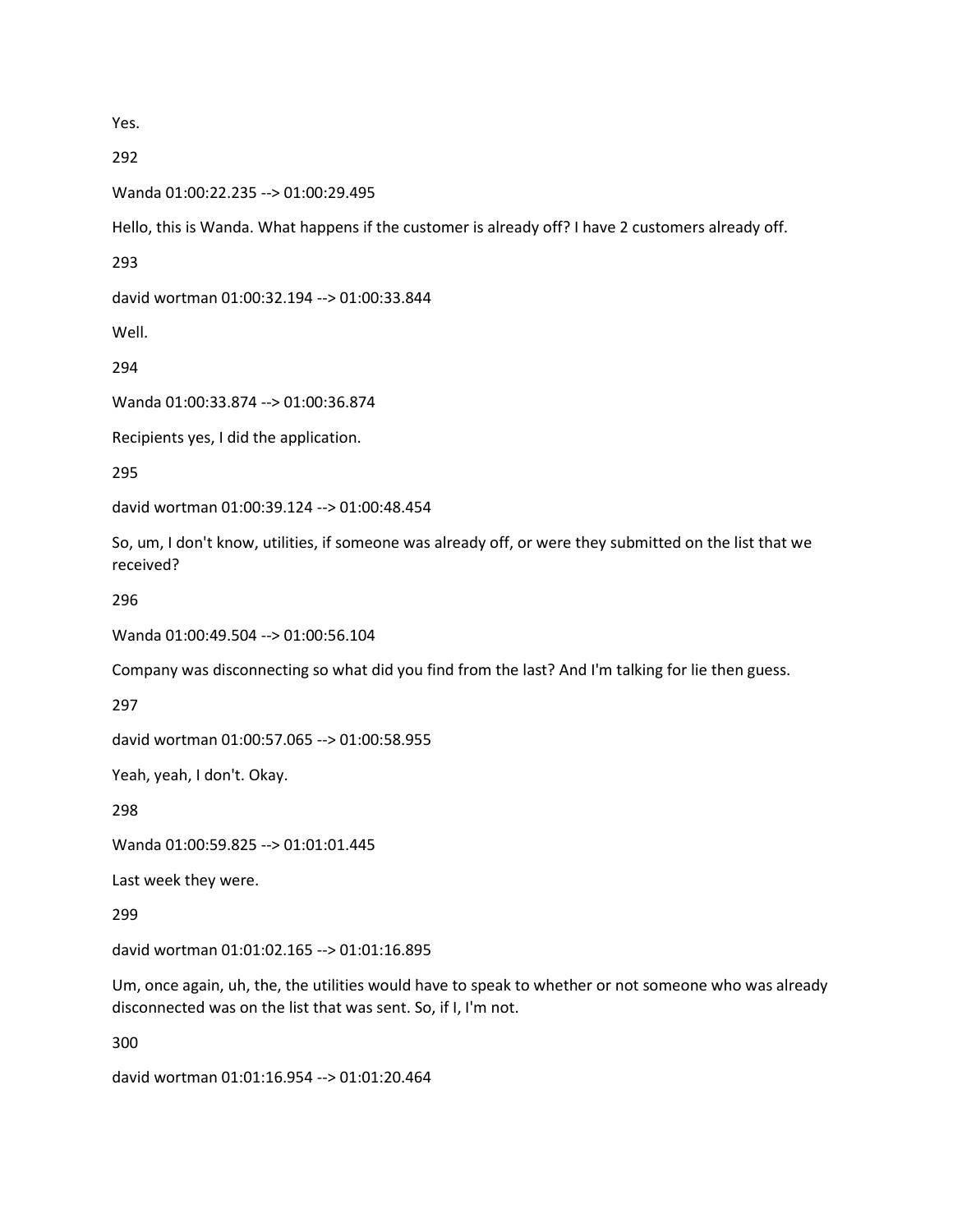Entirely certain if someone that was already shut off, would it.

301

Eric Schrader 01:01:21.274 --> 01:01:36.604

Be honest with those people, I can address that for us. We only sign active accounts to this. Just following just straight from the name. This is a disconnection avoidance program.

302

Eric Schrader 01:01:37.475 --> 01:01:47.345

You know, the people are disconnected, you have already set up to give them just the same benefit as as you dab. So they, they would need to go through the normal application process.

303

david wortman 01:01:50.314 --> 01:02:09.809

Right. So can someone, uh, Leslie and Maria or dierdra if someone received a light heat benefit in 21, and it shut off if they received, say, an R a in December, can they come back for a 2nd.

304

david wortman 01:02:09.819 --> 01:02:10.564

R, a.

305

Maria Gallardo 01:02:17.885 --> 01:02:37.625

I believe in Leslie and Kim correctly here, but I believe if if the costumer it's in meeting, they are ready for the same energy that received the rate. Previously I don't believe will provide.

306

Maria Gallardo 01:02:37.954 --> 01:02:57.883

Meeting are rate up to the 5,000 dollar for that customer. How whether if the customer now it's disconnected the other vendor that had not received the rate. They potentially could get to that threshold.

307

Maria Gallardo 01:02:58.175 --> 01:03:02.165

That was, but I think that we'll have to confirm that 1.

308

Wanda 01:03:05.254 --> 01:03:17.794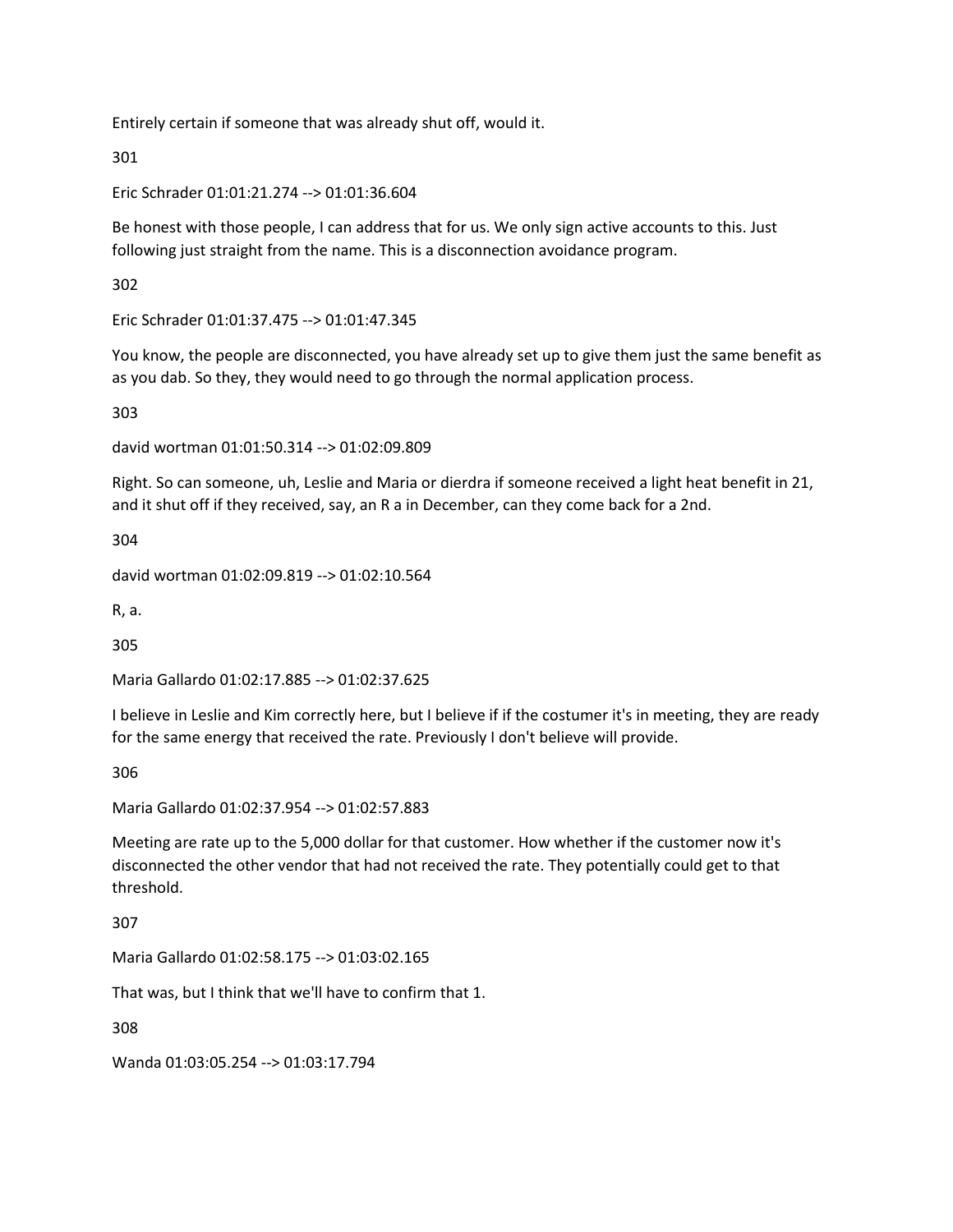This is Wanda again, but I'm just talking about a 3000 dollar bill now. Shut off that person be able to get up to that amount to get.

309

Maria Gallardo 01:03:17.794 --> 01:03:18.544 Back on. 310 david wortman 01:03:18.604 --> 01:03:19.624 So that's. 311 Maria Gallardo 01:03:19.654 --> 01:03:20.074 That's what. 312 david wortman 01:03:20.074 --> 01:03:20.824 Right. 313 Maria Gallardo 01:03:20.824 --> 01:03:21.004 Huh. 314 Leslie Ann Lesko 01:03:21.424 --> 01:03:21.784 So. 315 Maria Gallardo 01:03:22.714 --> 01:03:23.614 Go ahead. 316 Leslie Ann Lesko 01:03:24.574 --> 01:03:44.494

Thanks, Maria, what you said is correct of the way that why he would act so it depends on has the person applied so far earlier this year. Did they get an array yet on any either their gas and, or electric? So, part of that depends the best thing for you to do would be to send you.

317

Leslie Ann Lesko 01:03:44.500 --> 01:03:57.455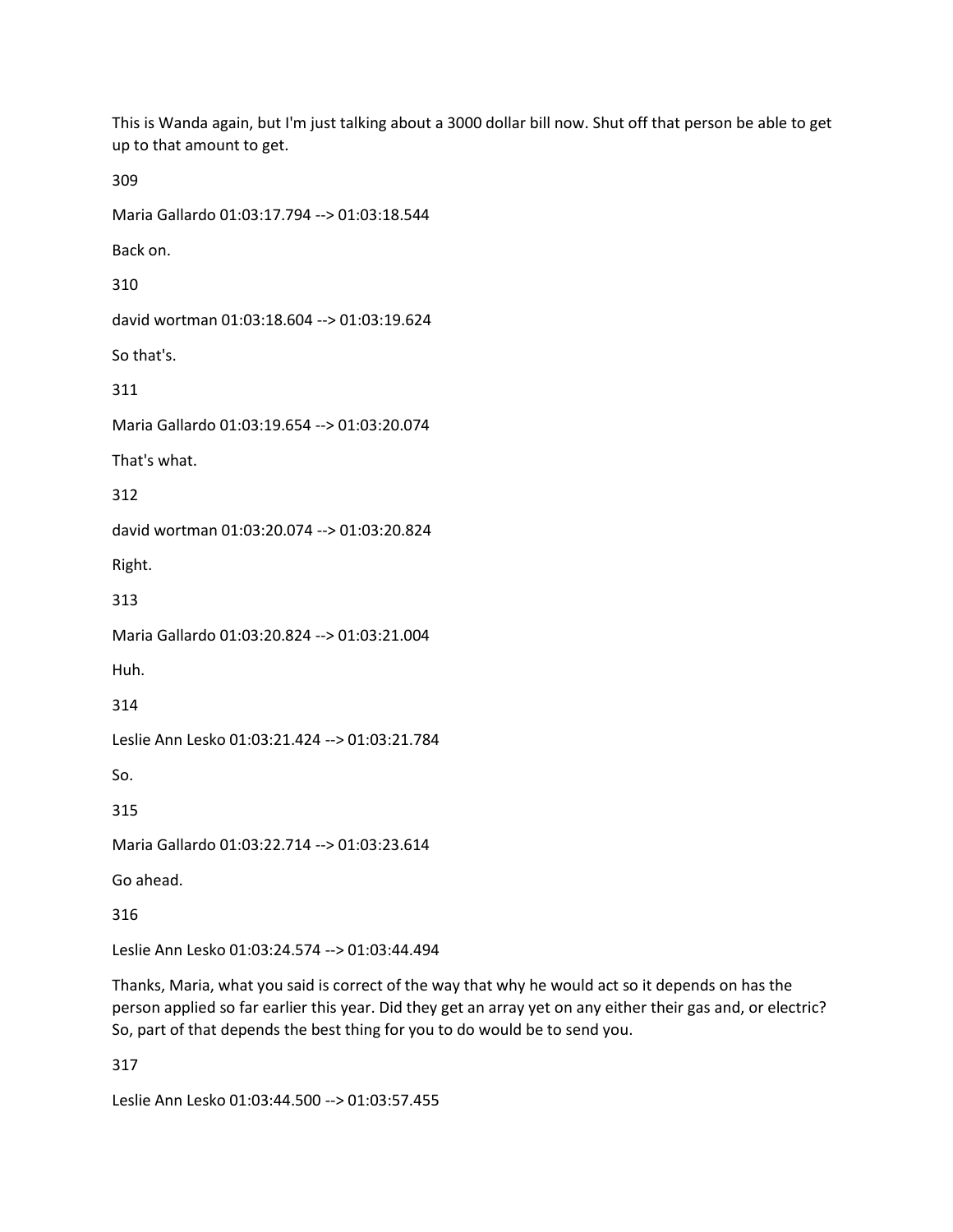Or, you know, if you have a question about it, send it to me and me, and we'll look into it and that way, we'll be able to give you the best guidance for that particular household or those particular households.

318

david wortman 01:03:59.165 --> 01:04:04.655

Right. 1, if they have not received an R a yet that our system, it's an.

319

david wortman 01:04:04.804 --> 01:04:24.772

System issue if they haven't received an yet, then they would be eligible for the up to 5,000 dollars but if they've already received, there are a, this year then we're not set up to issue a 2nd and our a reconnection assistance. So we.

320

david wortman 01:04:24.819 --> 01:04:31.624

You do if you can send the information on the specific that you're talking about, we can look into it.

321

Wanda 01:04:36.034 --> 01:04:37.054

Thank you so much.

322

david wortman 01:04:42.844 --> 01:04:59.374

Okay, so I think that's, uh, we've covered the LDAP, so we will move on to the next item. I didn't want to circle back actually, Leslie and talk before I started on the LDAP Leslie, and talked about this.

323

david wortman 01:04:59.379 --> 01:05:19.534

Supplemental, and there was a I saw a question in there about the dollar amount on the supplemental. We had talked about different amounts. We we do. Now, the LDAP is larger than we had anticipated and.

324

david wortman 01:05:19.564 --> 01:05:38.944

We end up using a funding that we weren't anticipating, so we are going to have to work internally and look at the, the status of the app. So that is to be determined and we will.

325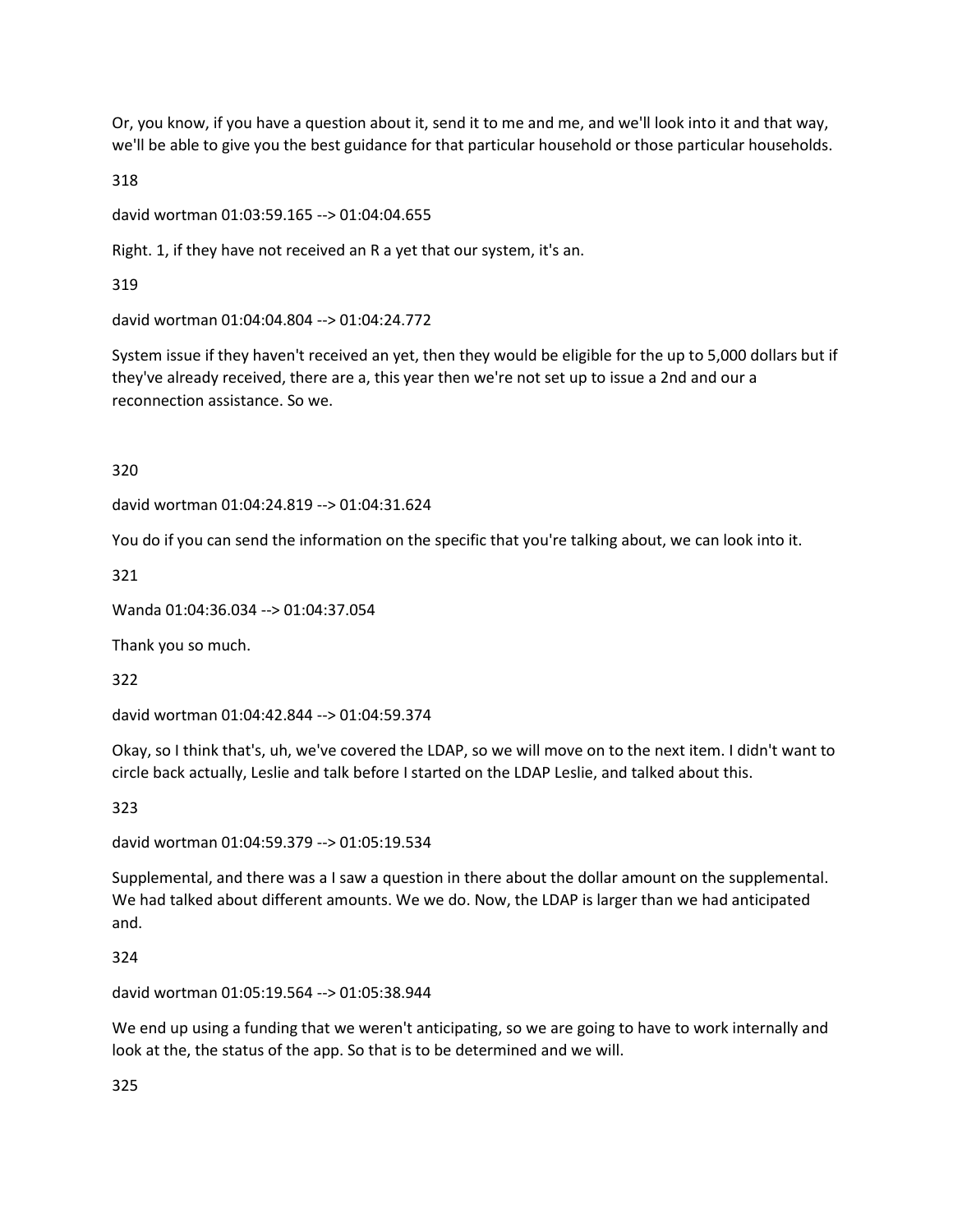david wortman 01:05:39.724 --> 01:05:59.524

We look at the the budget and see where we're at. We will notify folks. We are focused the last couple of weeks has been pretty firmly on the LDAP. So, as soon as we get that kind of under control, we'll analyze what we have for the supplemental, and we will let folks know.

326

david wortman 01:06:00.365 --> 01:06:05.855

So, let's move on to Pip and Maria. Do you want to give the PIP update?

327

Maria Gallardo 01:06:06.665 --> 01:06:20.015

Sure, thank you. David. Well, good afternoon. Everyone again, I will cover 1st, the program status and then we'll both to the white, 22 big program change.

328

Maria Gallardo 01:06:20.764 --> 01:06:40.015

So, for the current program here, a total of 30,423,692, it's obligated annually on behalf of 31,642 customers that are occurring the enrollment beep.

329

Maria Gallardo 01:06:41.224 --> 01:07:00.334

So, we're looking at at an average state benefit this year of 961, you can see the break down by local agency in our program status report and just to give you a sense, the average statewide benefit.

330

Maria Gallardo 01:07:00.364 --> 01:07:20.209

Last year around this time of the year was around 917. so it looks like our state average benefit increase a little bit from last program. Here, as we previously discussed the.

331

Maria Gallardo 01:07:20.645 --> 01:07:40.630

Role in applications, it's on March 31st this year. Instead of the December 31st, as we had talked during previous meetings, the decision was made to allow agencies, particularly those that were not being able to spend.

332

Maria Gallardo 01:07:40.864 --> 01:08:00.790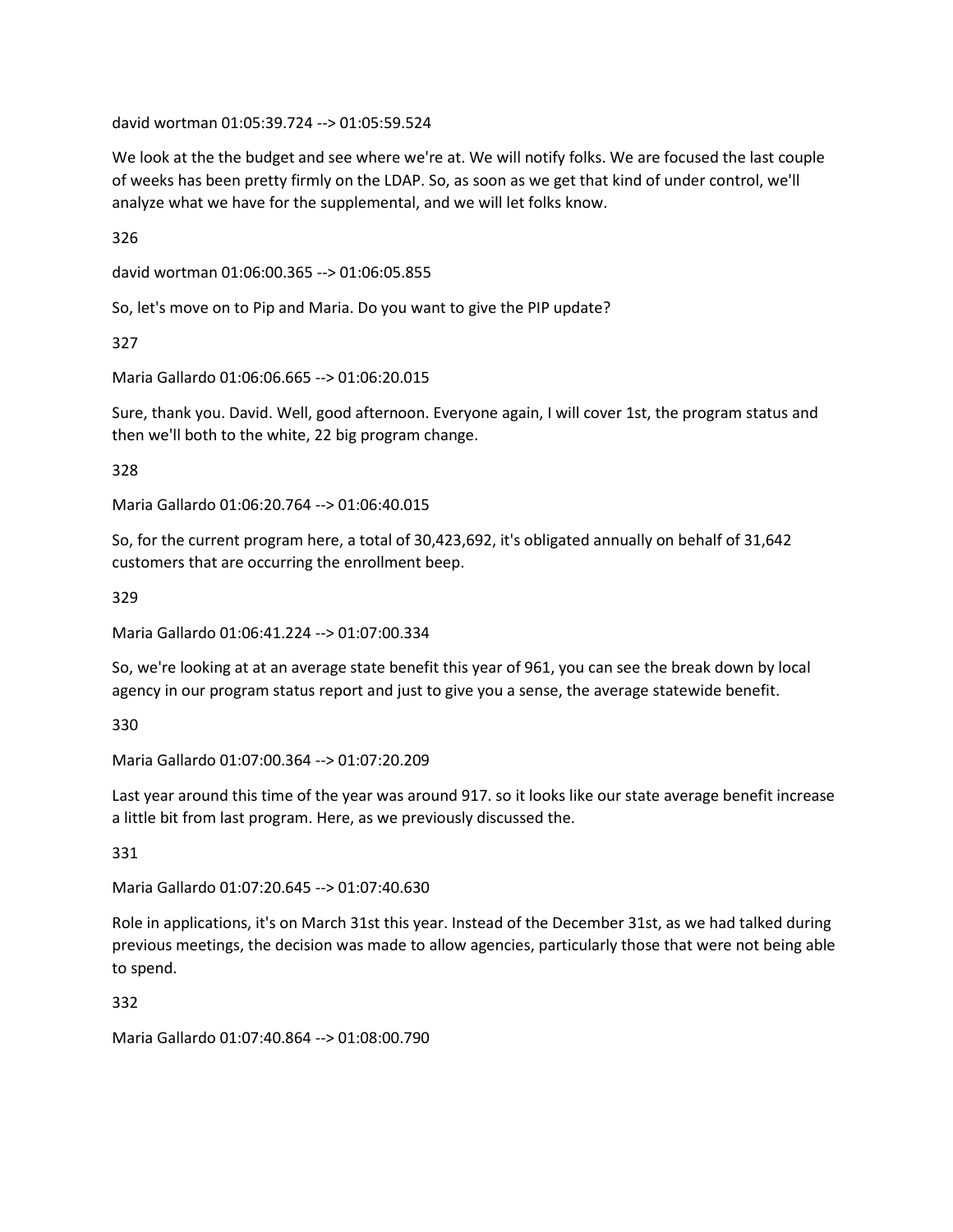Their entire deep bone to allow them a little bit more time in the program here. So then they can reach out to the customers and hopefully spend those phones. So we provided the allegations until March, April 21st to process.

333

Maria Gallardo 01:08:00.904 --> 01:08:20.974

These new applications in stars, so, at this time, all applicants are being offered. Now a, the 1 time Nike DVB program we're currently focusing on moving to the next recertification activities.

334

Maria Gallardo 01:08:21.274 --> 01:08:40.863

Which typically starts in the month of July so we will be providing by no later than early next week the, the policy procedures, and then the other related guidance to the agencies. So, and typically, we also.

335

Maria Gallardo 01:08:41.494 --> 01:09:01.294

Coughing that upper senior ladder when we're going to be providing a webinar refresher to the agencies that we offer to them to kind of, you know, range rate policy and go through questions. And we'll sort of refresh out the recertification applications.

336

Maria Gallardo 01:09:01.415 --> 01:09:21.455

Handling star, so we're also working with the contractors contractors that support stars to do, at least as well. And speaking of then we also have been working to offer a start document upload, call, shining stars particular.

337

Maria Gallardo 01:09:21.754 --> 01:09:41.613

Uh, as we offer to our population, so this is going to be something new that our big population will have available. And when we're starting with the recertification so those agencies that are still handling applications in remote fasching.

338

Maria Gallardo 01:09:41.824 --> 01:09:47.524

Um, and and those customers could be blowing with their documentation as well.

339

Maria Gallardo 01:09:50.403 --> 01:10:09.024

Um, any comments that we monitor check here for a 2nd, before we move to the B, y22 program changes, the question is, did I hear you state that the big population will receive a grant.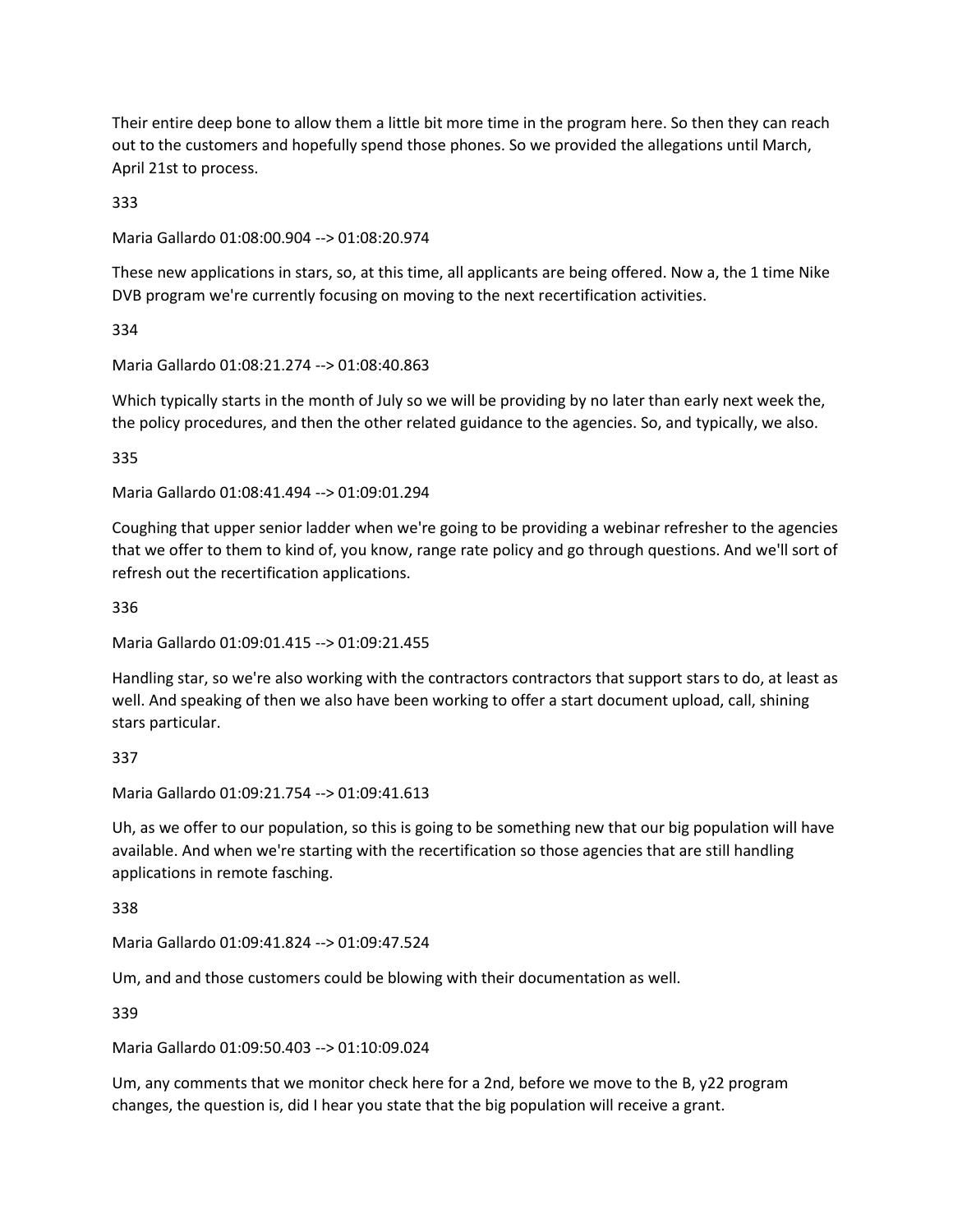Maria Gallardo 01:10:09.724 --> 01:10:27.868

No, what I meant earlier was that the, our enrollment end date on March 31st, and then, after that point, starting April 1st, old applicants are being offered in the traditional.

341

Maria Gallardo 01:10:30.665 --> 01:10:48.665

See, and I think that's the main question right now so let me move on to the 22 big program changes. So, 2 weeks ago we had our steering committee meeting so this is gonna be a little.

342

Maria Gallardo 01:10:49.744 --> 01:11:09.094

I would say, refresher for those back the members of the world, but steering and then this is going to be something you Neil for the pack members that are not part of them being steering. So, let me give you a little overview before we jump in on the program changes. So there.

343

Maria Gallardo 01:11:09.154 --> 01:11:27.934

These 3 fields in the literature to that are identical and 1 that was submitted by the utilities through the climate, the union job sector, where basically proposed changes to the people and.

344

Maria Gallardo 01:11:29.260 --> 01:11:49.415

Repeat portion of the energy assistant act. So, and these, all have been part of the, the end result of the energy affordability group discussions that we have been having for. I think it was like, 6 or 7 months that everyone worked so hard.

345

Maria Gallardo 01:11:49.715 --> 01:12:09.245

Part of the goal of that group was to look at affordability and part of that was speed and we discussed through those groups that grew up how people was going to be revamped. So it could be better.

346

Maria Gallardo 01:12:09.844 --> 01:12:29.734

Further our paid costumer so based on these, or we're planning to, I guess, implement these program changes being the passing of the energy assistant act changes that are occurring.

347

Maria Gallardo 01:12:30.005 --> 01:12:48.875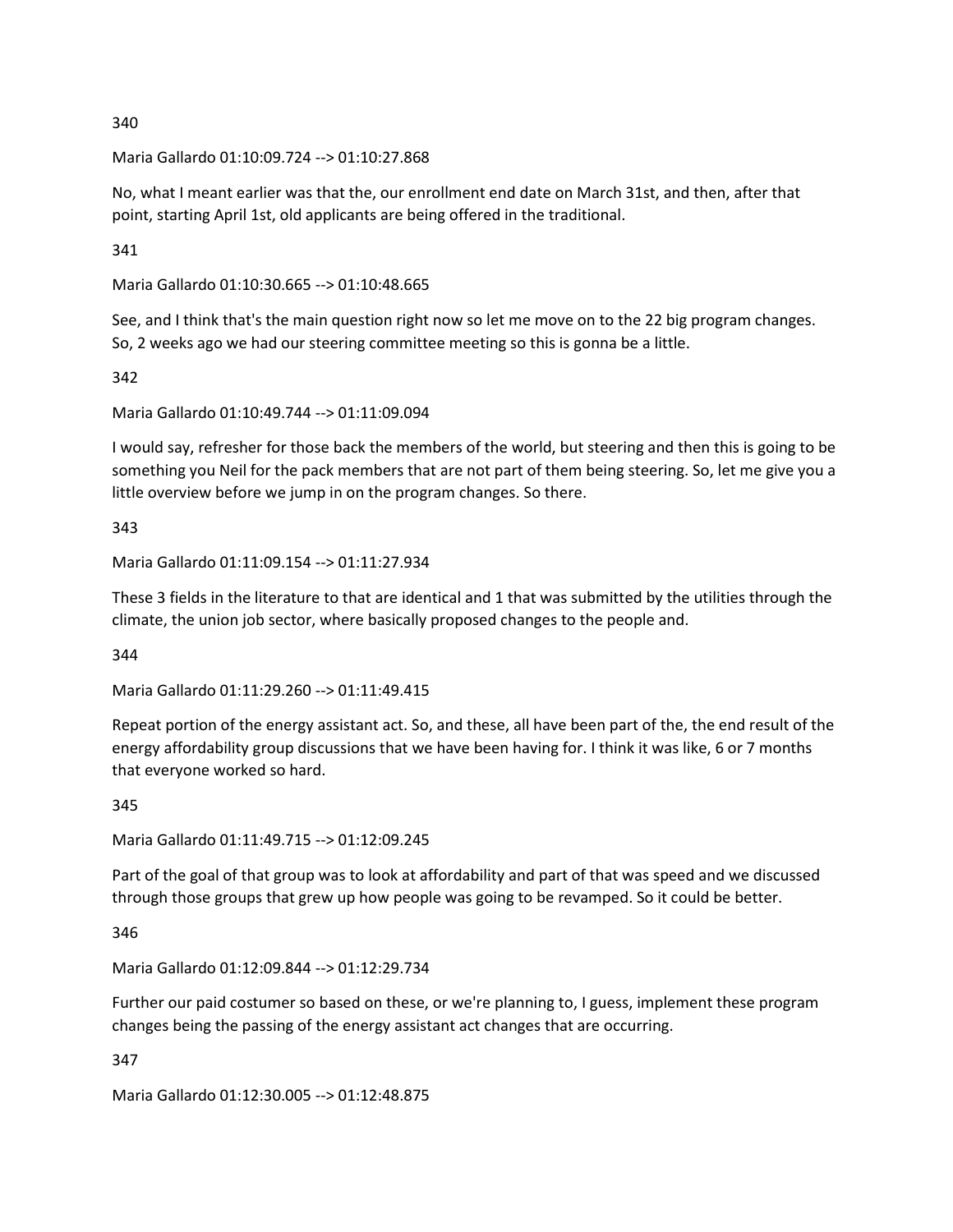For these 3 deals, I guess we are planning at this time we typically put aligned on the sand prior to accommodate. I would say that if we don't receive or we are authorized.

348

Maria Gallardo 01:12:49.954 --> 01:13:10.030

Changes by a due date, then we will maybe starting to program in such a way and then we'll have to wait another year. However, because of all the stakeholders interest in B as well as we're in exchanging.

349

Maria Gallardo 01:13:10.864 --> 01:13:30.124

Clotting we believe that it's in the best interest of the program and the customer, particularly to implement these changes as soon as we are offering. So, potentially we could end up with July. 1st, we will be administering fee as as we.

350

Maria Gallardo 01:13:30.220 --> 01:13:50.375

Normally do, and then we will have to switch to these program changes once we are authorized by the energy assistant that we can do it. So, with that, let me tell you at this time. What are those changes that will have an impact.

351

Maria Gallardo 01:13:50.675 --> 01:14:10.535

So the focus on today's meeting, and it's mostly those changes that will have an impact. So, the 1st, 1 is the, the change will be to serve costs diverse with outcomes or on their 200% of the federal poverty level backlinks. So.

352

Maria Gallardo 01:14:10.714 --> 01:14:30.434

1 of the changes that was made in the energies, or will be making will be making the energy assistant act is that we could go to 150% or 60% of the spending money. So we currently are authorized through the energy assistance.

353

Maria Gallardo 01:14:30.724 --> 01:14:50.674

To go to 200% of the poverty level, but if I recall correctly, that will expire in 30 of this year and our recertification will start July. 1st so that's that's the change number 1 number 2 will be that our maximum benefits.

354

Maria Gallardo 01:14:50.860 --> 01:15:10.980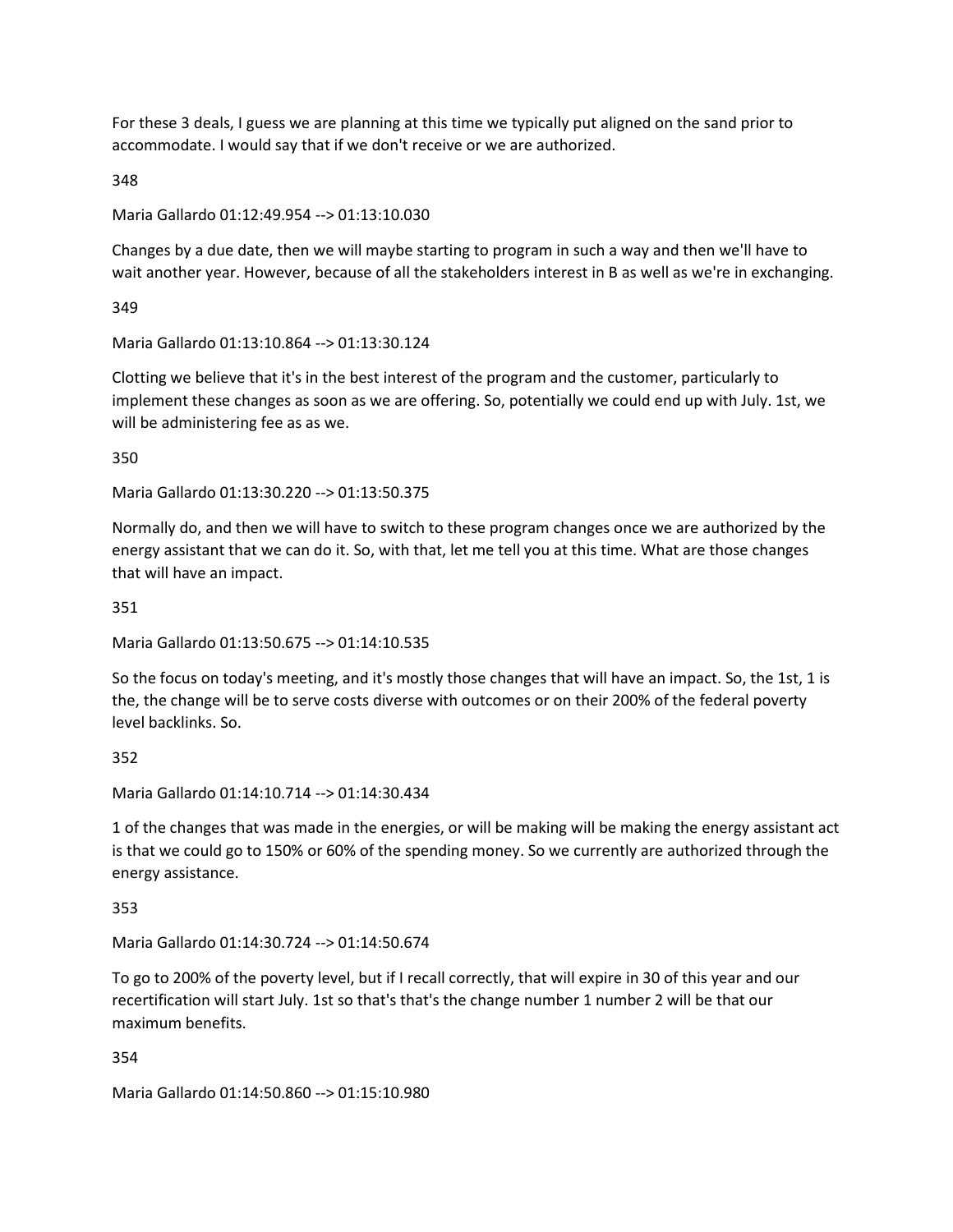1800 dollars split between the primary, and the secondary now will be based on the 50, 50 split currently to 3rd of the of the half of the maximum benefit goes to the gas utility and they want 3rd.

355

Maria Gallardo 01:15:11.104 --> 01:15:30.814

To the company, so obviously some of our big populations we discovered that the customers, particularly in the, with the secondary utility were always maxing out. So, in order to.

356

Maria Gallardo 01:15:31.179 --> 01:15:51.334

Or equitable with with the benefits 1 of the changes that are that encouraging proposal will be that spleen then the next program change is the customer payment responsibility, or the CPR. And even though this 1 signed off the energy.

357

Maria Gallardo 01:15:51.394 --> 01:16:11.494

Assistant act, we always have follow the CPR sleet between primary and secondary to follow the maximum benefits. So we are planning also to make changes to the CPR in the under this change. The split will be also.

358

Maria Gallardo 01:16:11.705 --> 01:16:31.640

3% go to the brain, we're going to get 3%. 6% total will go to the secondary electric company. No other change that actually we are making is to increase the avenue percentage to the allegation to starting the program.

359

Maria Gallardo 01:16:31.684 --> 01:16:46.839

Now, it will be 8% instead of the 6% that it was previously. And this year being state grant will have it will be a separate grant than the state board.

360

Maria Gallardo 01:16:48.635 --> 01:17:07.895

More flexibility to the agencies as well, then the other change, it will be the drop date. Now, it's the on the proposed fields that are up there. It's been proposed to to drop at 75 things instead of the 45 days.

361

Maria Gallardo 01:17:08.380 --> 01:17:28.510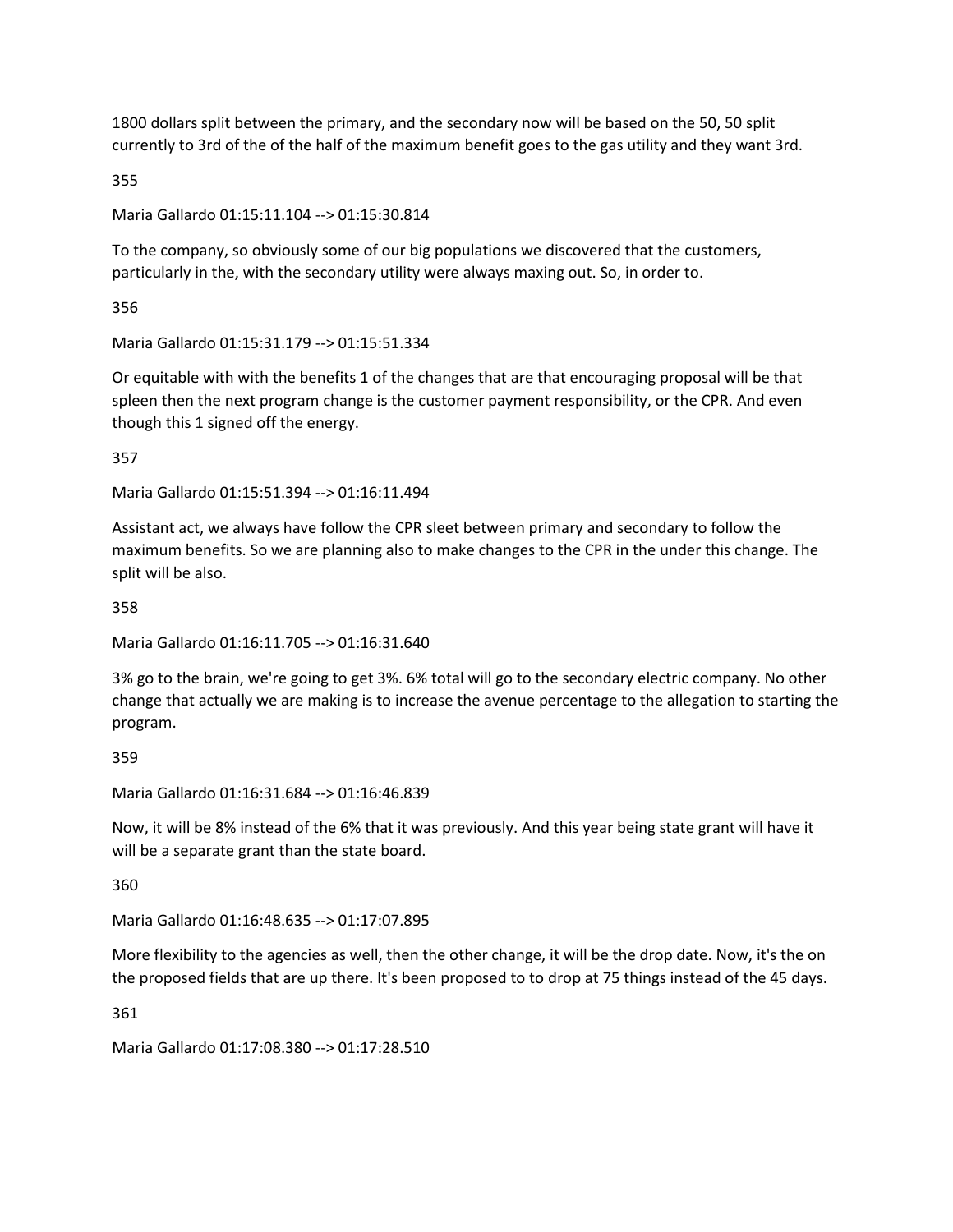So, that's another change that we anticipate implementing we're authorized also, another change is the likely payment matrix that will be increased in per year 2022. and the recent that these applies to Pete is because we.

362

Maria Gallardo 01:17:28.564 --> 01:17:45.814

For a choice to our customers, and we provide them with a benefit comparison at the time of the moment a recertification. So those changes to the liking benefit matrix will be also limited in the new.

363

Maria Gallardo 01:17:47.674 --> 01:18:00.604

And I think that's in terms of the changes, they've made made some thoughts and not seeing anything on the chat. Are there any questions about the program changes.

364

Jason Decker 01:18:03.785 --> 01:18:11.465

Hey, Maria, it's Jason Decker over kind of a quick question on these changes. Do these require legislation or are these business rule changes for the.

365

Maria Gallardo 01:18:12.605 --> 01:18:22.805

Well, so David can jump in here. It requires from the SEO standpoint it requires that we are.

366

Maria Gallardo 01:18:22.899 --> 01:18:26.134

Authorized the energy assist in act so.

367

david wortman 01:18:26.164 --> 01:18:27.424

Um.

368

Maria Gallardo 01:18:28.234 --> 01:18:28.924

Women.

369

david wortman 01:18:29.584 --> 01:18:34.774

I think all of them here would require legislative changes. Jason.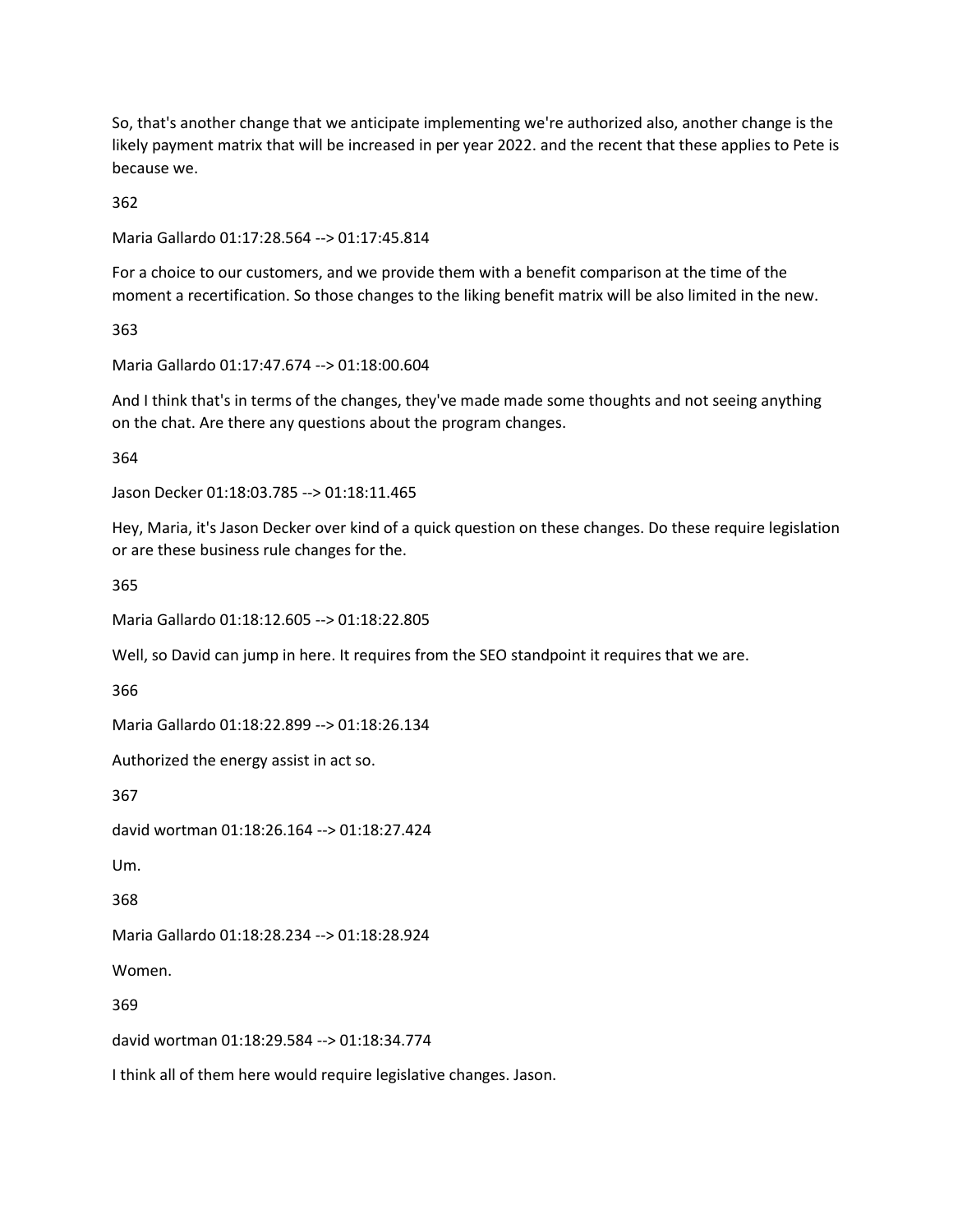Jason Decker 01:18:35.524 --> 01:18:36.064

Okay.

371

Maria Gallardo 01:18:40.595 --> 01:18:58.085

Yeah, so 1 point to to address also jason's point that we talking the beep steering for the benefit of everyone on this group, is that potentially, depending on when we are authorized, we could start July 1st with our normal.

372

Maria Gallardo 01:18:58.624 --> 01:19:18.034

Program somebody, and they, let's say if we get authorized in September or October, then we will have to switch to these changes as soon as possible. And we are currently working with our contractors to try to do that suite as soon as we can.

373

Maria Gallardo 01:19:18.784 --> 01:19:25.774

So and once we go to that switch, we will keep everyone informed with those changes.

374

Jason Decker 01:19:28.144 --> 01:19:48.184

I've got a question for you, you know, a lot of these sound like the, the takeaways from the affordability discussions. Many of us were part of leaving the discussions. We were also having conversation around additional reporting at a county level with the revenues and the disbursements to kind of help track and understand what's.

375

Jason Decker 01:19:48.220 --> 01:19:50.705

Really going on within the programs that account.

376

david wortman 01:19:50.705 --> 01:19:51.305

Matter of.

377

Jason Decker 01:19:52.565 --> 01:19:59.705

Is that something plans on providing as we look at some of these changes? Or is this something that may come earlier or later.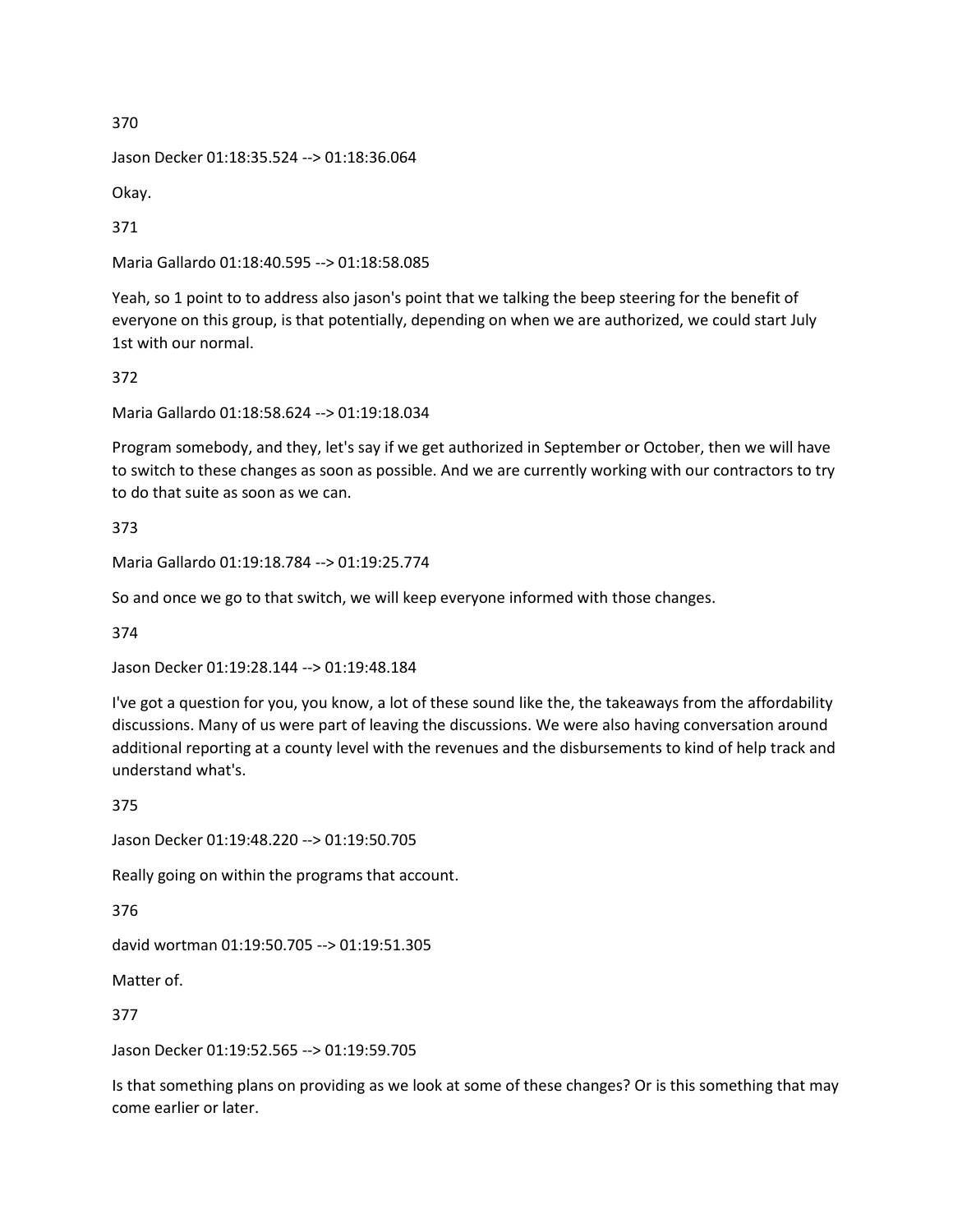david wortman 01:20:00.755 --> 01:20:08.375

Yeah, that's a good question. I'll start by saying that everything that Maria just said about changes, as Alan said.

379

david wortman 01:20:08.405 --> 01:20:28.535

A couple of weeks ago, if you can predict what the legislature's going to do, you're better than we are. So we don't know if when what they'll look like. But we're prepared to the main takeaway from what Maria was talking about is normally we try to have any changes at the beginning of the year.

380

david wortman 01:20:28.539 --> 01:20:48.454

And not do major changes and really what we're saying is that if something comes in late or mid year, we're going to try to make the changes in the mid year. So, that's that's the main takeaway who knows what alone that being everything that I got an internal.

381

```
david wortman 01:20:49.894 --> 01:21:08.854
```
Agenda here that what everything that Maria just said, I believe, would require the change. Some, some changes in the legislation the reporting is required in the legislation. But that doesn't mean that we can't do it. If the legislation.

382

david wortman 01:21:08.915 --> 01:21:29.015

Doesn't so I will say, I think it's important to have that information out there so I would commit as being here at being the deputy director of community assistants, and wanting a program that runs. Well, I would commit to doing that regard.

383

david wortman 01:21:29.019 --> 01:21:43.234

This is what the legislation is passed and that's specifically the county level, the county level reporting of budgets and actual expenditures for our live programs.

384

Jason Decker 01:21:44.584 --> 01:21:47.134

David appreciate the flexibility. That's not cool.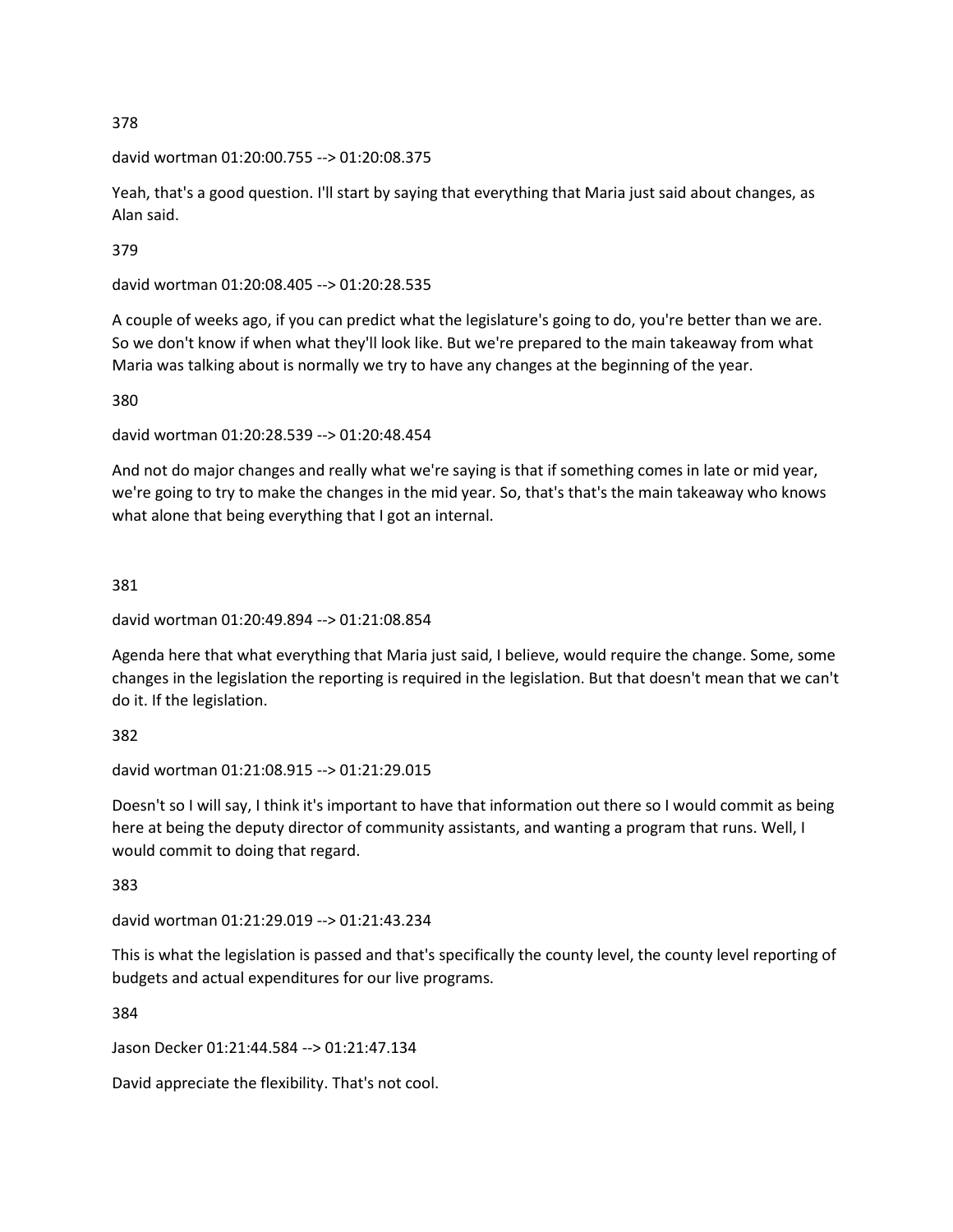david wortman 01:21:55.145 --> 01:21:55.775

So.

386

david wortman 01:21:58.294 --> 01:22:03.724

Um, I think that's everything for Pip right? Maria.

387

Maria Gallardo 01:22:05.494 --> 01:22:14.494

Yes, David, I've seen a couple questions on the chat, so I was going to tie in. I don't know if we want to address them on the phone.

388

david wortman 01:22:15.754 --> 01:22:16.324

Yeah, if you.

389

Maria Gallardo 01:22:16.324 --> 01:22:16.684

Want to it.

390

Maria Gallardo 01:22:18.214 --> 01:22:34.520

So, the, the 1 question is, how much will the total benefit increase so the total benefit will remain at the 1800 cap. However, the part that it will change the base energy.

391

Maria Gallardo 01:22:34.539 --> 01:22:51.499

All 30 station will be 50 to 50 split between the 2 of them, but the, the 1800 maximum benefit will remain the same the part that it will change also, which it's tied to.

392

Maria Gallardo 01:22:54.814 --> 01:22:57.934

The TV piece, those are going to increase.

393

david wortman 01:22:59.074 --> 01:23:04.354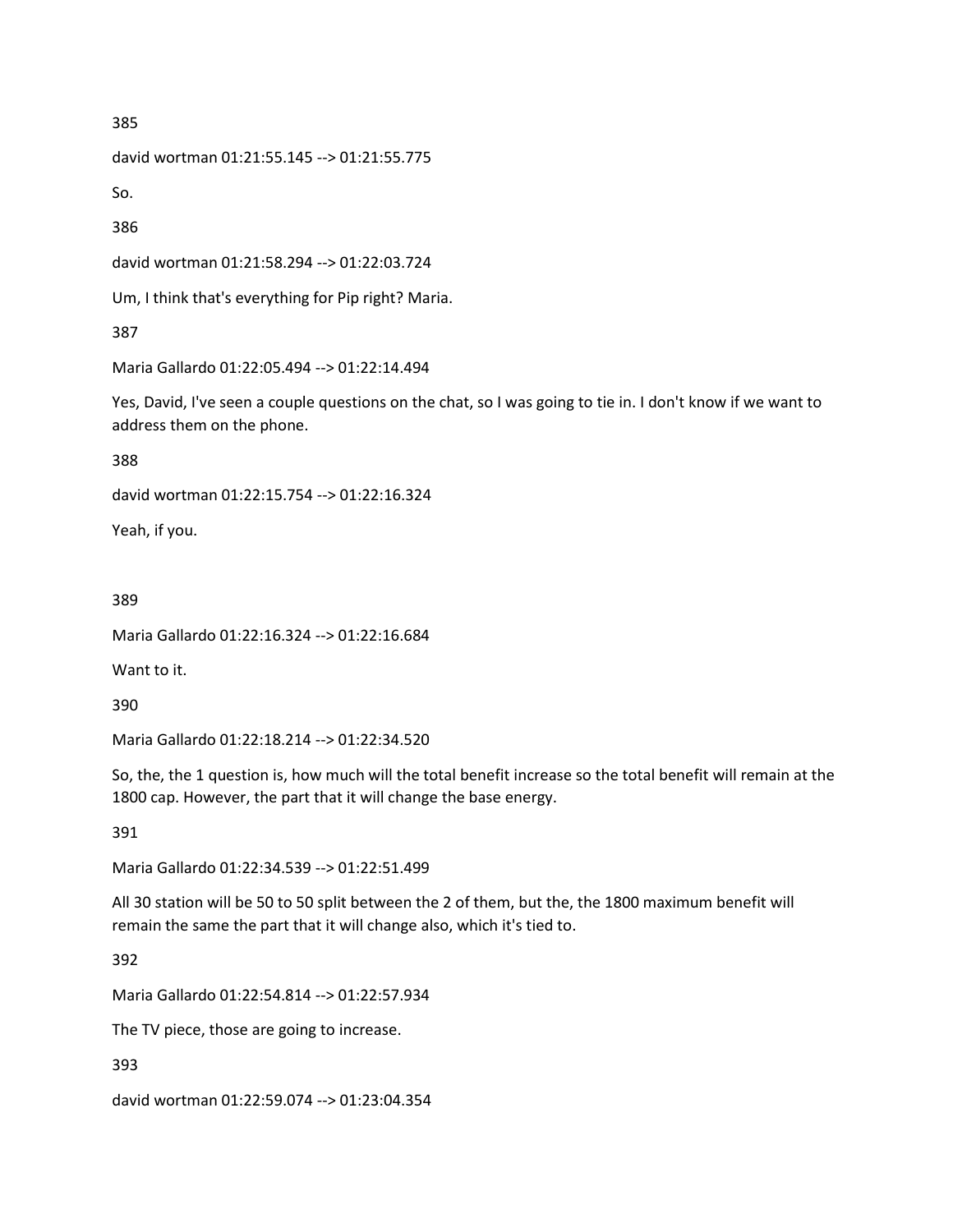Right and that's that's within our ability right now so that will happen right?

394

Maria Gallardo 01:23:04.354 --> 01:23:14.734

All right, yes, yes. And typically, so, at this time, we're working on the DV matrix for the program here and.

395

Maria Gallardo 01:23:14.860 --> 01:23:35.015

It was, I guess we determining how much we can afford for the new program here, et cetera. We will our plan is to present that to the path within our draft for the state plan that would typically present to.

396

Maria Gallardo 01:23:35.019 --> 01:23:37.144

Group and in July.

397

david wortman 01:23:38.404 --> 01:23:38.914

Okay.

398

david wortman 01:23:42.424 --> 01:23:46.234

Okay, anything else was that everything in.

399

Maria Gallardo 01:23:46.444 --> 01:24:00.766

Chad, I think Barbara had a question about the income leads. So our goal is to serve the population with the under 200% of the poverty level as well.

400

david wortman 01:24:02.435 --> 01:24:20.960

Yeah, actually this this gets down in the weeds, but the state language restricts us to 150. it was raised to 200 in last year's budget implementation bill.

401

david wortman 01:24:21.964 --> 01:24:41.564

And that expires at the end of June. So if the legislation doesn't pass before the end of June, then we will have to go back to the 150, at least for the state funds and we don't want to run it under 2 different sets of rules. So.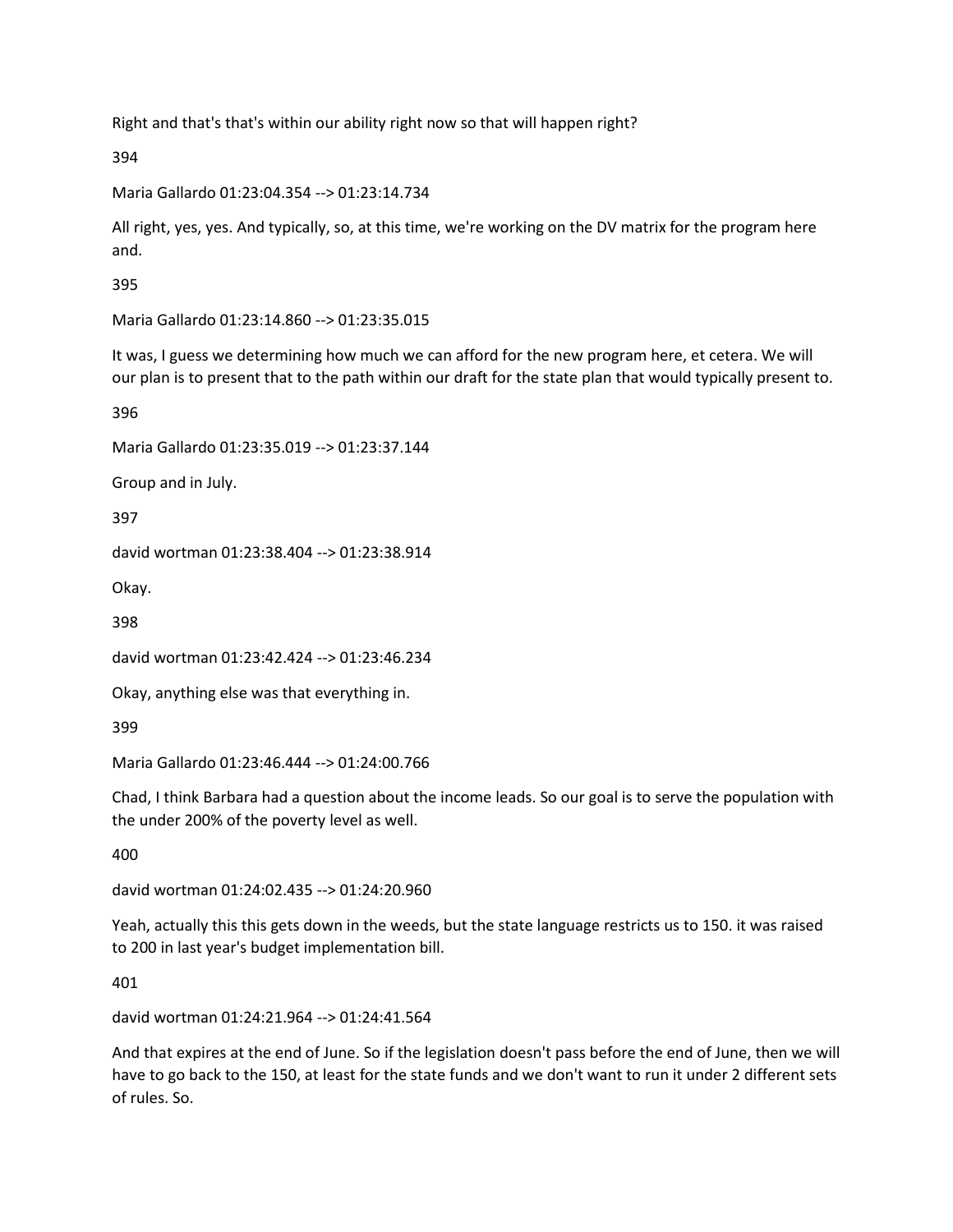david wortman 01:24:41.944 --> 01:24:46.976

If the legislation doesn't get passed, I think we have to go back to the 150.

403

Maria Gallardo 01:24:48.544 --> 01:24:50.314

You're right. David. Yeah.

404

david wortman 01:24:50.854 --> 01:25:01.774

Yeah, so in the legislation and this was I presented this at the energy affordability discussion group. We, it actually the legislation matches.

405

david wortman 01:25:01.865 --> 01:25:21.921

The federal language, which is 60% of state, median income, which is a different way to measure versus federal poverty level. And the 60% state median income is a little bit higher than that 200 federal poverty level for households up to 77 member health.

406

david wortman 01:25:21.964 --> 01:25:32.278

So the language will say the language and the bills. I believe both versions says raise it up to 60% of the state median income.

407

david wortman 01:25:36.544 --> 01:25:54.694

So that's that I think that's everything. If there's any other questions, I'll, I'll give a few minutes or a few minutes, but give a little bit of time for people type them in. I do want Wanda if you're still on, I want to make sure did you know we.

408

david wortman 01:25:54.699 --> 01:26:04.864

Or to have you email, do you know who to email your question to? If you're still on? Can you come off? And let me verify that you do know who to email.

409

Wanda 01:26:06.364 --> 01:26:08.854

Um, no, I don't know who the email.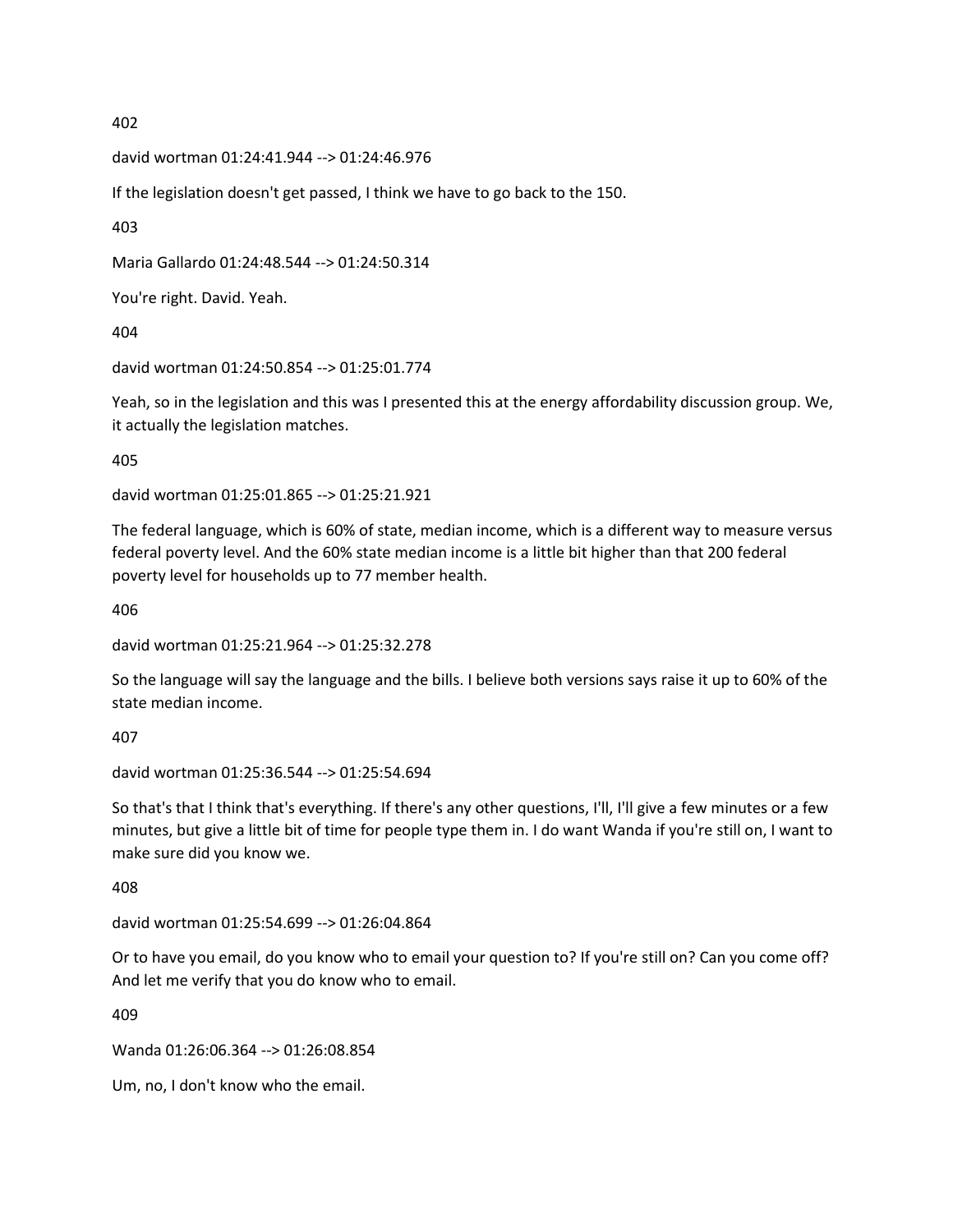david wortman 01:26:09.364 --> 01:26:14.854 Okay, um, let's see. Uh, it's if you're on the invite, can you. 411 david wortman 01:26:14.885 --> 01:26:16.295 You see the emails on the. 412 Wanda 01:26:16.295 --> 01:26:16.745 And by. 413 david wortman 01:26:16.775 --> 01:26:22.805 Yes, yes. Okay. So it would be Leslie and less Co and Maria.

414

Wanda 01:26:23.375 --> 01:26:23.945

Okay.

415

david wortman 01:26:25.175 --> 01:26:25.565

All right.

416

Maria Gallardo 01:26:26.465 --> 01:26:28.175

And 1 that you don't work to Rachel.

417

Wanda 01:26:30.634 --> 01:26:31.444

Yes, I do.

418

david wortman 01:26:32.464 --> 01:26:43.804

That's good. Okay, so that's the agenda down to other business. Do we have any other business? Any items that anyone on the call wants to bring up?